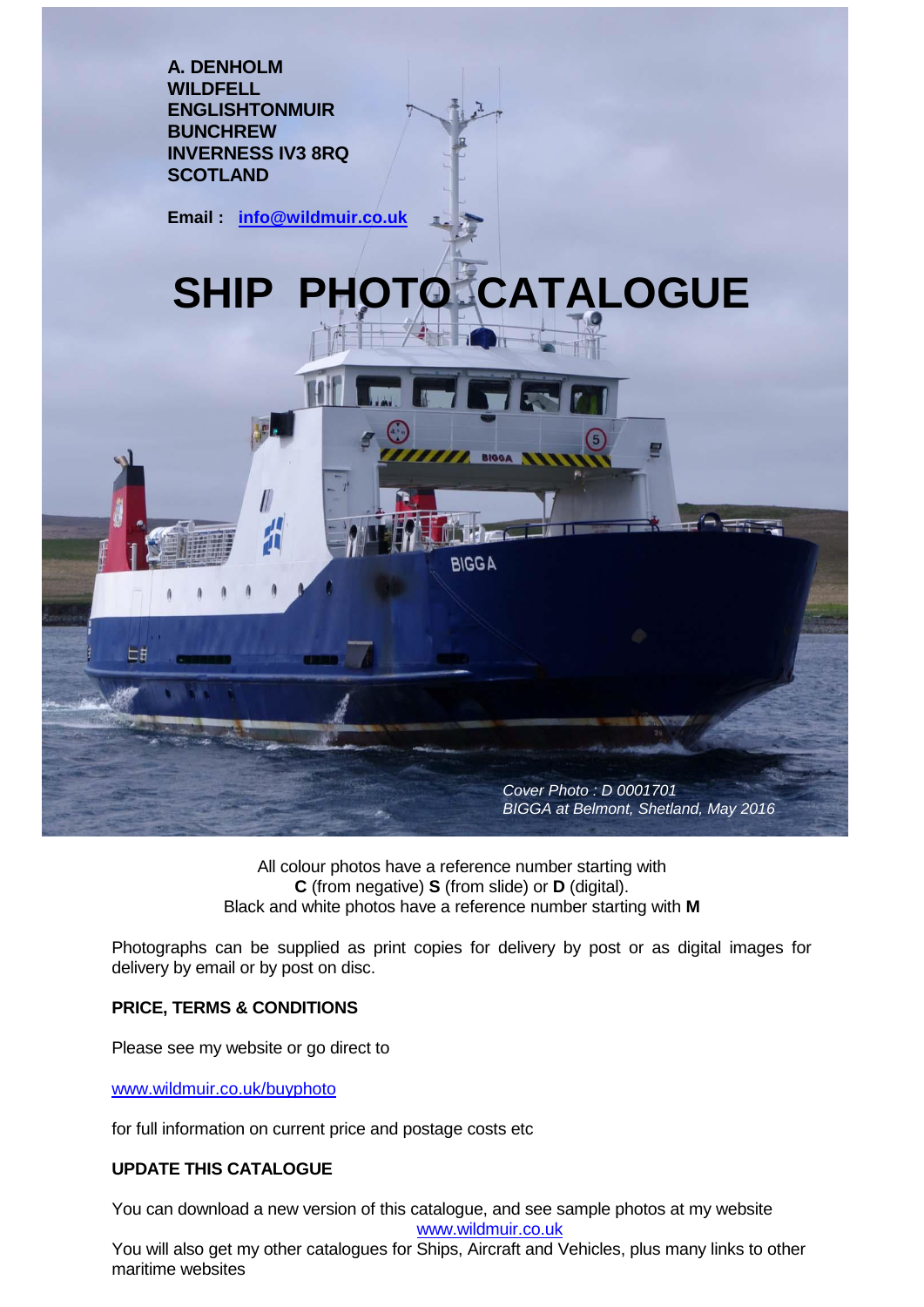|   | Photo     |                        |            |             | Year         |                   |                     |                 |                     |                       | Year  |
|---|-----------|------------------------|------------|-------------|--------------|-------------------|---------------------|-----------------|---------------------|-----------------------|-------|
|   | Ref. No   | <b>SHIP NAME</b>       | <b>IMO</b> | <b>TONS</b> | <b>Build</b> | <b>TYPE</b>       | <b>FLAG</b>         | <b>POSITION</b> | Lettering on hull   | <b>REMARKS</b>        | Photo |
|   |           |                        |            |             |              |                   |                     |                 |                     |                       |       |
|   |           | 81                     | 7505140    |             | 1976         |                   |                     | <b>UNDERWAY</b> |                     |                       | 1983  |
|   | 883/28    |                        |            | 110         |              | TUG               | <b>BELGIUM</b>      |                 |                     |                       |       |
|   |           |                        |            |             |              |                   |                     |                 |                     |                       |       |
| M | 139/14    | ABBOTSGRANGE           | 6622525    | 1864        | 1967         | <b>DREDGER</b>    | <b>BRITISH</b>      | UNDERWAY        |                     |                       | 1980  |
|   | 4591/25   | ABEILLE No 21          | 5001011    | 101         | 1961         | TUG               | <b>FRANCE</b>       | UNDERWAY        |                     |                       | 2001  |
| M | 387/8     | ABERDEEN BLAZER        | 6523602    | 902         | 1965         | OFFSHORE SUPPLY   | <b>BRITISH</b>      | UNDERWAY        |                     |                       | 1980  |
|   |           | <b>ACCLIVITY</b>       |            |             |              |                   |                     |                 |                     |                       |       |
| М | 3009/7    |                        | 5001657    | 1179        | 1931         | <b>TANKER</b>     | <b>BRITISH</b>      | <b>UNDERWAY</b> |                     |                       | 1963  |
|   | 4675/15   | ACERGY OSPREY          | 8213392    | 6254        | 1984         | DIVING SUPPORT    | LIBERIA             | <b>BERTHED</b>  | Acergy              |                       | 2006  |
| М | 317/15    | <b>ACILA</b>           | 5001932    | 12221       | 1958         | TANKER            | NETHERLANDS         | UNDERWAY        |                     |                       |       |
| М | 364/1     | <b>ACMAEA</b>          | 5001956    | 12222       | 1959         | <b>TANKER</b>     | NETHERLANDS         | UNDERWAY        |                     |                       |       |
| M | 3008/1    | <b>ACRITY</b>          |            | 403         | 1934         | CARGO             | <b>BRITISH</b>      | <b>BERTHED</b>  |                     |                       | 1964  |
|   |           |                        |            |             |              |                   |                     |                 |                     |                       |       |
| M | 370/8     | ACT <sub>2</sub>       | 6901426    | 24821       | 1969         | CONTAINER         | <b>BRITISH</b>      | <b>UNDERWAY</b> |                     |                       |       |
| M | 371/5     | ACT <sub>5</sub>       | 7123382    | 24212       | 1972         | CONTAINER         | <b>BRITISH</b>      | UNDERWAY        |                     |                       |       |
| M | 690/24    | <b>ACTIVITY</b>        | 6906983    | 698         | 1969         | <b>TANKER</b>     | <b>BRITISH</b>      | UNDERWAY        |                     |                       | 1982  |
| м | 1056/92A  | ADELINE                | 7703261    | 900         | 1977         | CARGO             |                     | UNDERWAY        |                     |                       | 1987  |
| D | 0002798   | <b>ADMIRAL DAY</b>     |            |             | 1971         | DREDGER           | <b>BRITISH</b>      |                 |                     |                       | 2018  |
|   |           |                        | 7110555    | 335         |              |                   |                     | <b>BERTHED</b>  |                     |                       |       |
| M | 82/46     | ADOM                   | 5180879    | 5012        | 1959         | CARGO             | GHANA               | <b>UNDERWAY</b> |                     |                       |       |
| M | 630/25    | AETOS                  |            |             | 1972         | RO/RO             | GREECE              | UNDERWAY        |                     |                       | 1981  |
| M | 279/29A   | AFAN                   | 5003928    | 918         | 1961         | DREDGER           | <b>BRITISH</b>      | UNDERWAY        |                     |                       | 1980  |
| М | 128/4     | <b>AFONLAS</b>         | 5279618    | 159         | 1952         | TUG               | <b>BRITISH</b>      | UNDERWAY        |                     |                       | 1979  |
|   | 149/27    | AFRIKA                 | 7216971    | 9782        | 1972         | CARGO             | DENMARK             | UNDERWAY        |                     |                       | 1978  |
| М |           |                        |            |             |              |                   |                     |                 |                     |                       |       |
| M | 398/5     | AFRIWOOD               | 7112656    | 5715        | 1971         | CARGO             | PANAMA              | UNDERWAY        |                     |                       | 1985  |
| D | 0003226   | AGNES KAY II           |            |             | 1961         | CRUISE/CHARTER    | <b>BRITISH</b>      | <b>BERTHED</b>  |                     | ex fishing boat BF234 | 2019  |
| M | 687/2     | AIGAION                | 5025586    | 2812        | 1958         | RO/RO             | GREECE              | UNDERWAY        |                     |                       | 1981  |
| M | 706/20A   | AKARNANIA              | 7233761    | 9044        | 1973         | CARGO             | GREECE              | UNDERWAY        |                     |                       | 1982  |
|   |           | AKEBONO REEFER         |            |             |              |                   |                     |                 |                     |                       |       |
| М | 271/72    |                        | 7902996    | 7187        | 1980         | CARGO             | <b>JAPAN</b>        | <b>UNDERWAY</b> |                     |                       | 1980  |
| M | 110/17    | AKRABORG               | 5007314    | 357         | 1956         | CARGO             | <b>BRITISH</b>      | UNDERWAY        |                     |                       | 1979  |
| M | 11/26     | AL KADISIAH            | 6800672    | 9154        | 1967         | CARGO             | <b>KUWAIT</b>       | UNDERWAY        |                     |                       | 1980  |
| Μ | 68/26A    | AL YAMAMAH             | 7612539    | 15455       | 1977         | CARGO             | <b>KUWAIT</b>       | UNDERWAY        |                     |                       | 1978  |
| M | 17/36A    | AL YARMOUK             | 7817464    | 5355        | 1979         | CARGO             | SYRIA               | UNDERWAY        |                     |                       | 1980  |
|   |           |                        |            |             |              |                   |                     |                 |                     |                       |       |
| M | 388/2     | ALA                    |            | 63          | 1960         | TUG               | <b>BRITISH</b>      | UNDERWAY        |                     |                       | 1978  |
|   | 4009/20A  | ALAPAJEVSKLES          |            | 4652        | 1961         | CARGO             | <b>USSR</b>         | <b>BERTHED</b>  |                     |                       | 1986  |
| М | 394/1     | ALBA                   | 7633703    | 6115        | 1977         | CARGO             | RUMANIA             | UNDERWAY        |                     |                       | 1985  |
|   | 4081/29   | ALBERTA                | 8120741    | 17887       | 1984         | <b>BULK</b>       | GREECE              | <b>UNDERWAY</b> |                     |                       | 1987  |
|   | 690/11    | ALBERTWILL             | 6727521    | 13132       | 1968         | <b>BULK</b>       | LIBERIA             | UNDERWAY        |                     |                       | 1982  |
|   |           |                        |            |             |              |                   |                     |                 |                     |                       |       |
|   | 410/33A   | ALBIZ                  | 7402582    | 769         | 1975         | CARGO             | SPAIN               | <b>BERTHED</b>  |                     |                       | 1985  |
| М | 3013/8    | <b>ALBONA</b>          | 7716751    | 3971        | 1980         | CARGO             | <b>AUSTRIA</b>      | UNDERWAY        | <b>AUSTROSHIP</b>   |                       | 1987  |
| М | 777/20A   | <b>ALCAEOS</b>         | 7014440    | 3930        | 1970         | RO/RO             | GREECE              | <b>BERTHED</b>  |                     |                       | 1982  |
| M | 149/7     | ALCHIMIST EMDEN        | 7111092    | 1668        | 1971         | TANKER            | <b>CYPRUS</b>       | AGROUND         |                     | Wrecked               | 1978  |
|   | M 71/31A  | ALCHIMIST HAMBURG      | 6807046    | 993         | 1968         | TANKER            | <b>CYPRUS</b>       | UNDERWAY        |                     |                       | 1978  |
|   |           |                        |            |             |              |                   |                     |                 |                     |                       |       |
| M | 4/23A     | ALCOBACA               | 5009295    | 5289        | 1948         | CARGO             | PORTUGAL            | <b>BERTHED</b>  |                     | Laid up               | 1979  |
| М | 644/14    | <b>ALDA</b>            |            | 2562        | 1966         | CARGO             | <b>CYPRUS</b>       | UNDERWAY        |                     |                       | 1980  |
| M | 354/5     | ALEKSANDR VINOKUROV    | 7384699    | 6555        | 1975         | CARGO             | <b>USSR</b>         | <b>UNDERWAY</b> |                     |                       | 1982  |
| M | 80/57     | ALEMANNIA              | 6515332    | 10699       | 1965         | CARGO             | <b>WEST GERMAN</b>  | UNDERWAY        |                     |                       |       |
| M | 140/6     | ALGARVE                |            |             | 1961         |                   |                     |                 |                     |                       |       |
|   |           |                        |            | 701         |              | FERRY             | PORTUGAL            | UNDERWAY        |                     |                       | 1979  |
| M | 792/21    | <b>ALGECIRAS</b>       |            |             |              | TUG               | SPAIN               | UNDERWAY        |                     |                       | 1982  |
| M | 339/10    | <b>ALINDA</b>          | 5309657    | 12301       | 1959         | TANKER            | <b>BRITISH</b>      | UNDERWAY        |                     |                       |       |
| М | 675/28    | <b>ALKMAAR</b>         | 7026572    | 10239       | 1971         | CARGO             | NETHERLANDS         | UNDERWAY        |                     |                       | 1982  |
| М | 359/3     | <b>ALKYON</b>          |            |             | 1962         | CARGO             | GREECE              | UNDERWAY        |                     |                       | 1982  |
| M | 296/43A   | ALMA                   |            |             |              | CARGO             |                     | UNDERWAY        |                     |                       | 1980  |
|   |           |                        |            |             |              |                   |                     |                 |                     |                       |       |
| М | 74/2A     | <b>ALMOND</b>          | 7392696    | 304         | 1976         | TUG               | <b>BRITISH</b>      | <b>UNDERWAY</b> |                     |                       | 1978  |
| M | 313/6     | ALPHARD                | 5012462    | 3825        | 1957         | CARGO             | GREECE              | UNDERWAY        |                     |                       |       |
| D | 0000036   | AMANDA J               |            |             | 1987         | <b>WORKBOAT</b>   | <b>BRITISH</b>      | UNDERWAY        |                     |                       | 2010  |
| M | 357/4     | AMAZONA                | 5153589    | 21471       | 1962         | <b>TANKER</b>     | PANAMA              | UNDERWAY        |                     |                       | 1982  |
|   | 4421/19   | AMBASSADOR I           |            |             |              | CARGO             | <b>CYPRUS</b>       | <b>BERTHED</b>  |                     |                       | 1996  |
|   | M 984/84A |                        |            |             |              |                   |                     |                 |                     |                       |       |
|   |           | AMBLA                  | 7409865    | 1351        | 1974         | CARGO             | <b>USSR</b>         | UNDERWAY        |                     |                       | 1985  |
|   | M 3008/11 | AMENITY                | 7924293    | 1696        | 1980         | <b>TANKER</b>     | <b>BRITISH</b>      | <b>UNDERWAY</b> |                     |                       | 1981  |
| M | 3023/9    | AMERICAN CHALLANGER    | 5014252    | 11185       | 1962         | CARGO             | <b>USA</b>          | UNDERWAY        |                     |                       | 1966  |
|   | M 62/6A   | AMERICAN CHEROKEE      |            |             | 1978         | CONTAINER         | <b>WEST GERMAN</b>  | <b>UNDERWAY</b> | UNITED STATES LINES |                       | 1978  |
|   | M 3022/18 | AMERICAN HARVESTER     | 5014410    | 8287        | 1945         | CARGO             | <b>USA</b>          | <b>BERTHED</b>  |                     |                       | 1966  |
|   | M 710/18  | AMFITRITI              | 7709344    | 10995       | 1978         | CARGO             | GREECE              | UNDERWAY        |                     |                       | 1982  |
|   |           |                        |            |             |              |                   |                     |                 |                     |                       |       |
|   | M 667/28  | AMIRAL S. OKAN         | 6910738    | 9791        | 1970         | CARGO             | <b>TURKEY</b>       | UNDERWAY        |                     |                       | 1981  |
|   | M 82/38   | ANDORRA                | 6403151    | 7610        | 1964         | CARGO             | DENMARK             | <b>UNDERWAY</b> |                     |                       |       |
|   | M 3020/7A | ANDROS TRIUMPH         |            |             |              | <b>TANKER</b>     | LIBERIA             | AT ANCHOR       |                     |                       | 1959  |
|   | M 321/10  | ANEL D'AZUR            | 5345950    | 8093        | 1957         | CARGO             | GREECE              | UNDERWAY        |                     |                       | 1980  |
| M | 384/12    | ANGARSKIES             | 5017163    | 4653        | 1962         | CARGO             | <b>USSR</b>         | UNDERWAY        |                     |                       | 1983  |
|   | M 4/6     | ANGELINA LAURO         | 5264077    | 24377       | 1939         | PASSENGER         | <b>ITALY</b>        | UNDERWAY        |                     |                       |       |
|   |           |                        |            |             |              |                   |                     |                 |                     |                       |       |
|   | M 170/10  | ANGLEGARTH             | 5017565    | 306         | 1960         | TUG               | <b>BRITISH</b>      | UNDERWAY        |                     |                       | 1979  |
| M | 1051/14   | ANGLIA                 | 7104336    | 999         | 1971         | CARGO             |                     | UNDERWAY        |                     |                       | 1973  |
|   | M 235/20  | ANGO                   | 7702877    | 32498       | 1979         | RO/RO             | <b>FRANCE</b>       | <b>UNDERWAY</b> |                     |                       | 1980  |
|   | M 882/22  | ANGOL                  |            |             | 1970         | <b>TANKER</b>     | PORTUGAL            | <b>UNDERWAY</b> |                     |                       |       |
| D | 0003767   | ANITA                  |            |             |              | REFUSE BARGE      | <b>BRITISH</b>      | <b>BERTHED</b>  |                     |                       | 2019  |
|   | M 129/8A  | ANITA                  | 7501845    | 5201        | 1976         | CARGO             | GREECE              |                 |                     |                       | 1980  |
|   |           |                        |            |             |              |                   |                     | <b>UNDERWAY</b> |                     |                       |       |
| M | 177/19    | ANJA                   | 7703273    | 1679        | 1977         | CARGO             | <b>WEST GERMANY</b> | UNDERWAY        |                     |                       | 1979  |
| M | 1039/94A  | ANNETTE                | 7045712    | 1188        | 1971         | CARGO             |                     | UNDERWAY        |                     |                       | 1986  |
| M | 230/20    | ANNIE JOHNSON          | 6916885    | 16285       | 1969         | CONTAINER         | SWEDEN              | UNDERWAY        |                     |                       | 1979  |
|   | M 329/3   | ANNUNCIATION BAY       | 5040794    | 8047        | 1946         | CARGO             |                     | <b>BERTHED</b>  |                     |                       | 1968  |
|   | M 3033/12 | ANSIA                  | 5159129    | 998         | 1962         | CARGO             |                     | UNDERWAY        |                     |                       | 1972  |
|   | M 667/35A | ANTARES                | 6717215    | 499         | 1967         | RO/RO             | <b>WEST GERMANY</b> | UNDERWAY        |                     |                       | 1981  |
|   |           |                        |            |             |              |                   |                     |                 |                     |                       |       |
| M | 3026/8    | ANTOFAGASTA            |            |             |              | CARGO             | CHILE               | UNDERWAY        |                     |                       | 1987  |
|   | M 703/13  | <b>ANTON SAEFKOW</b>   | 6511726    | 7723        | 1965         | CARGO             | <b>EAST GERMANY</b> | <b>UNDERWAY</b> |                     |                       | 1982  |
|   | M 633/10  | ANTONIOS P.            |            |             | 1967         | RO/RO             | GREECE              | UNDERWAY        |                     |                       | 1981  |
| M | 329/4     | ANTRIM                 | 5020469    | 8086        | 1962         | CARGO             | <b>BRITISH</b>      | AT ANCHOR       |                     |                       | 1969  |
| C | 493/11    | <b>ANTRIM PRINCESS</b> | 6714562    | 3270        | 1967         | RO/RO             | <b>BRITISH</b>      | <b>UNDERWAY</b> | <b>SEALINK</b>      |                       | 1981  |
|   | M 116/14  | APJ AMBIKA             | 6602862    | 10929       | 1966         | CARGO             | <b>INDIA</b>        | <b>UNDERWAY</b> | APEEJAY LINES       |                       | 1979  |
|   | M 115/6   |                        |            |             |              |                   | <b>INDIA</b>        |                 |                     |                       |       |
|   |           | APJ PRIYA              | 6703135    | 10932       | 1967         | CARGO             |                     | UNDERWAY        |                     |                       | 1979  |
|   | M 892/33  | APOLO                  |            |             |              | PASSENGER         | SPAIN               | UNDERWAY        |                     | Small tourist boat    | 1984  |
|   | M 358/9   | APURE                  | 7510729    | 9757        | 1978         | CARGO             | VENEZUELA           | <b>UNDERWAY</b> |                     |                       | 1982  |
|   | M 126/15  | AQUILEIA               | 5021176    | 4908        | 1955         | CARGO             | <b>ITALY</b>        | <b>BERTHED</b>  |                     |                       | 1979  |
| M | 344/1     | ARANUI                 | 6517067    | 4542        | 1966         | RO/RO             | <b>NEW ZEALAND</b>  | UNDERWAY        |                     |                       | 1973  |
| D | 0003432   | ARDENT                 | 7922893    | 136         | 1981         | <b>GUARD SHIP</b> | <b>BRITISH</b>      | <b>BERTHED</b>  | <b>GUARD</b>        | ex trawler LK 472     | 2019  |
| M | 3000/6    | ARDROSSAN              | 6810055    | 2654        | 1968         | <b>TANKER</b>     | <b>BRITISH</b>      | UNDERWAY        |                     |                       | 1982  |
| D | 0050738   | ARKLOW VILLA           | 9772618    | 2999        | 2018         | CARGO             | <b>IRELAND</b>      | SLIPWAY         |                     | in shipyard           | 2018  |
|   | M 310/11  | ARRAIZ                 |            | 4554        | 1925         | CARGO             | SPAIN               | <b>BERTHED</b>  |                     |                       |       |
|   |           |                        |            |             |              |                   |                     |                 |                     |                       |       |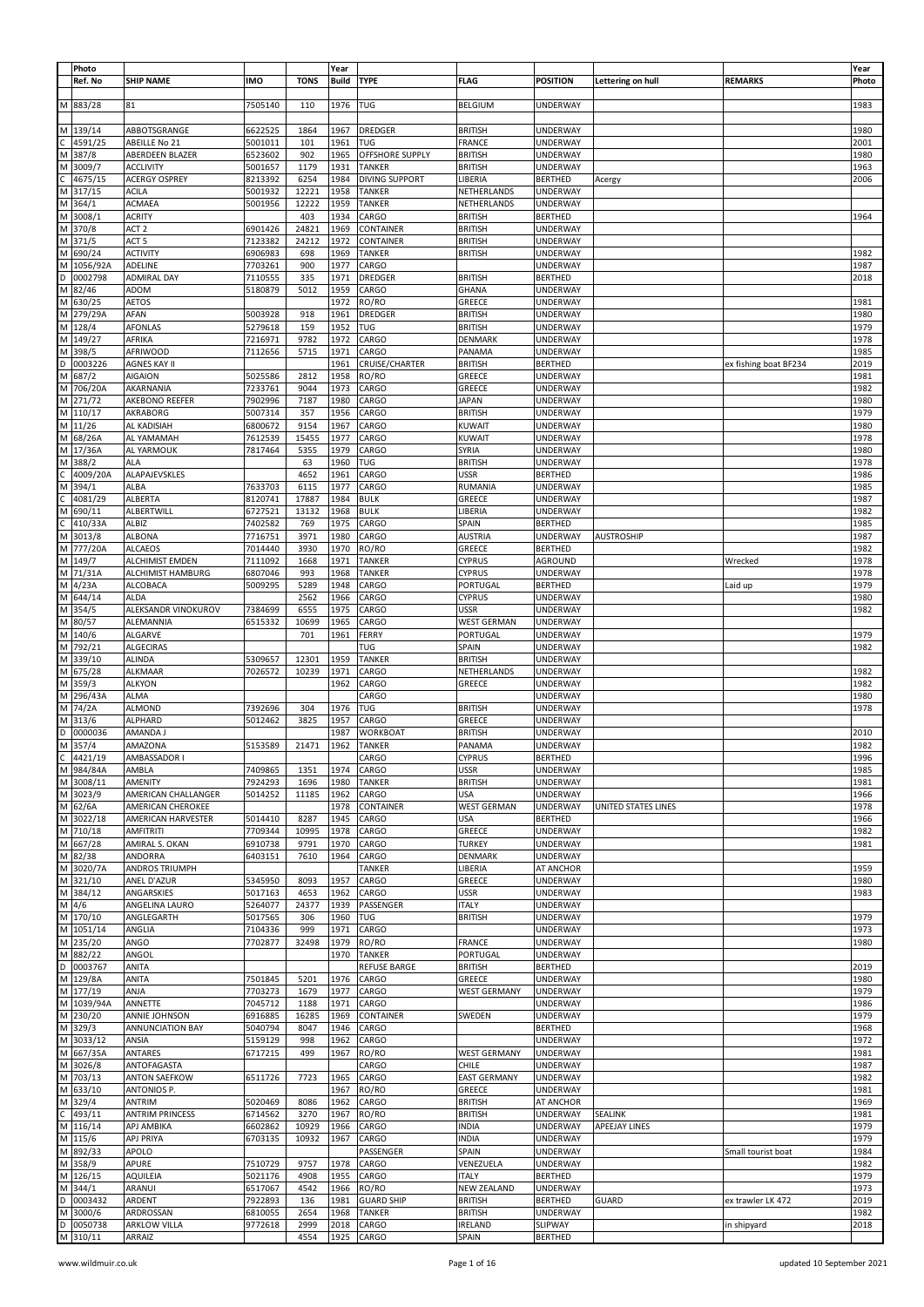|   | Photo     |                            |            |                | Year         |                      |                     |                 |                          |                   | Year  |
|---|-----------|----------------------------|------------|----------------|--------------|----------------------|---------------------|-----------------|--------------------------|-------------------|-------|
|   | Ref. No   | <b>SHIP NAME</b>           | <b>IMO</b> | <b>TONS</b>    | <b>Build</b> | <b>TYPE</b>          | <b>FLAG</b>         | <b>POSITION</b> | Lettering on hull        | <b>REMARKS</b>    | Photo |
|   |           |                            |            |                |              |                      |                     |                 |                          |                   |       |
| M | 108/9A    | ARRAN                      | 5025249    | 568            | 1953         | RO/RO                | <b>BRITISH</b>      | <b>BERTHED</b>  |                          |                   | 1979  |
| M | 391/8     | ARSAMAS                    | 5025380    | 3258           | 1955         | CARGO                | USSR                | UNDERWAY        |                          |                   | 1984  |
|   |           |                            |            |                |              |                      |                     |                 |                          |                   |       |
|   | 4302/25   | ARTEL                      |            |                |              | TUG                  | <b>BRITISH</b>      | <b>BERTHED</b>  |                          |                   | 1994  |
| М | 357/14    | <b>ASCONA</b>              | 7921978    | 30948          | 1981         | <b>BULK CARRIER</b>  | GREECE              | <b>UNDERWAY</b> |                          |                   | 1981  |
| M | 3009/8    | ASEITY                     | 5026633    | 409            | 1935         | CARGO                | <b>BRITISH</b>      | UNDERWAY        |                          |                   | 1964  |
| M | 115/38    | ASIAFREIGHTER              | 7205843    | 30909          | 1972         | CONTAINER            | <b>BRITISH</b>      | UNDERWAY        | <b>SEATRAIN LINES</b>    |                   | 1979  |
| M | 30/17A    | ASIALINER                  | 7119733    | 30909          | 1972         | CONTAINER            | <b>BRITISH</b>      | UNDERWAY        | <b>SEATRAIN LINES</b>    |                   | 1978  |
| M | 59/60     | ASPEN                      | 7406760    | 2999           | 1975         | CARGO                | SWEDEN              | UNDERWAY        |                          |                   | 1980  |
| M | 3017/9    | ASSURITY                   | 5027376    | 1599           | 1956         | <b>TANKER</b>        | <b>BRITISH</b>      | UNDERWAY        |                          |                   | 1968  |
| M | 306/3     | <b>ASTILLERO</b>           | 5126873    | 3493           | 1920         | CARGO                | SPAIN               | UNDERWAY        |                          |                   |       |
| M | 330/1     | ASTRONOMER                 |            | 8150           | 1951         | CARGO                | <b>BRITISH</b>      | UNDERWAY        |                          |                   | 1965  |
| M | 339/3     | <b>ATHENS SEA</b>          | 5249376    | 5023           | 1961         | CARGO                | GREECE              | <b>UNDERWAY</b> |                          |                   |       |
| M | 148/9A    | ATLANTIC FALCON            | 7226586    | 4145           | 1973         | CONTAINER            | SINGAPORE           | UNDERWAY        |                          |                   | 1979  |
|   |           |                            |            |                |              |                      |                     |                 |                          |                   |       |
| M | 666/27A   | ATLANTIC HORIZON           | 6916299    | 16229          | 1969         | <b>BULK CARRIER</b>  | GREECE              | UNDERWAY        |                          |                   | 1981  |
| M | 70/31A    | <b>ATLANTIS II</b>         | 5029752    | 1529           | 1963         | <b>RESEARCH SHIP</b> | <b>USA</b>          | UNDERWAY        |                          |                   | 1978  |
| M | 938/19    | <b>ATLENTEJO</b>           |            | 701            | 1970         | FERRY                | PORTUGAL            | UNDERWAY        |                          |                   | 1984  |
| M | 3005/17   | <b>AURES</b>               | 7333846    | 4932           | 1973         | CARGO                |                     | UNDERWAY        |                          |                   | 1986  |
| M | 302/7     | AUSTRAL ENDURANCE          | 7233278    | 21150          | 1973         | CONTAINER            | <b>USA</b>          | UNDERWAY        |                          |                   | 1979  |
| М | 301/5     | AUSTRAL LIGHTNING          | 7050248    | 26406          | 1971         | <b>BARGE CARRIER</b> | <b>USA</b>          | UNDERWAY        |                          |                   | 1978  |
| М | 361/0     | <b>AUSTRALIAN CITY</b>     |            | 18591          | 1964         | CARGO                | <b>BRITISH</b>      | UNDERWAY        |                          |                   | 1968  |
| M | 372/3     | <b>AUSTRALIAN EXPORTER</b> | 7211335    | 23486          | 1972         | CONTAINER            | AUSTRALIA           | UNDERWAY        |                          |                   |       |
|   | 666/10A   | AUSTRALIAN VENTURE         |            | 43878          | 1977         | CONTAINER            | <b>AUSTRALIA</b>    | UNDERWAY        |                          |                   | 1981  |
| М | 70/5      | AUSTRALIND                 | 7422817    | 8993           | 1978         | CARGO                | <b>BRITISH</b>      | UNDERWAY        |                          | SD14              | 1978  |
| M |           | AUTOWEG                    | 7325576    | 3946           | 1973         |                      | <b>BRITISH</b>      | UNDERWAY        |                          |                   | 1985  |
|   | 395/10    |                            |            |                |              | VEHICLE CARRIER      |                     |                 | HOEGH UGLAND AUTO LINERS |                   |       |
| м | 395/12    | AVA                        | 5410327    | 7435           | 1963         | CARGO                | <b>BURMA</b>        | UNDERWAY        |                          |                   | 1985  |
| M | 3033/9    | AZALEA                     | 6826030    | 5824           | 1969         | CARGO                | PANAMA              | UNDERWAY        |                          |                   |       |
|   |           |                            |            |                |              |                      |                     |                 |                          |                   |       |
|   | M 654/21  | BAABDA                     | 5028710    | 2661           | 1962         | CARGO                | LEBANON             | <b>UNDERWAY</b> |                          |                   |       |
| M | 652/25    | <b>BAGLAN</b>              | 6613304    | 1949           | 1966         | DREDGER              | <b>BRITISH</b>      | UNDERWAY        |                          |                   | 1981  |
| M | 348/3     | <b>BAI HE KOU</b>          | 7822184    | 5986           | 1980         | RO/RO                | CHINA               | <b>BERTHED</b>  |                          |                   | 1981  |
| М | 383/11    | BALASHOV                   | 5034367    | 3258           | 1955         | CARGO                | USSR                | <b>UNDERWAY</b> |                          |                   | 1893  |
| M | 3033/7    | <b>BALCHIK</b>             | 5251159    | 1552           | 1949         | CARGO                | <b>BULGARIA</b>     | UNDERWAY        |                          |                   | 1978  |
| M | 951/33    | <b>BALDER GRIP</b>         | 8112653    | 2594           | 1982         | OFFSHORE SUPPLY      |                     | UNDERWAY        |                          |                   | 1978  |
| M | 341/5     | <b>BALMORAL UNIVERSAL</b>  | 6513035    | 9752           | 1965         | CARGO                | <b>BRITISH</b>      | UNDERWAY        |                          |                   |       |
| M |           | <b>BALSA 35</b>            |            | 4337           | 1985         | CARGO                | <b>PHILIPPINES</b>  | UNDERWAY        |                          |                   | 1987  |
|   | 1056/77   |                            | 8508541    |                |              |                      |                     |                 |                          |                   |       |
| M | 1047/31A  | BALSA 38                   | 8511809    | 4337           | 1985         | CARGO                | PHILLIPINES         | <b>BERTHED</b>  |                          |                   | 1987  |
| M | 704/19    | <b>BALTIC EAGLE</b>        | 7804065    | 6376           | 1979         | RO/RO                | <b>BRITISH</b>      | <b>UNDERWAY</b> |                          |                   | 1982  |
| M | 704/20    | <b>BALTIC ENTERPRISE</b>   | 7310997    | 4665           | 1973         | RO/RO                | <b>BRITISH</b>      | UNDERWAY        |                          |                   | 1980  |
| M | 841/2A    | <b>BALTIC FERRY</b>        | 7528661    | 6455           | 1978         | RO/RO                | <b>BRITISH</b>      | UNDERWAY        | <b>TOWNSEND THORESEN</b> |                   | 1982  |
| M | 84/20A    | <b>BALTIC OSPREY</b>       | 7222700    | 999            | 1972         | CONTAINER            | <b>BRITISH</b>      | UNDERWAY        |                          |                   | 1978  |
| M | 1045/23A  | <b>BALTIC PRESS</b>        | 7802067    | 6413           | 1979         | RO/RO                |                     | UNDERWAY        | <b>HOLMEN CARRIER</b>    |                   | 1987  |
| M | 293/24    | <b>BALTIC VIKING</b>       | 6717485    | 1599           | 1967         | CARGO                | <b>BRITISH</b>      | <b>UNDERWAY</b> |                          |                   | 1981  |
| M | 353/2     | <b>BALVY</b>               | 5414945    | 12588          | 1963         | <b>TANKER</b>        | <b>USSR</b>         | UNDERWAY        |                          |                   | 1982  |
| M | 1041/36A  | <b>BAND AID STAR</b>       | 8500068    | 3120           | 1985         | CARGO                | <b>WEST GERMANY</b> | <b>UNDERWAY</b> | <b>BAND AID</b>          |                   | 1986  |
| M | 38/15     | <b>BANGLAR UPOHAR</b>      | 6418510    | 8304           | 1965         | CARGO                | BANGLADESH          | UNDERWAY        |                          |                   | 1980  |
|   |           |                            |            |                |              |                      |                     |                 |                          |                   |       |
| M | 707/21A   | <b>BANTRY BAY</b>          | 6803349    | 299            | 1968         | TUG                  | <b>IRELAND</b>      | UNDERWAY        |                          |                   | 1982  |
| М | 1048/24   | <b>BARA</b>                |            |                |              | CARGO                | NETHERLANDS         | UNDERWAY        |                          |                   | 1977  |
| M | 324/9     | <b>BARAGOOLA</b>           | 5036145    | 498            | 1922         | FERRY                | AUSTRALIA           | UNDERWAY        |                          |                   | 1980  |
| M | 1036/10   | <b>BARBARA WESTON</b>      | 7368061    | 1582           | 1974         | CARGO                | <b>BRITISH</b>      | <b>BERTHED</b>  |                          |                   | 1980  |
| М | 382/9     | <b>BARGARTH</b>            | 6611083    | 161            | 1966         | TUG                  | <b>BRITISH</b>      | UNDERWAY        |                          |                   | 1966  |
|   | 4098/4    | <b>BARRACUDA BAY</b>       |            | $\overline{7}$ | 1970         | TUG                  | <b>BRITISH</b>      | UNDERWAY        |                          |                   | 1988  |
| M | 378/10    | <b>BARRISTER</b>           | 8306670    | 18756          | 1984         | CARGO                |                     | UNDERWAY        |                          |                   | 1982  |
| M | 397/5     | <b>BAYNUNAH</b>            | 8026206    | 34240          | 1983         | <b>TANKER</b>        | UAE                 | UNDERWAY        |                          |                   | 1985  |
|   | M 101/3   | <b>BEATRICE</b>            | 5417703    | 10804          | 1963         | <b>BULK</b>          | LIBERIA             | UNDERWAY        |                          |                   | 1979  |
|   | M 390/9   | <b>BECKTON</b>             | 7107833    | 246            | 1971         | <b>TANKER</b>        | <b>BRITISH</b>      | UNDERWAY        |                          |                   | 1980  |
| D | 0004198   | <b>BEINN DEARG</b>         |            | 155            |              | <b>WORKBOAT</b>      | <b>BRITISH</b>      | <b>UNDERWAY</b> | <b>MOWI</b>              |                   | 2020  |
| D | 0002954   | <b>BEINN EIBHNE</b>        |            |                | 2018         | <b>WORKBOAT</b>      | <b>BRITISH</b>      | <b>BERTHED</b>  |                          |                   | 2019  |
|   |           |                            |            |                |              |                      |                     |                 |                          |                   |       |
| M | 881/26A   | <b>BEIRA</b>               | 5419036    | 8611           | 1963         | CARGO                | PORTUGAL            | <b>UNDERWAY</b> |                          |                   |       |
|   | M 4/24    | <b>BELAS</b>               | 5039381    | 4448           | 1949         | CARGO                | PORTUGAL            | UNDERWAY        |                          |                   | 1976  |
| M | 85/4      | BELGRAVE                   | 7636872    | 1059           | 1978         | CARGO                | <b>BRITISH</b>      | UNDERWAY        |                          |                   | 1978  |
| C | 453/21A   | <b>BELLE ROSE</b>          | 7340693    | 9327           | 1974         | CARGO                | <b>MAURITIUS</b>    | <b>BERTHED</b>  |                          | SD14              | 1983  |
|   | M 327/10  | <b>BEN MY CHREE</b>        |            | 2586           | 1927         | PASSENGER            | <b>ISLE OF MAN</b>  | UNDERWAY        |                          |                   | 1964  |
|   | M 136/16  | <b>BEN MY CHREE</b>        | 6602707    | 2762           | 1965         | PASSENGER            | <b>ISLE OF MAN</b>  | <b>UNDERWAY</b> |                          |                   | 1979  |
|   | M 83/47   | BENALDER                   | 7214894    | 58440          | 1972         | CONTAINER            | <b>BRITISH</b>      | UNDERWAY        |                          |                   |       |
|   | M 371/7   | <b>BENARES</b>             | 5040720    | 4464           | 1946         | CARGO                | SINGAPORE           | UNDERWAY        |                          |                   |       |
|   | M 973/25  | <b>BENCLUECH</b>           | 7432070    | 1599           | 1976         | TANKER               | <b>BRITISH</b>      | <b>UNDERWAY</b> |                          |                   |       |
|   | M 359/12  | <b>BENLEDI</b>             | 7428378    | 35706          | 1976         | <b>BULK</b>          | <b>BRITISH</b>      | UNDERWAY        |                          |                   | 1982  |
| M | 319/1     | BENVANNOCH                 | 5230521    | 6597           | 1944         | CARGO                | <b>BRITISH</b>      | <b>UNDERWAY</b> |                          |                   | 1964  |
|   | M 21/11   | BENVENUE                   | 7365576    | 1780           | 1974         | TANKER               | <b>BRITISH</b>      | <b>UNDERWAY</b> |                          |                   | 1978  |
|   | M 376/2   | BEREZOVKA                  | 6721424    | 10052          | 1967         | CARGO                | USSR                | UNDERWAY        |                          |                   | 1982  |
| M | 881/32A   | <b>BERNARDINO CORREA</b>   | 7125677    | 6976           | 1972         | CARGO                | PORTUGAL            | UNDERWAY        |                          |                   |       |
| М | 305/2     | <b>BESSEGGEN</b>           |            | 7408           | 1962         | <b>GANTRY CRANE</b>  | <b>NORWAY</b>       | <b>UNDERWAY</b> |                          |                   | 1968  |
|   |           | <b>BETHESDA</b>            |            |                |              |                      |                     |                 |                          |                   | 2001  |
|   | 4586/29   |                            |            |                |              | <b>RIVER BARGE</b>   | <b>FRANCE</b>       | UNDERWAY        |                          |                   |       |
|   | 4262/14   | <b>BIGGA</b>               | 9000821    | 274            | 1991         | RO/RO                | <b>BRITISH</b>      | UNDERWAY        |                          |                   | 1993  |
| D | 0001702   | <b>BIGGA</b>               | 9000821    | 274            | 1991         | RO/RO                | <b>BRITISH</b>      | UNDERWAY        |                          | port side view    | 2016  |
| D | 0001701   | <b>BIGGA</b>               | 9000821    | 274            | 1991         | RO/RO                | <b>BRITISH</b>      | UNDERWAY        |                          | stbd side view    | 2016  |
| M | 173/36    | <b>BISPHAM</b>             |            | 21             | 1938         | TUG/WORKBOAT         | <b>BRITISH</b>      | UNDERWAY        |                          |                   | 1979  |
|   | M 189/12A | <b>BLACK DOG</b>           |            |                | 1980         | OIL RIG              |                     | <b>BUILDING</b> |                          |                   | 1980  |
| M | 51/30A    | <b>BLACK DOG</b>           |            |                | 1980         | OIL RIG              |                     | <b>BERTHED</b>  |                          |                   | 1980  |
| M | 685/16A   | <b>BLACK WATCH</b>         | 6609834    | 9499           | 1966         | PASSENGER CRUISE     | <b>NORWAY</b>       | <b>BERTHED</b>  |                          |                   | 1982  |
|   | M 119/14A | <b>BLAGDON</b>             |            |                |              | BARGE                | <b>BRITISH</b>      | UNDERWAY        |                          | with tug "Medway" | 1980  |
| M | 1040/53A  | <b>BLUE MOON</b>           | 7724382    | 4163           | 1979         | CARGO                | PANAMA              | UNDERWAY        |                          |                   | 1986  |
|   | M 343/18  | <b>BLUE SEA</b>            | 5011200    | 3778           | 1958         | CARGO                | GREECE              | <b>UNDERWAY</b> |                          |                   | 1981  |
|   | M 3006/6  | BLUMENTHAL                 | 8222989    | 9417           | 1983         | REEFER               |                     | <b>UNDERWAY</b> |                          |                   | 1986  |
| M | 3010/11   | <b>BODIL SCHMIDT</b>       | 5047209    | 1152           | 1957         | CARGO                | <b>WEST GERMAN</b>  | UNDERWAY        |                          |                   | 1972  |
| M | 298/31A   | <b>BOHEMUND</b>            | 7382378    | 12804          | 1975         | RO/RO                | <b>NORWAY</b>       | UNDERWAY        |                          |                   | 1981  |
| M |           | BOLESLAW KRZYWOUSTY        |            |                |              |                      | POLAND              |                 |                          |                   |       |
|   | 877/33    |                            | 7041120    | 8146           | 1970         | CARGO                |                     | UNDERWAY        |                          |                   | 1982  |
| M | 392/15    | <b>BOLESLAW SMIALY</b>     | 6822515    | 8429           | 1967         | CARGO                | POLAND              | UNDERWAY        |                          |                   | 1984  |
|   | M 105/10  | <b>BOLESLAWIEC</b>         | 7725568    | 2996           | 1979         | CARGO                | POLAND              | UNDERWAY        |                          | on trials         | 1979  |
| M | 360/9     | <b>BOLIVIA</b>             | 6515332    | 10699          | 1965         | CARGO                | <b>BOLIVIA</b>      | UNDERWAY        |                          |                   | 1982  |
|   | 4556/10   | <b>BOLLHORN II</b>         |            |                |              | <b>LANDING CRAFT</b> | GERMANY             | ON SLIPWAY      | Seehaven Kiel            |                   | 2001  |
|   | 460/28    | <b>BOM DIA</b>             |            | 30             | 1950         | PASSENGER            | PORTUGAL            | <b>UNDERWAY</b> |                          | Tourist schooner  | 1983  |
|   | M 171/21A | <b>BOOKER CHALLENGE</b>    | 7221354    | 8415           | 1972         | CARGO                | <b>BRITISH</b>      | UNDERWAY        |                          |                   | 1980  |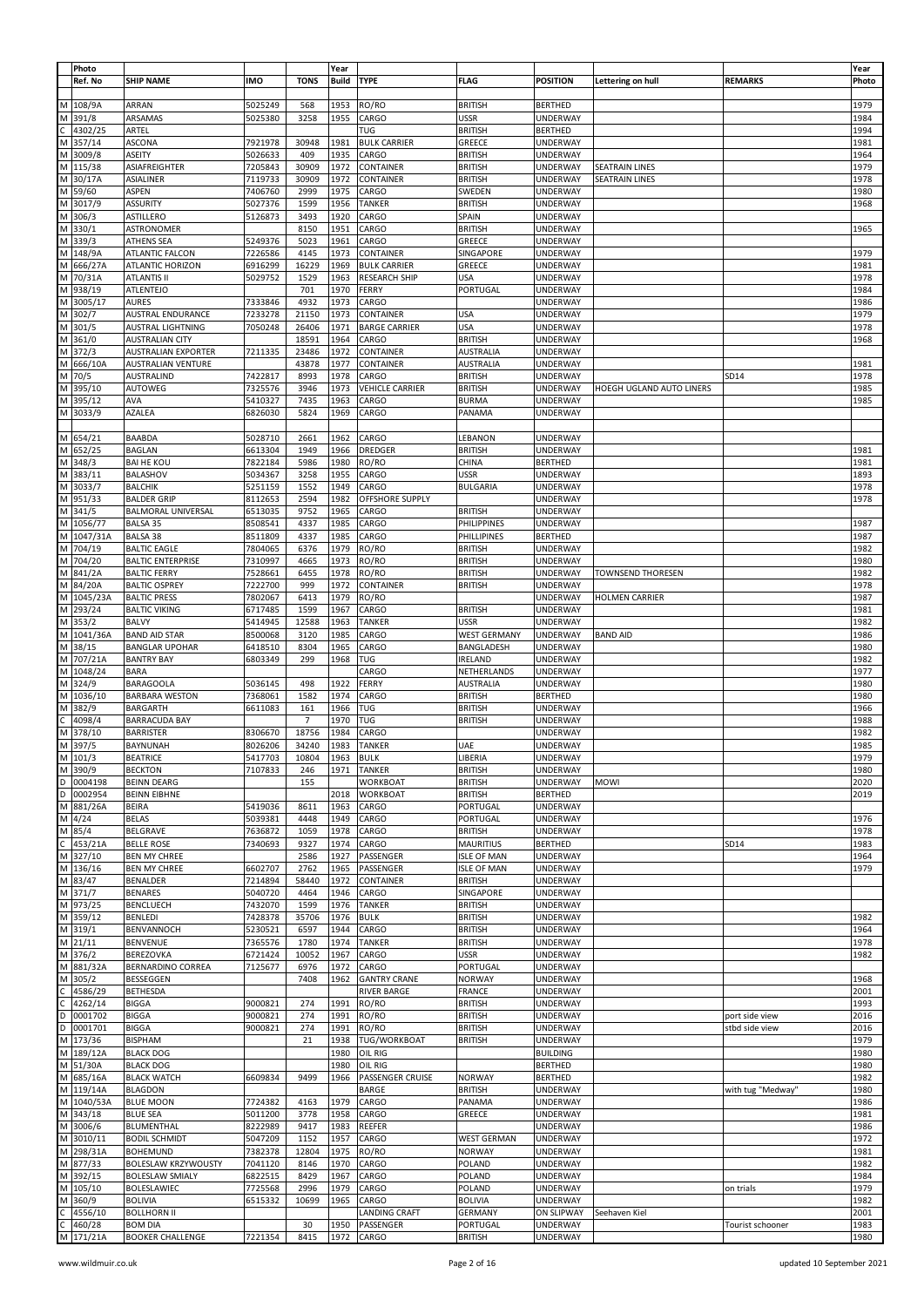|              | Photo     |                                 |            |             | Year      |                        |                      |                 |                   |                      | Year  |
|--------------|-----------|---------------------------------|------------|-------------|-----------|------------------------|----------------------|-----------------|-------------------|----------------------|-------|
|              |           | <b>SHIP NAME</b>                | <b>IMO</b> | <b>TONS</b> | Build     | <b>TYPE</b>            | <b>FLAG</b>          |                 |                   |                      |       |
|              | Ref. No   |                                 |            |             |           |                        |                      | <b>POSITION</b> | Lettering on hull | <b>REMARKS</b>       | Photo |
|              |           |                                 |            |             |           |                        |                      |                 |                   |                      |       |
| Μ            | 98/8      | <b>BOOKER VALIANT</b>           | 6501305    | 6589        | 1965      | CARGO                  | <b>BRITISH</b>       | UNDERWAY        |                   |                      | 1979  |
| M            | 168/4     | <b>BOOKER VIKING</b>            | 6713922    | 5383        | 1967      | CARGO                  | <b>BRITISH</b>       | UNDERWAY        |                   |                      | 1979  |
| М            | 46/8      | <b>BOOKER VULCAN</b>            | 6826315    | 4143        | 1968      | CARGO                  | <b>BRITISH</b>       | UNDERWAY        |                   |                      | 1978  |
| М            | 74/4A     | <b>BOQUHAN</b>                  | 7392828    | 326         | 1975      | TUG                    | <b>BRITISH</b>       | UNDERWAY        |                   |                      | 1978  |
|              |           |                                 |            |             |           |                        |                      |                 |                   |                      |       |
|              | 4139/1    | <b>BOQUHAN</b>                  | 7392828    | 326         | 1975      | TUG                    | <b>BRITISH</b>       | <b>BERTHED</b>  | FORTH TUGS LTD    |                      | 1989  |
| М            | 105/13    | <b>BORODINE</b>                 | 7036541    | 2656        | 1971      | RO/RO                  | FRANCE               | <b>UNDERWAY</b> |                   |                      | 1978  |
| M            | 32/4A     | <b>BORRE</b>                    | 7038771    | 1516        | 1970      | RO/RO                  | NORWAY               | <b>BERTHED</b>  |                   |                      | 1978  |
| M            | 392/11    | <b>BOTANY TRANSCENDENT</b>      | 8025434    | 4718        | 1981      | <b>TANKER</b>          | <b>JAPAN</b>         | UNDERWAY        |                   |                      | 1985  |
|              |           |                                 |            |             |           |                        |                      |                 |                   |                      |       |
|              | M 81/11   | <b>BOUNTEOUS</b>                | 7305655    | 9092        | 1973      | CARGO                  | LIBERIA              | UNDERWAY        |                   |                      | 1978  |
| М            | 58/42     | <b>BOURGOGNE</b>                | 7431686    | 2240        | 1975      | CONTAINER              | <b>WEST GERMAN</b>   | <b>UNDERWAY</b> |                   |                      | 1978  |
| M            | 308/1     | <b>BOVENKERK</b>                | 5049738    | 8670        | 1960      | CARGO                  | NETHERLANDS          | UNDERWAY        |                   |                      |       |
| M            | 121/12A   | <b>BP JOUSTER</b>               | 7230496    | 1568        | 1972      | <b>TANKER</b>          | <b>BRITISH</b>       | <b>UNDERWAY</b> |                   |                      | 1979  |
|              |           |                                 |            |             |           |                        |                      |                 |                   |                      |       |
| M            | 201/41    | <b>BRAGE</b>                    | 6826078    | 46378       | 1968      | <b>BULK</b>            | <b>WEST GERMAN</b>   | <b>UNDERWAY</b> |                   |                      |       |
| C            | 4339/3    | BRENDA                          |            |             | 1917      | WORKBOAT               | <b>BRITISH</b>       | UNDERWAY        |                   |                      | 1994  |
| М            | 49/11A    | <b>BRIGADIER</b>                | 7400936    | 392         | 1976      | TUG                    | <b>BRITISH</b>       | UNDERWAY        |                   |                      | 1978  |
| M            | 347/5     | <b>BRISBANE TRADER</b>          | 6909624    | 6326        | 1969      | RO/RO                  | <b>AUSTRALIA</b>     | <b>DRYDOCK</b>  |                   |                      | 1981  |
|              |           |                                 |            |             |           |                        |                      |                 |                   |                      |       |
| M            | 147/14    | <b>BRISE II</b>                 | 5090282    | 978         | 1957      | CARGO                  | <b>CYPRUS</b>        | <b>UNDERWAY</b> |                   |                      | 1979  |
| М            | 5/33      | <b>BRITANIS</b>                 | 5229223    | 18254       | 1932      | PASSENGER              | GREECE               | <b>UNDERWAY</b> |                   |                      |       |
| М            | 877/27    | <b>BRITISH AVON</b>             | 7208663    | 15540       | 1972      | <b>TANKER</b>          | <b>BRITISH</b>       | UNDERWAY        |                   |                      | 1982  |
|              | 4067/24   | <b>BRITISH ENTERPRISE FIVE</b>  | 7114197    | 1031        | 1971      | OFFSHORE EXPLORE       | <b>BRITISH</b>       | <b>BERTHED</b>  |                   |                      | 1987  |
|              |           |                                 |            |             |           |                        |                      |                 |                   |                      |       |
|              | 470/30A   | <b>BRITISH ENTERPRISE FOUR</b>  | 6513671    | 1598        | 1965      | OFFSHORE EXPLORE       | <b>BRITISH</b>       | <b>BERTHED</b>  |                   |                      | 1983  |
|              | 4067/25   | <b>BRITISH ENTERPRISE THREE</b> | 6506111    | 1598        | 1965      | OFFSHORE EXPLORE       | <b>BRITISH</b>       | <b>BERTHED</b>  |                   |                      | 1987  |
| м            | 1044/8    | <b>BRITISH FULMAR</b>           | 8215625    | 1334        | 1983      | OFFSHORE SUPPLY        | <b>BRITISH</b>       | <b>BERTHED</b>  |                   |                      | 1987  |
|              | 4136/33A  | <b>BRITISH HEATHER</b>          | 8123169    | 1467        | 1982      | OFFSHORE SUPPLY        | <b>BRITISH</b>       | <b>BERTHED</b>  |                   |                      | 1989  |
|              |           |                                 |            | 10957       | 1960      |                        |                      |                 |                   |                      |       |
| M            | 339/2     | <b>BRITISH KIWI</b>             | 5052826    |             |           | TANKER                 | <b>BRITISH</b>       | UNDERWAY        |                   |                      |       |
| M            | 20/20A    | <b>BRITISH MAPLE</b>            | 6523470    | 13278       | 1965      | TANKER                 | <b>BRITISH</b>       | <b>UNDERWAY</b> |                   |                      | 1978  |
| M            | 3023/6    | <b>BRITISH OFFICER</b>          | 5052979    | 11362       | 1955      | TANKER                 | <b>BRITISH</b>       | UNDERWAY        |                   |                      | 1966  |
| M            | 319/10    | <b>BRITISH SERGEANT</b>         | 5419165    | 10073       | 1954      | TANKER                 | <b>BRITISH</b>       | <b>BERTHED</b>  |                   |                      | 1965  |
| М            | 691/6A    | <b>BRITISH SPIRIT</b>           | 7925728    | 66024       | 1982      | TANKER                 | <b>BRITISH</b>       | <b>DRYDOCK</b>  |                   | FITTING OUT          | 1982  |
|              |           |                                 |            |             |           |                        |                      |                 |                   |                      |       |
| M            | 372/9     | <b>BRITISH TENACITY</b>         | 6914332    | 15095       | 1969      | <b>TANKER</b>          | <b>BRITISH</b>       | UNDERWAY        |                   |                      |       |
|              | 422/29    | <b>BRITISH VOYAGER</b>          | 5111799    | 2389        | 1959      | <b>DIVING SUPPORT</b>  | <b>BRITISH</b>       | <b>BERTHED</b>  |                   | <b>BREAKERS YARD</b> | 1984  |
| М            | 364/14    | BRITT                           | 5172676    | 2456        | 1954      | TANKER                 |                      | UNDERWAY        |                   |                      |       |
|              | 4312/16   | <b>BRIXHAM BELLE</b>            |            | 48          | 1960      | PASSENGER FERRY        | <b>BRITISH</b>       | UNDERWAY        |                   |                      | 1994  |
|              |           |                                 |            |             |           |                        |                      |                 |                   |                      |       |
| М            | 708/16    | <b>BROADFORD</b>                |            | 64          | 1966      | RO/RO                  | <b>BRITISH</b>       | UNDERWAY        |                   |                      | 1982  |
| M            | 3007/7    | <b>BROERE AQUAMARINE</b>        | 7931143    | 3338        | 1981      | <b>TANKER</b>          | NETHERLANDS          | UNDERWAY        |                   |                      | 1986  |
| M            | 712/10    | <b>BROWNING</b>                 | 7614733    | 9324        | 1979      | CARGO                  | <b>BRITISH</b>       | <b>BERTHED</b>  |                   | SD14                 | 1982  |
|              | M 112/5   | <b>BRYGADA MAKOWSKIEGO</b>      | 5054367    | 1945        | 1950      | <b>BULK</b>            | POLAND               | <b>BERTHED</b>  |                   | part broken up       | 1979  |
|              |           |                                 |            |             |           |                        |                      |                 |                   |                      |       |
|              | 4584/10   | <b>BUCCANEER</b>                | 9210347    | 6309        | 2001      | CARGO CONTAINER        | ANTIGUA              | <b>BERTHED</b>  |                   |                      | 2001  |
| M            | 280/8     | <b>BUFFALO</b>                  | 7361582    | 5805        | 1975      | RO/RO                  | <b>BRITISH</b>       | UNDERWAY        |                   |                      | 1980  |
| М            | 69/24     | <b>BULKHANDLING 2</b>           |            | 2883        | 1942      | BARGE                  | <b>BRITISH</b>       | <b>BERTHED</b>  |                   | ex CORMAIN '42       | 1978  |
| М            | 69/25     | <b>BULKHANDLING 3</b>           |            | 2743        | 1943      | <b>BARGE</b>           | <b>BRITISH</b>       | <b>BERTHED</b>  |                   | ex FIRLIGHT '43      | 1978  |
|              |           |                                 |            |             |           |                        |                      |                 |                   |                      |       |
| M            | 247/66    | <b>BUNA</b>                     | 7804936    | 1561        | 1979      | TANKER                 | <b>WEST GERMAN</b>   | <b>SLIPWAY</b>  |                   |                      |       |
| M            | 312/5     | <b>BUNGA ORKID</b>              | 7051929    | 10730       | 1971      | CARGO                  | MALAYSIA             | UNDERWAY        |                   |                      |       |
|              | 480/24    | <b>BUR</b>                      | 6409167    | 499         | 1964      | CARGO                  | PANAMA               | <b>BERTHED</b>  |                   | part broken up       | 1981  |
| М            | 704/15A   | <b>BURCOM SAND</b>              | 5055359    | 678         | 1954      | DREDGER                | <b>BRITISH</b>       | <b>BERTHED</b>  |                   |                      | 1982  |
|              |           |                                 |            |             |           |                        |                      |                 |                   |                      |       |
| M            | 986/58    | <b>BUTADIEZ</b>                 | 7905522    | 8184        | 1982      | <b>GAS TANKER</b>      | SPAIN                | <b>UNDERWAY</b> |                   |                      | 1985  |
| M            | 323/3     | <b>BUTE</b>                     | 5055995    | 569         | 1954      | FERRY                  | <b>BRITISH</b>       | UNDERWAY        |                   |                      | 1964  |
|              | M 96/21A  | <b>BUTE</b>                     | 5055995    | 569         | 1954      | FERRY                  | <b>BRITISH</b>       | <b>BERTHED</b>  |                   |                      | 1979  |
| M            | 314/12    | <b>BYRON D BENSON</b>           | 5056171    | 10297       | 1944      | TANKER                 |                      | <b>UNDERWAY</b> |                   | T2-SE-A1 type        |       |
|              |           |                                 |            |             |           |                        |                      |                 |                   |                      |       |
|              |           |                                 |            |             |           |                        |                      |                 |                   |                      |       |
|              | M 194/28  | C17                             |            |             |           | DREDGER                | <b>BRITISH</b>       | <b>BERTHED</b>  |                   | ex navy (RMAS)       | 1975  |
| M            | 140/7     | CABO BOJADOR                    | 5143924    | 4156        | 1962      | CARGO                  | PORTUGAL             | UNDERWAY        |                   |                      | 1979  |
|              | M 294/17A | CABO DA ROCA                    | 7234894    | 194         | 1972      | TUG                    | PORTUGAL             | UNDERWAY        |                   |                      | 1980  |
|              |           | CABO GIRAO                      | 5402019    | 183         | 1963      |                        |                      | UNDERWAY        |                   |                      | 1982  |
|              | M 68//10  |                                 |            |             |           | טיון                   | PORTUGAL<br>PORTUGAL |                 |                   |                      | 1984  |
|              | M 935/10  | CACILHENSE                      | 7808657    | 305         | 1980      | <b>FERRY</b>           |                      | UNDERWAY        |                   |                      |       |
|              | M 3021/5  | CAIRNSMORE                      | 8115203    | 20885       | 1982      | CARGO                  | <b>HONG KONG</b>     |                 |                   |                      |       |
|              | M 184/10  | CALABRIA                        | 7417630    | 35716       | 1977      | <b>BULK</b>            | <b>BRITISH</b>       | <b>UNDERWAY</b> |                   |                      | 1979  |
|              | M 331/4   | CALEDONIA                       | 5057773    | 11255       | 1948      | PASSENGER              | <b>BRITISH</b>       | UNDERWAY        |                   |                      | 1965  |
|              | M 212/11  | CALEDONIA                       | 6513451    | 1156        | 1966      | RO/RO                  | <b>BRITISH</b>       | <b>UNDERWAY</b> |                   |                      | 1979  |
|              |           |                                 |            |             |           |                        |                      |                 |                   |                      |       |
|              | 466/9     | CALEDONIAN                      |            |             |           | RESTAURANT             | <b>BRITISH</b>       | <b>BERTHED</b>  |                   | Canal barge          | 1982  |
|              | M 330/2   | <b>CALEDONIAN PRINCESS</b>      | 5057840    | 3630        | 1961      | RO/RO                  | <b>BRITISH</b>       | UNDERWAY        |                   |                      | 1965  |
|              | 4137/5A   | <b>CALEDONIAN PRINCESS</b>      | 5057840    | 3630        | 1961      | BAR/DISCO              | <b>BRITISH</b>       | <b>BERTHED</b>  |                   |                      | 1989  |
| M            | 142/24    | <b>CALIFORNIA STAR</b>          | 7045671    | 19095       | 1971      | CONTAINER              | <b>BRITISH</b>       | UNDERWAY        |                   |                      | 1979  |
| М            | 86/64     | CALYPSO                         | 5335319    | 16500       | 1955      | PASSENGER              | GREECE               | UNDERWAY        |                   |                      |       |
|              |           |                                 |            |             |           |                        |                      |                 |                   |                      |       |
|              | 5013/21   | CAM CHEETAH                     | 5300326    | 398         | 1959      | OFFSHORE SAFETY        | <b>BRITISH</b>       | <b>BERTHED</b>  |                   |                      | 19    |
|              | 5040/F    | CAM CIVET                       | 5300338    | 398         | 1960      | OFFSHORE SAFETY        | <b>BRITISH</b>       | <b>BERTHED</b>  |                   |                      | 1985  |
|              | 5017/17   | CAM GENET                       | 5300405    | 398         | 1960      | OFFSHORE SAFETY        | <b>BRITISH</b>       | <b>BERTHED</b>  |                   |                      | 19    |
|              | 5037/17   | CAM GUARDIAN                    | 7106853    | 532         | 1970      | OFFSHORE SAFETY        |                      | <b>BERTHED</b>  |                   |                      | 19    |
|              | 5040/19   | <b>CAM JACKAL</b>               | 5300455    | 335         | 1959      | OFFSHORE SAFETY        | <b>BRITISH</b>       | <b>BERTHED</b>  |                   |                      | 1985  |
|              |           |                                 |            |             |           |                        |                      |                 |                   |                      |       |
|              | 5012/20   | CAM JAGUAR                      | 5300467    | 322         | 1957      | OFFSHORE SAFETY        | <b>BRITISH</b>       | <b>BERTHED</b>  |                   |                      | 19    |
|              | 5069/26   | CAM JAGUAR                      | 5300467    | 322         | 1957      | OFFSHORE SAFETY        | <b>BRITISH</b>       | <b>BERTHED</b>  |                   | WITH SHELTERDECK     | 199   |
|              | 5086/48   | CAM LYNX                        | 5300572    | 319         | 1960      | <b>OFFSHORE SAFETY</b> |                      | <b>BERTHED</b>  |                   |                      | 19    |
|              | 5040/9    | CAM PANTHER                     | 5300601    | 321         | 1958      | OFFSHORE SAFETY        | <b>BRITISH</b>       | <b>BERTHED</b>  |                   |                      | 1985  |
|              | 5045/15   | CAM PUMA                        | 6603751    | 456         | 1966      | OFFSHORE SAFETY        |                      | <b>BERTHED</b>  |                   |                      | 19    |
|              |           |                                 |            |             |           |                        |                      |                 |                   |                      |       |
|              | 5029/6    | CAM SEARCHER                    | 7044081    | 532         | 1971      | OFFSHORE SAFETY        | <b>BRITISH</b>       | <b>BERTHED</b>  | Rescue Zone       | <b>Black funnel</b>  | 19    |
|              | 4253/30A  | CAM SEARCHER                    | 7044081    | 532         | 1971      | OFFSHORE SAFETY        | <b>BRITISH</b>       | <b>BERTHED</b>  | Rescue Zone       | Yellow funnel        | 1993  |
|              | 5014/13   | CAM SPIRIT                      | 5328196    | 340         | 1947      | OFFSHORE SAFETY        | <b>BRITISH</b>       | ON SLIPWAY      |                   |                      | 19    |
|              | 5029/8    | CAM TIGER                       | 5300699    | 335         | 1957      | OFFSHORE SAFETY        | <b>BRITISH</b>       | ON SLIPWAY      |                   |                      | 19    |
|              |           |                                 |            |             |           |                        |                      |                 |                   |                      |       |
|              | 5018/11   | CAM VICEROY                     | 5040873    | 750         | 1958      | OFFSHORE SAFETY        | <b>BRITISH</b>       | <b>BERTHED</b>  |                   |                      | 19    |
|              | 5012/22   | CAM ZEBRA                       | 5300716    | 336         | 1960      | OFFSHORE SAFETY        | <b>BRITISH</b>       | <b>BERTHED</b>  |                   |                      | 19    |
|              | 4591/21   | CAMBIO                          |            | 611         | 1947      | BARGE                  | NETHERLANDS          | <b>UNDERWAY</b> | 2314077           | River motor barge    | 2001  |
| м            | 81/23     | CAMILLA WESTON                  | 6611447    | 499         | 1966      | CARGO                  | <b>BRITISH</b>       | UNDERWAY        |                   |                      | 1980  |
| М            | 38/31     | CAMPAIGNER                      | 6424117    | 296         | 1965      | TUG                    | <b>BRITISH</b>       | UNDERWAY        |                   |                      | 1978  |
|              |           |                                 |            |             |           |                        |                      |                 |                   |                      |       |
| М            | 864/27    | CAMPINO                         |            |             |           | RO/RO                  | PORTUGAL             | UNDERWAY        |                   | River ferry          | 1983  |
| M            | 183/9A    | CANBERRA                        | 5059953    | 49073       | 1961      | PASSENGER              | <b>BRITISH</b>       |                 |                   |                      |       |
| C            | 4364/31   | CANDOURITY                      | 7413971    | 559         | 1975      | CARGO                  | <b>BRITISH</b>       | <b>BERTHED</b>  |                   |                      | 1995  |
| $\mathsf{C}$ | 464/5     | CANNA                           | 7340423    | 69          | 1976      | RO/RO                  | <b>BRITISH</b>       | <b>BERTHED</b>  |                   |                      | 1983  |
|              |           |                                 |            |             |           |                        |                      |                 |                   |                      |       |
| M            | 298/26A   | CANTUARIA                       | 7806685    | 10218       | 1979      | CARGO                  | <b>BRAZIL</b>        | <b>BERTHED</b>  |                   |                      | 1981  |
|              | M 374/1   | CAP CLEVELAND                   | 5419311    | 10337       | 1964      | CARGO                  | <b>BRITISH</b>       |                 |                   |                      |       |
|              | M 311/6   | CAP SERRAT                      | 7027007    | 5022        | 1970      | CARGO                  | SINGAPORE            | UNDERWAY        |                   |                      |       |
| M            | 3016/0    | CAPACITY                        |            | 461         | 1947      | CARGO                  | <b>BRITISH</b>       | <b>BERTHED</b>  |                   |                      | 1974  |
|              | M 3019/6  | CAPE FINISTERRE                 | 7433103    | 16250       | 1982      | <b>BULK</b>            |                      |                 |                   |                      |       |
|              | M 297/27A |                                 |            |             |           |                        |                      |                 |                   |                      |       |
|              |           | <b>CAPE KAMARI</b>              | 5052204    | 11277       | 1962 BULK |                        | <b>GREEK</b>         | <b>UNDERWAY</b> |                   |                      | 1981  |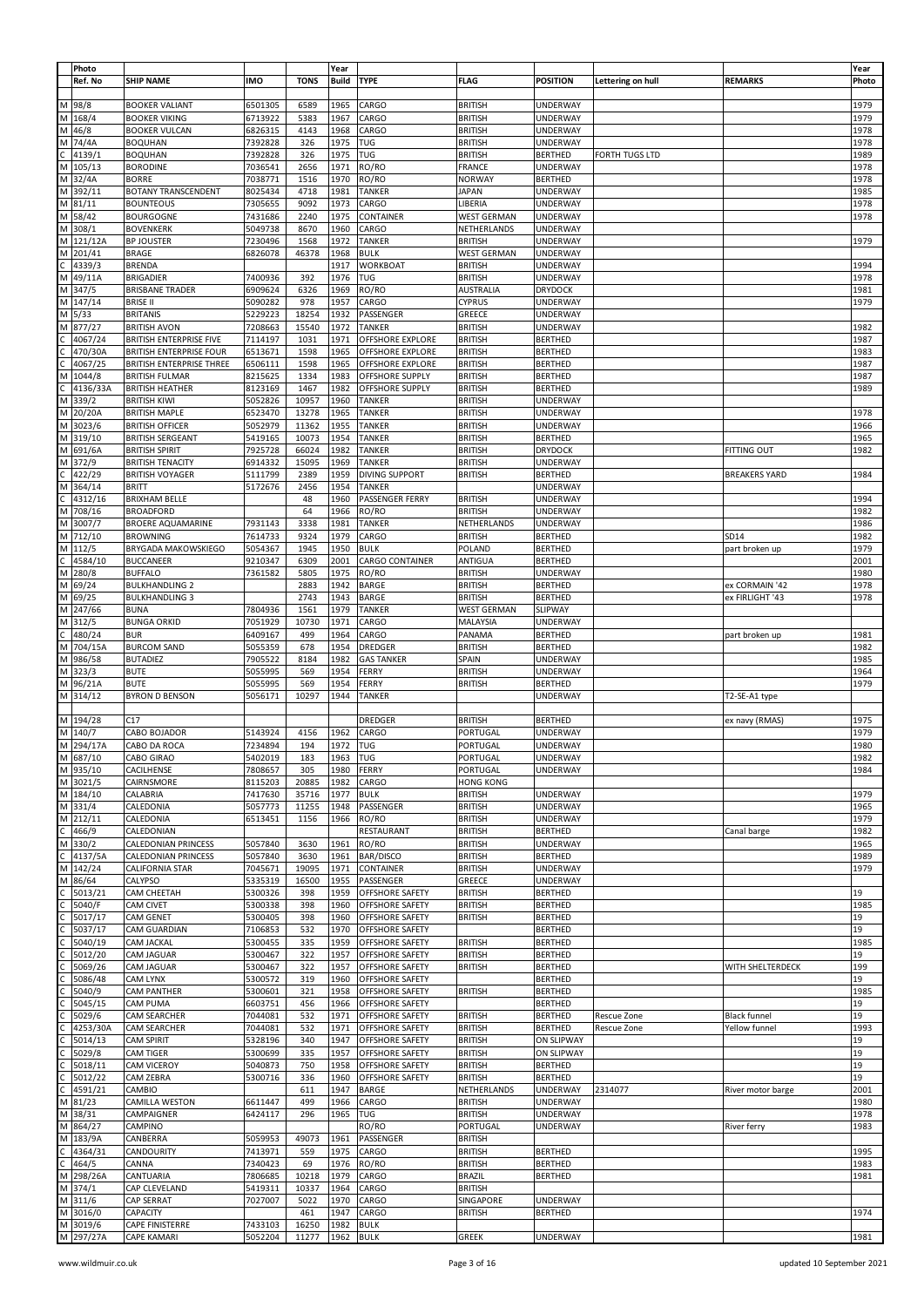|              | Photo<br>Ref. No         | <b>SHIP NAME</b>                        | <b>IMO</b>         | <b>TONS</b>  | Year<br><b>Build</b> | <b>TYPE</b>        | <b>FLAG</b>              | <b>POSITION</b>                    | Lettering on hull             | <b>REMARKS</b>      | Year<br>Photo |
|--------------|--------------------------|-----------------------------------------|--------------------|--------------|----------------------|--------------------|--------------------------|------------------------------------|-------------------------------|---------------------|---------------|
|              |                          |                                         |                    |              |                      |                    |                          |                                    |                               |                     |               |
|              | M 652/31                 | <b>CAPETAN CARRAS</b>                   | 7117084            | 41565        | 1971                 | <b>BULK</b>        | <b>GREEK</b>             | AT ANCHOR                          |                               |                     |               |
|              | M 336/1                  | CAPITAINE COOK                          | 5341966            | 8862         | 1959                 | CARGO              | <b>FRANCE</b>            | <b>UNDERWAY</b>                    |                               |                     | 1981          |
|              | M 344/4                  | CAPITAINE KERMADEC                      | 6610510            | 1340         | 1966                 | CARGO              | <b>FRANCE</b>            | <b>BERTHED</b>                     |                               |                     | 1974          |
|              | M 375/3                  | CAPITAINE WALLIS                        | 6406488            | 11012        | 1964                 | CARGO              | <b>FRANCE</b>            | <b>BERTHED</b>                     |                               |                     | 1983          |
|              | M 629/6A                 | CAPO FALCONARA                          | 5197004            | 3038         | 1937                 | RO/RO              | <b>ITALY</b>             | <b>BERTHED</b>                     |                               |                     | 1981          |
|              | M 48/23                  | CAPTAIN STEFANOS                        | 7619434            | 10372        | 1978                 | CARGO              | GREECE                   | <b>UNDERWAY</b>                    |                               |                     | 1980          |
|              | M 331/2                  | CAPULONIX                               | 5063033            | 28435        | 1959                 | <b>TANKER</b>      | LIBERIA                  | UNDERWAY                           |                               |                     | 1965          |
|              | M 336/3                  | CARAMELLA                               |                    |              |                      | CARGO              |                          | <b>UNDERWAY</b>                    |                               |                     | 1981          |
|              | M 297/31A                | CARBAY                                  | 7118538            | 39260        | 1972                 | <b>BULK/TANKER</b> | LIBERIA                  | UNDERWAY                           |                               |                     | 1981          |
|              | M 349/3                  | CARIBIA                                 | 6710138            | 8665         | 1967                 | CARGO              | SWITZERLAND              | AT ANCHOR                          |                               |                     |               |
| С            | 4477/12                  | CARMEL HEAD                             |                    | 20           | 1978                 | TUG/WORKBOAT       | <b>BRITISH</b>           | <b>UNDERWAY</b>                    | <b>HOLYHEAD TOWING</b>        |                     | 1998          |
|              | M 3007/3                 | CAROLINA                                |                    |              |                      | CONTAINER          |                          | UNDERWAY                           |                               |                     | 1986          |
| $\mathsf{C}$ | 4053/35                  | CAROLINE                                | 5275351            | 868          | 1958                 | CARGO              | PANAMA                   | <b>BERTHED</b>                     |                               | Derelict            | 1986          |
|              | M 47/11                  | CAROLINE WESTON                         | 7367897            | 2197         | 1974                 | CARGO              | <b>BRITISH</b>           | <b>UNDERWAY</b>                    |                               |                     | 1978          |
|              | M 373/1                  | CARPENTARIA                             | 5064958            | 7268         | 1948                 | CARGO              | <b>BRITISH</b>           | UNDERWAY                           |                               |                     |               |
| С            | 4004/15                  | CARRICK                                 |                    | 791          | 1863                 | <b>CLIPPER</b>     | <b>BRITISH</b>           | <b>BERTHED</b>                     |                               | RNVR Club ship      | 1985          |
|              | 450/23                   | CARRON                                  | 7800069            | 229          | 1979                 | TUG                | <b>BRITISH</b>           | <b>UNDERWAY</b>                    |                               |                     | 1984          |
| Ċ            | 4136/35A                 | CARRON                                  | 7800069            | 229          | 1979                 | TUG                | <b>BRITISH</b>           | <b>BERTHED</b>                     | <b>FORTH TUGS LTD</b>         |                     | 1989          |
| C            | 4067/4                   | CASTLE                                  |                    |              |                      | TUG                | <b>BRITISH</b>           | <b>BERTHED</b>                     |                               |                     | 1987          |
| C            | 4243/23                  | CATO                                    | 7000217            | 520          | 1969                 | CARGO              | DENMARK                  | <b>BERTHED</b>                     |                               |                     | 1993          |
|              | M 84/7A                  | CATRINA WESTON                          | 7123497            | 429          | 1971                 | CARGO              | <b>BRITISH</b>           | <b>UNDERWAY</b>                    |                               |                     | 1978          |
|              | M 311/13                 | CAYBER                                  | 5401479            | 10391        | 1953                 | <b>TANKER</b>      |                          | <b>UNDERWAY</b>                    |                               |                     |               |
| C            | M 3006/3                 | CEBO MOON                               | 7221598            | 1881         | 1972                 | CARGO              | GREECE                   | <b>UNDERWAY</b>                    |                               |                     | 1987          |
|              | 4579/23                  | <b>CEC FORCE</b>                        | 9088433            | 4980         | 1995                 | CARGO/CONTAINER    | DENMARK                  | <b>BERTHED</b>                     | CEC                           |                     | 2001          |
|              | M 79/16<br>M 247/4A      | <b>CERDIC FERRY</b><br><b>CHAR MING</b> | 5067376<br>5143534 | 2455<br>6490 | 1961<br>1954         | RO/RO<br>CARGO     | <b>BRITISH</b><br>PANAMA | <b>UNDERWAY</b><br><b>UNDERWAY</b> | <b>TOWNSEND THORESEN</b>      |                     | 1978<br>1981  |
|              | M 3010/5                 | <b>CHARLES JOSE</b>                     |                    | 599          | 1899                 | CARGO              |                          | AGROUND                            |                               |                     | 1933          |
|              | M 1038/97A               |                                         |                    | 1313         | 1976                 |                    |                          |                                    |                               |                     | 1986          |
|              | M 393/5                  | CHARLOTTE<br>CHARTRES                   | 7431129<br>7330040 | 4800         | 1974                 | CARGO<br>RO/RO     | <b>FRANCE</b>            | <b>UNDERWAY</b>                    | <b>SEALINK</b>                |                     | 1985          |
|              |                          | <b>CHERRY SAND</b>                      | 6811059            | 1080         | 1968                 | DREDGER            | <b>BRITISH</b>           | <b>UNDERWAY</b><br><b>UNDERWAY</b> |                               |                     | 19            |
|              | $C$ 5019/18<br>M 644/18A | CHEUNG CHAU                             | 5028148            | 8566         | 1956                 | CARGO              | PANAMA                   | <b>UNDERWAY</b>                    |                               |                     |               |
|              | M 48/7                   | CHIEFTAIN                               | 6811061            | 205          | 1968                 | TUG                | <b>BRITISH</b>           | UNDERWAY                           |                               | port side view      | 1978          |
|              | M 46/3                   | CHIEFTAIN                               | 6811061            | 205          | 1968                 | TUG                | <b>BRITISH</b>           | <b>UNDERWAY</b>                    |                               | head on view        | 1978          |
|              | 0060060                  | CHIEFTAIN                               | 6811061            | 205          | 1968                 | TUG                | <b>BRITISH</b>           | <b>UNDERWAY</b>                    |                               | stbd side view      | 1979          |
|              | M 675/36A                | <b>CHRISSI AMMOS</b>                    | 7205219            | 1711         | 1972                 | RO/RO              | GREECE                   | <b>BERTHED</b>                     |                               |                     | 1981          |
|              | M 778/15                 | CHRISSI AMMOS                           | 7205219            | 1711         | 1972                 | FERRY              | GREECE                   | <b>UNDERWAY</b>                    |                               |                     | 1982          |
|              | M 3012/12                | CHRISTIAN                               | 8004090            | 1276         | 1980                 | TANKER             |                          | UNDERWAY                           |                               |                     | 1987          |
|              | M 3006/17                | CHRYSOVALANDOU GRACE                    | 7502746            | 13897        | 1979                 | CARGO              |                          | UNDERWAY                           |                               |                     | 1986          |
| С            | 4093/4                   | CITY                                    | 7413983            | 559          | 1976                 | CARGO              | <b>BRITISH</b>           | <b>BERTHED</b>                     |                               |                     | 1988          |
|              | M 1050/13A               | CITY OF EXETER                          | 5073686            | 13345        | 1953                 | CARGO              | <b>BRITISH</b>           | <b>UNDERWAY</b>                    |                               |                     | 1965          |
|              | M 306/1                  | <b>CITY OF GLOUCESTER</b>               | 5402617            | 6919         | 1963                 | CARGO              | <b>BRITISH</b>           | <b>UNDERWAY</b>                    |                               |                     |               |
| S            | 0060064                  | <b>CITY OF HULL</b>                     |                    | 9767         | 1971                 | CARGO              | <b>BRITISH</b>           | UNDERWAY                           |                               |                     | 1979          |
|              | M 75/8                   | CITY OF LIVERPOOL                       | 7014282            | 9767         | 1970                 | CARGO              | <b>BRITISH</b>           | UNDERWAY                           |                               |                     | 1978          |
|              | M 3011/0                 | <b>CITY OF LONDON</b>                   |                    | 633          | 1927                 | CARGO              | <b>BRITISH</b>           | UNDERWAY                           |                               |                     | 1958          |
|              | M 360/3                  | <b>CITY OF LONDON</b>                   | 7719038            | 16462        | 1980                 | CARGO              | <b>BRITISH</b>           | UNDERWAY                           |                               |                     | 1982          |
|              | M 80/53                  | <b>CITY OF MILAN</b>                    | 7000657            | 1599         | 1969                 | CONTAINER          | <b>BRITISH</b>           | <b>UNDERWAY</b>                    |                               |                     |               |
|              | M 148/20A                | CITY OF TEMA                            | 6802632            | 1523         | 1968                 | CARGO              | GHANA                    | <b>BERTHED</b>                     |                               |                     | 1979          |
|              | M 169/21                 | <b>CITY OF VENICE</b>                   | 7218943            | 1599         | 1973                 | CONTAINER          | <b>BRITISH</b>           | <b>UNDERWAY</b>                    |                               |                     | 1979          |
|              | M 61/5                   | <b>CITY OF YORK</b>                     | 7515224            | 10801        | 1976                 | CARGO              | <b>BRITISH</b>           | UNDERWAY                           |                               |                     | 1979          |
|              | M 791/31                 | CIUDAD DE CADIZ                         | 7717872            | 7675         | 1980                 | RO/RO              | SPAIN                    | UNDERWAY                           |                               |                     | 1982          |
|              | M 62/18A                 | <b>CLAN MACGREGOR</b>                   | 5402643            | 8811         | 1962                 | CARGO              | <b>BRITISH</b>           | UNDERWAY                           |                               |                     | 1978          |
|              | M 84/5A                  | <b>CLAN MACILWRAITH</b>                 | 5075086            | 6894         | 1960                 | CARGO              | <b>BRITISH</b>           | <b>UNDERWAY</b>                    |                               |                     | 1978          |
|              | M 68/17A                 | <b>CLAN MACIVER</b>                     | 5075139            | 7105         | 1958                 | CARGO              | <b>BRITISH</b>           | <b>UNDERWAY</b>                    |                               |                     | 1978          |
|              | M 1039/8                 | <b>CLAN MACLAY</b>                      | 5075165            | 6075         | 1949                 | CARGO              | BRITISH                  | <b>BERTHED</b>                     |                               |                     | 1967          |
|              | M 320/3                  | <b>CLAN MACLENNAN</b>                   | 5075189            | 6366         | 1947                 | CARGO              | <b>BRITISH</b>           | <b>BERTHED</b>                     |                               |                     | 1964          |
|              | M 76/5                   | <b>CLAN MATHIESON</b>                   | 5075256            | 7315         | 1957                 | CARGO              | <b>BRITISH</b>           | <b>UNDERWAY</b>                    |                               |                     | 1978          |
| S            | 0060021                  | CLANSMAN                                | 6404935            | 1420         | 1964                 | RO/RO              | <b>BRITISH</b>           | <b>UNDERWAY</b>                    |                               |                     | 1979          |
|              | M 107/16                 | CLAYMORE                                | 7715434            | 1631         | 1978                 | RO/RO              | <b>BRITISH</b>           | <b>UNDERWAY</b>                    |                               |                     | 1979          |
|              | M 856/10                 | CLEARWAY                                | 5075866            | 276          | 1927                 | DREDGER            | <b>BRITISH</b>           | <b>BERTHED</b>                     |                               |                     | 1983          |
|              | M 277/20A                | <b>CLIO</b>                             |                    |              |                      | TUG                | <b>BRITISH</b>           | <b>BERTHED</b>                     |                               |                     | 1980          |
|              | M 142/28                 | CLYDE ENTERPRISE                        |                    |              | 1960                 | <b>TANKER</b>      | <b>BRITISH</b>           | <b>UNDERWAY</b>                    |                               | <b>BUNKER BARGE</b> | 1979          |
|              | M 80/12                  | <b>CLYDE VENTURE</b>                    |                    |              | 1962                 | <b>TANKER</b>      | <b>BRITISH</b>           | <b>UNDERWAY</b>                    |                               | <b>BUNKER BARGE</b> | 1978          |
|              | M 294/23                 | <b>COASTAL HERCULES</b>                 | 7342627            | 155887       | 1978                 | <b>TANKER</b>      | <b>BRITISH</b>           | <b>UNDERWAY</b>                    |                               |                     | 1980          |
|              | D 0000363                | COASTRUNNER                             |                    |              |                      | TUG                | <b>BRITISH</b>           | <b>BERTHED</b>                     |                               |                     | 2012          |
| $\mathsf{C}$ | 473/19                   | COLL                                    | 7327990            | 69           | 1973                 | RO/RO              | <b>BRITISH</b>           | <b>BERTHED</b>                     |                               |                     | 1984          |
|              | M 44/4                   | COLONSAY                                |                    | 96           | 1944                 | CARGO              | <b>BRITISH</b>           | <b>UNDERWAY</b>                    |                               | port side view      | 1978          |
| S            | 0060058                  | COLONSAY                                |                    | 96           | 1944                 | CARGO              | <b>BRITISH</b>           | <b>UNDERWAY</b>                    |                               | stbd side view      | 1979          |
|              | M 117/13                 | COLUMBA                                 | 6409351            | 1420         | 1964                 | RO/RO              | <b>BRITISH</b>           | <b>UNDERWAY</b>                    |                               |                     | 1979          |
|              | M 390/8                  | <b>COLUMBUS</b>                         |                    |              |                      | TUG                | <b>BRITISH</b>           | <b>UNDERWAY</b>                    |                               |                     | 1968          |
|              | M 301/7                  | COLUMBUS COROMANDEL                     | 7413608            | 8306         | 1975                 | CARGO              | <b>WEST GERMAN</b>       | <b>UNDERWAY</b>                    |                               |                     | 1978          |
|              | M 3024/8                 | COMMERCE                                |                    |              |                      | CARGO              | <b>BRITISH</b>           | <b>UNDERWAY</b>                    |                               |                     |               |
|              | C 4525/17                | COMMODITY                               | 7392012            | 633          | 1975                 | CARGO              | <b>BRITISH</b>           | <b>BERTHED</b>                     |                               |                     | 2000          |
|              | M 744/36A                | COMMODORE CHALLENGER                    | 7122716            | 829          | 1972                 | CARGO              | <b>BRITISH</b>           | <b>BERTHED</b>                     |                               |                     | 1982          |
| С            | 5022/13                  | CONERO                                  | 8616257            | 143          | 1988                 | TUG                | <b>ITALY</b>             | <b>BERTHED</b>                     |                               |                     | 199           |
|              | D 0001229                | CONFIDANTE                              | 8831297            | 208          | 1989                 | <b>SURVEY SHIP</b> | <b>BRITISH</b>           | <b>BERTHED</b>                     | <b>SURVEY</b>                 |                     | 2014          |
|              | M 865/35                 | <b>CONFORMITY</b>                       | 7413957            | 499          | 1977                 | CARGO              | <b>BRITISH</b>           | <b>BERTHED</b>                     |                               |                     | 1983          |
|              | M 882/13                 | CONNACHT                                | 7615048            | 9796         | 1979                 | RO/RO              |                          | UNDERWAY                           |                               |                     |               |
|              | M 305/1                  | CONSTANTINOS                            |                    |              |                      | CARGO              | GREECE                   | <b>UNDERWAY</b>                    |                               |                     | 1967          |
|              | M 3020/9                 | CONSTRUCTOR                             |                    |              |                      | HEAVYLIFT          |                          | UNDERWAY                           |                               |                     | 1975          |
|              | M 330/3                  | <b>CONTAINER ENTERPRISE</b>             | 5079018            | 982          | 1958                 | CARGO              | <b>BRITISH</b>           | <b>BERTHED</b>                     |                               |                     | 1965          |
|              | M 1040/7                 | COPACABANA                              | 8223000            | 20995        | 1984                 | CONTAINER          |                          | <b>UNDERWAY</b>                    |                               |                     | 1985          |
| C            | 4498/26                  | COQUET MOUTH                            | 5079355            | 171          | 1955                 | DREDGER            | <b>BRITISH</b>           | <b>BERTHED</b>                     |                               | Red hull            | 1999          |
|              | C 4587/13                | COQUET MOUTH                            | 5079355            | 171          | 1955                 | <b>DREDGER</b>     | <b>BRITISH</b>           | <b>BERTHED</b>                     |                               | <b>Blue hull</b>    | 2001          |
|              | M 393/17                 | CORBIERE                                | 7006314            | 4371         | 1970                 | RO/RO              | <b>BAHAMAS</b>           | <b>UNDERWAY</b>                    | <b>CHANNEL ISLAND FERRIES</b> |                     | 1985          |
|              | M 142/6A                 | CORDILLERA EXPRESS                      | 7383918            | 27939        | 1977                 | CONTAINER          | <b>WEST GERMAN</b>       | <b>UNDERWAY</b>                    |                               |                     | 1979          |
|              | M 96/30                  | CORNELIA B I                            | 6517732            | 971          | 1965                 | CARGO              |                          | <b>UNDERWAY</b>                    |                               |                     | 1980          |
|              | M 310/1                  | <b>CORNELIA B II</b>                    | 5080031            | 488          | 1951                 | CARGO              |                          | <b>UNDERWAY</b>                    |                               |                     |               |
|              | M 1032/31                | CORTA                                   |                    |              |                      | TUG                | SPAIN                    | <b>UNDERWAY</b>                    |                               |                     | 1986          |
|              | M 1039/15                | CORTHIAN                                | 5114272            | 9292         | 1958                 | CARGO              | <b>MALTA</b>             | <b>UNDERWAY</b>                    |                               |                     | 1982          |
|              | M 230/11                 | <b>CORUISK</b>                          |                    | 60           | 1969                 | RO/RO              | <b>BRITISH</b>           | <b>UNDERWAY</b>                    |                               |                     | 1979          |
|              | M 232/68                 | CORUNG                                  |                    |              |                      | <b>TANKER</b>      |                          | <b>UNDERWAY</b>                    |                               |                     |               |
|              | D 0002858                | <b>COSL PIONEER</b>                     | 8769406            | 26951        | 2010                 | OIL RIG            | SINGAPORE                | AT ANCHOR                          |                               | laid up             | 2018          |
|              | M 81/26                  | <b>COSMOS DENEB</b>                     | 7301843            | 14868        | 1973                 | <b>BULK</b>        | LIBERIA                  | <b>UNDERWAY</b>                    |                               |                     | 1980          |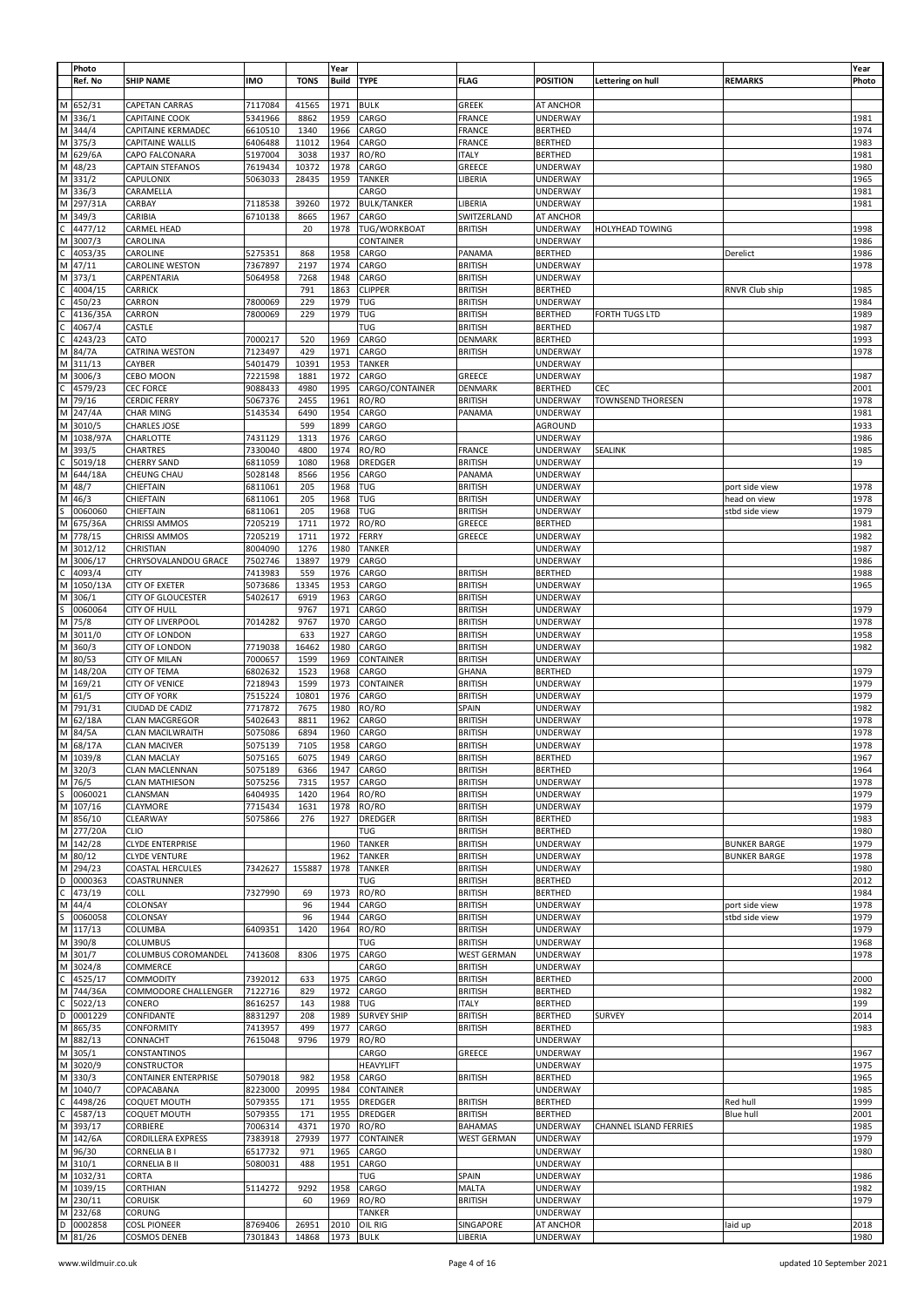|   | Photo                 |                           |            |             | Year       |                      |                    |                 |                                 |                       | Year  |
|---|-----------------------|---------------------------|------------|-------------|------------|----------------------|--------------------|-----------------|---------------------------------|-----------------------|-------|
|   |                       |                           |            |             |            |                      |                    | <b>POSITION</b> |                                 |                       |       |
|   | Ref. No               | <b>SHIP NAME</b>          | <b>IMO</b> | <b>TONS</b> | Build      | <b>TYPE</b>          | <b>FLAG</b>        |                 | Lettering on hull               | <b>REMARKS</b>        | Photo |
|   |                       |                           |            |             |            |                      |                    |                 |                                 |                       |       |
|   | M 107/10              | COWAL                     |            | 568         | 1954       | CAR FERRY            | <b>BRITISH</b>     | <b>BERTHED</b>  |                                 | Laid up               | 1979  |
| M | 232/61                | CP VOYAGEUR               | 7027394    | 15680       | 1970       | CONTAINER            | <b>BRITISH</b>     | <b>BERTHED</b>  | CP Ships                        |                       |       |
| M | 856/11                | CRAIGALLIAN               | 7917044    | 1483        | 1980       | CARGO                | <b>BRITISH</b>     | <b>BERTHED</b>  |                                 |                       | 1983  |
| М | 1050/28               | CRAIGLEITH                | 5081712    | 184         | 1958       | TUG                  | <b>BRITISH</b>     | UNDERWAY        |                                 |                       | 1966  |
|   |                       |                           |            |             |            |                      |                    |                 |                                 |                       |       |
| M | 3000/2                | CRAIGMORE                 | 6525014    | 1359        | 1966       | CARGO                | <b>BRITISH</b>     | UNDERWAY        | Cawoods                         |                       | 1983  |
| М | 312/9                 | CRANIA                    | 5081762    | 9094        | 1955       | <b>TANKER</b>        | NETHERLANDS        | UNDERWAY        |                                 |                       |       |
|   | 4653/25               | CREAR                     | 9153018    | 499         | 1997       | WELLBOAT             | <b>BRITISH</b>     | <b>BERTHED</b>  |                                 |                       | 2004  |
| М | 3033/2                | <b>CREST HILL</b>         | 6709945    | 8351        | 1967       | CARGO                | <b>HONG KONG</b>   | UNDERWAY        |                                 |                       |       |
|   | 77/52                 | CRESTBANK                 |            |             | 1978       | CARGO                | <b>BRITISH</b>     |                 |                                 |                       |       |
|   |                       |                           |            |             |            |                      |                    |                 |                                 |                       |       |
|   | 0000328               | CROMARTY QUEEN            |            | 56          | 2010       | RO/RO                | <b>BRITISH</b>     | <b>BERTHED</b>  |                                 | Small turntable ferry | 2012  |
|   | 4325/7                | <b>CROMARTY ROSE</b>      |            | 27          | 1985       | RO/RO                | <b>BRITISH</b>     | LOADING         |                                 | port side view        | 1994  |
|   | 4325/8                | <b>CROMARTY ROSE</b>      |            | 27          | 1985       | RO/RO                | <b>BRITISH</b>     | UNDERWAY        |                                 | stbd side view        | 1994  |
|   |                       |                           |            | 9618        | 1954       | CARGO                |                    |                 |                                 |                       | 1968  |
| М | 331/1                 | CROWBOROUGH BEACON        | 5082455    |             |            |                      | <b>BRITISH</b>     | <b>BERTHED</b>  |                                 |                       |       |
| М | 363/1                 | CRUISER                   | 5082534    | 299         | 1953       | TUG                  | <b>BRITISH</b>     | <b>BERTHED</b>  |                                 |                       | 1965  |
|   | 0004132               | <b>CWIND BROCH</b>        |            |             | 2010       | OFFSHORE SUPPORT     | <b>BRITISH</b>     | <b>BERTHED</b>  |                                 |                       | 2020  |
|   | 0004136               | <b>CWIND ENDURANCE</b>    |            |             | 2014       | OFFSHORE SUPPORT     | <b>BRITISH</b>     | <b>BERTHED</b>  |                                 |                       | 2020  |
|   |                       |                           |            |             |            |                      |                    |                 |                                 |                       |       |
|   |                       |                           |            |             |            |                      |                    |                 |                                 |                       |       |
| М | 380/10                | DA YE                     | 7517923    | 10129       | 1974       | CARGO                | CHINA              | UNDERWAY        |                                 |                       | 1982  |
| M | 394/17                | <b>DALMACIJA</b>          |            | 5651        | 1965       | PASSENGER            | YUGOSLAV           | UNDERWAY        |                                 |                       | 1985  |
|   | 4007/4                | DALMARNOCK                | 7029627    | 2266        | 1970       | <b>TANKER</b>        | <b>BRITISH</b>     | UNDERWAY        |                                 |                       | 1986  |
| М | 177/35                | DANA HAFNIA               | 7358743    | 5991        | 1976       | RO/RO                | DENMARK            | UNDERWAY        | <b>DANA HAFNIA</b>              |                       | 1979  |
|   |                       |                           |            |             |            |                      |                    |                 |                                 |                       |       |
|   | 4190/25A              | <b>DANA MAXIMA</b>        |            | 4928        | 1978       | RO/RO                | DENMARK            | UNDERWAY        | <b>DFDS TRANSPORT</b>           |                       | 1991  |
| м | 93/9                  | DANAH                     |            | 15446       | 1978       | CARGO                | <b>KUWAIT</b>      | UNDERWAY        |                                 |                       | 1979  |
|   | 387/1                 | DANEGARTH                 |            |             | 1966       | TUG                  | <b>BRITISH</b>     | UNDERWAY        |                                 |                       |       |
|   | 4091/35A              | <b>DANIA CARINA</b>       | 8503096    | 1556        | 1985       | CARGO                | WEST GERMAN        | <b>BERTHED</b>  |                                 |                       | 1988  |
|   |                       |                           |            |             |            | CARGO                |                    |                 |                                 |                       | 1985  |
|   | 416/32                | DANIEL                    |            |             |            |                      | NETHERLANDS        | <b>BERTHED</b>  |                                 |                       |       |
| М | 252/18A               | <b>DANISH DART</b>        | 7423926    | 499         | 1976       | <b>GAS TANKER</b>    | DENMARK            | UNDERWAY        |                                 |                       | 1981  |
| М | 61/18                 | <b>DAPO SKY</b>           | 5134090    | 16664       | 1961       | ORE CARRIER          | GREECE             | UNDERWAY        |                                 |                       | 1978  |
| М | 99/6                  | <b>DAPO TRADER</b>        | 5069829    | 13802       | 1961       | ORE CARRIER          | GREECE             | UNDERWAY        |                                 |                       | 1979  |
| D | 0001615               | <b>DAROJA</b>             | 9148221    | 3266        | 1997       | CARGO                | <b>CYPRUS</b>      | <b>BERTHED</b>  |                                 |                       | 2016  |
|   |                       |                           |            |             |            |                      |                    |                 |                                 |                       |       |
| М | 3011/3                | <b>DART ATLANTICA</b>     |            |             |            | CONTAINER            |                    | <b>UNDERWAY</b> | DART                            |                       | 1987  |
| M | 51/15A                | DAWNLIGHT I               |            | 199         | 1965       | CARGO                | <b>BRITISH</b>     | UNDERWAY        |                                 |                       | 1978  |
| M | 336/2                 | DE RONG HAI               |            | 24599       | 1969       | <b>BULK</b>          | CHINA              | UNDERWAY        |                                 |                       | 1981  |
| м | 67/22A                | DE WADDEN                 |            | 239         | 1917       | MOTOR SCHOONER       | <b>BRITISH</b>     | <b>BERTHED</b>  |                                 |                       | 1978  |
|   |                       |                           |            |             |            |                      |                    |                 |                                 |                       |       |
| М | 287/25A               | DE WADDEN                 |            | 239         | 1917       | MOTOR SCHOONER       | <b>BRITISH</b>     | <b>BERTHED</b>  |                                 | <b>RERIGGED</b>       | 1980  |
| M | 389/11                | DECCA TRACKER             |            |             |            | <b>SURVEY</b>        | <b>BRITISH</b>     | UNDERWAY        |                                 |                       | 1982  |
|   | 958/24                | DEEP VENTURE              |            |             |            | SALVAGE SHIP         | <b>BRITISH</b>     | UNDERWAY        |                                 |                       |       |
|   | 0003362               | <b>DEFIANT</b>            | 8810152    | 286         | 1989       | <b>GUARD SHIP</b>    | <b>BRITISH</b>     | <b>BERTHED</b>  | GUARD                           |                       | 2019  |
|   |                       |                           |            |             |            |                      |                    |                 |                                 |                       |       |
| М | 330/4                 | DEIDO                     | 5087651    | 8254        | 1961       | CARGO                | <b>BRITISH</b>     | AT ANCHOR       |                                 |                       | 1966  |
|   | 4494/36               | DEIRDRE                   |            |             |            | TUG                  | BELGIUM            | UNDERWAY        |                                 | stbd side view        | 1999  |
|   | 4494/35               | <b>DEIRDRE</b>            |            |             |            | <b>TUG</b>           | <b>BELGIUM</b>     | UNDERWAY        |                                 | port side view        | 1999  |
|   |                       | DELICIA                   |            | 1599        | 1976       | CARGO                |                    |                 |                                 |                       | 1985  |
| М | 394/8                 |                           | 7356678    |             |            |                      | PANAMA             | UNDERWAY        |                                 |                       |       |
| М | 373/2                 | DELPHIC MIRACLE           | 5088289    | 14112       | 1961       | CARGO                | GREECE             | UNDERWAY        |                                 |                       |       |
|   | 472/4A                | <b>DERWENT</b>            | 7614721    | 9167        | 1979       | CARGO                | <b>BRITISH</b>     | UNDERWAY        |                                 | SD14                  | 1982  |
|   | 87/25A                | <b>DIAKLIS</b>            | 5413305    | 8872        | 1963       | CARGO                | GREECE             | UNDERWAY        |                                 |                       | 1980  |
|   |                       |                           |            |             |            |                      |                    |                 |                                 |                       |       |
| М |                       |                           |            |             |            |                      |                    |                 |                                 |                       |       |
| М | 1048/12               | DINA                      |            | 447         | 1961       | CARGO                | DENMARK            | UNDERWAY        |                                 |                       | 1967  |
| М | 51/7A                 | <b>DINGLE BANK</b>        | 6611459    | 1177        | 1966       | <b>TANKER</b>        | <b>BRITISH</b>     | <b>BERTHED</b>  |                                 |                       | 1978  |
| М | 18/13                 | <b>DIONYSSOS II</b>       | 5010359    | 2716        | 1954       | CARGO                | <b>CYPRUS</b>      | <b>BERTHED</b>  |                                 | LAID UP               | 1978  |
|   |                       |                           |            |             |            |                      |                    |                 |                                 | <b>BROKEN UP</b>      |       |
| М | 11/20A                | <b>DIONYSSOS II</b>       | 5010359    | 2716        | 1954       | CARGO                | CYPRUS             | <b>BERTHED</b>  |                                 |                       | 1980  |
|   | 4045/30               | <b>DISCOVERY</b>          |            | 736         | 1901       | <b>RESEARCH SHIP</b> | <b>BRITISH</b>     | <b>BERTHED</b>  |                                 | PRESERVED             | 1986  |
| М | 232/34                | <b>DJATIWANGI</b>         | 5380211    | 9290        | 1963       | CARGO                | INDONESIA          | UNDERWAY        |                                 |                       |       |
| М | 878/87                | DLB 1601                  |            |             | 1974       | PIPELAYER            |                    | UNDERWAY        |                                 |                       | 1983  |
|   |                       |                           |            | 1000        |            |                      |                    |                 |                                 |                       |       |
| M | 152/14A               | DOGGERSBANK               |            |             | 1976       | CARGO                | NETHERLANDS        | UNDERWAY        |                                 |                       | 1979  |
|   | M   148/6A            | <b>DOLPHIN BAY</b>        |            |             | 1967   TUG |                      | BRITISH            | UNDERWAY        |                                 |                       | 1979  |
|   | M 304/14              | DONA OURANIA              | 5092307    | 8716        | 1956       | CARGO                | LIBERIA            | AGROUND         |                                 |                       | 1974  |
|   | M 1048/44A            | <b>DONGMING</b>           | 6409454    | 9994        | 1964       | CARGO                |                    | UNDERWAY        |                                 |                       | 1987  |
|   | M 314/2               | <b>DONGOLA</b>            | 1157809    | 7371        | 1946       | CARGO                | <b>BRITISH</b>     | UNDERWAY        |                                 |                       | 1958  |
|   |                       | <b>DORIC FERRY</b>        | 5092888    | 2454        | 1962       | RO/RO                | <b>BRITISH</b>     | UNDERWAY        | <b>TOWNSEND THORESEN</b>        |                       | 1978  |
|   | M 29/4A               |                           |            |             |            |                      |                    |                 |                                 |                       |       |
|   | M 341/1               | <b>DORIEFS</b>            | 5092890    | 6331        | 1958       | CARGO                | <b>WEST GERMAN</b> | UNDERWAY        |                                 |                       |       |
|   | M 1053/9              | <b>DORTE STAR</b>         | 6602599    | 658         | 1965       | CARGO                | DENMARK            | <b>UNDERWAY</b> |                                 |                       | 1988  |
| C | 447/3                 | <b>DOULOS</b>             | 5119105    | 6670        | 1914       | PASSENGER            | MALTA              | <b>BERTHED</b>  |                                 |                       | 1984  |
|   | M 127/36A             | <b>DROXFORD</b>           | 5094020    | 1302        | 1958       | SALVAGE SHIP         | <b>BRITISH</b>     | <b>BERTHED</b>  |                                 | <b>BREAKERS YARD</b>  | 1980  |
|   |                       | <b>DROXFORD</b>           |            |             |            |                      | <b>BRITISH</b>     | <b>BERTHED</b>  |                                 |                       | 1981  |
|   | M 242/23A             |                           | 5094020    | 1302        | 1958       | SALVAGE SHIP         |                    |                 |                                 | PART BROKEN UP        |       |
|   | M 389/3               | DUCHESS OF HAMILTON       |            | 801         | 1932       | FERRY                | <b>BRITISH</b>     | UNDERWAY        |                                 |                       | 1960  |
|   | M 3000/12             | <b>DUKE OF NORFOLK</b>    | 7206770    | 2262        | 1972       | RO/RO                | NETHERLANDS        | UNDERWAY        | <b>NORFOLK LINE</b>             |                       | 1983  |
| M | 750/28A               | DUKE OF NORMANDY II       |            | 54          | 1934       | TUG                  | <b>BRITISH</b>     | <b>BERTHED</b>  |                                 |                       | 1982  |
|   | M 51/13A              | <b>DUNECK</b>             | 7221469    | 999         | 1972       | CARGO                | <b>WEST GERMAN</b> | UNDERWAY        |                                 |                       | 1978  |
|   |                       |                           |            |             |            |                      |                    |                 |                                 |                       |       |
|   | M 331/3               | <b>DUNSTAN</b>            |            | 2993        | 1948       | CARGO                | <b>BRITISH</b>     | <b>UNDERWAY</b> |                                 |                       | 1965  |
| M | 77/4A                 | <b>DUSSELDORF EXPRESS</b> | 7502916    | 38991       | 1977       | CONTAINER            | <b>WEST GERMAN</b> | UNDERWAY        |                                 |                       | 1978  |
|   |                       |                           |            |             |            |                      |                    |                 |                                 |                       |       |
|   | 464/3                 | EARL OF SKYE              | 6515710    | 37832       | 1965       | <b>TANKER</b>        | <b>BRITISH</b>     | <b>BERTHED</b>  |                                 | LAID UP               | 1983  |
| M | 1036/19               | <b>EARL OF ZETLAND</b>    |            | 548         | 1939       | PASS/CARGO           | <b>BRITISH</b>     | UNDERWAY        |                                 |                       | 1970  |
|   |                       |                           |            |             |            |                      |                    |                 |                                 |                       |       |
| C | 4506/28               | <b>EARL SIGURD</b>        | 8902711    | 771         | 1990       | RO/RO                | <b>BRITISH</b>     | <b>BERTHED</b>  |                                 |                       | 1999  |
|   | M 382/4               | <b>EASTERN MOON</b>       |            |             |            | OFFSHORE SUPPLY      |                    | UNDERWAY        |                                 |                       | 1983  |
| M | 297/34                | <b>ECKERT OLDENDORF</b>   | 7006182    | 37615       | 1970       | <b>BULK</b>          | <b>WEST GERMAN</b> | <b>BERTHED</b>  |                                 |                       | 1981  |
|   | M 170/34              | EDEN FISHER               | 6503975    | 1173        | 1965       | CARGO                | <b>BRITISH</b>     | UNDERWAY        |                                 |                       | 1979  |
|   |                       |                           |            |             |            |                      |                    |                 |                                 |                       |       |
| M | 707/3                 | EDINBURGH UNIVERSAL       | 7728986    | 9996        | 1979       | <b>REEFER</b>        | <b>BRITISH</b>     | UNDERWAY        |                                 |                       | 1982  |
|   | M 115/9               | EEMS                      | 7637515    | 1600        | 1978       | CARGO                | NETHERLANDS        | UNDERWAY        |                                 |                       | 1980  |
|   | M 234/14              | EGLANTINE                 | 6802577    | 18737       | 1967       | <b>BULK</b>          | FRANCE             | UNDERWAY        | <b>UNITRAMP</b>                 |                       |       |
| M | 275/9A                | EIGG                      | 7340411    |             | 1975       | RO/RO                | <b>BRITISH</b>     | UNDERWAY        | NO TITLES                       |                       | 1980  |
|   |                       |                           |            |             |            |                      |                    |                 |                                 |                       |       |
|   | 4356/7                | EIGG                      | 7340411    |             | 1975       | RO/RO                | <b>BRITISH</b>     | UNDERWAY        | Caledonian MacBrayne            |                       | 1995  |
| м | 394/4                 | EIGHTEEN VENTURE          | 8001517    | 4052        | 1980       | CARGO                | LIBERIA            | UNDERWAY        |                                 |                       | 1985  |
|   | 470/8                 | <b>EILEAN DUBH</b>        |            |             | 1951       | RO/RO                | <b>BRITISH</b>     | <b>BERTHED</b>  |                                 |                       | 1982  |
| M | 1393/23               | EILEAN MO GRAIDN          | 7023271    | 472         | 1970       | CARGO                | <b>BRITISH</b>     | <b>BERTHED</b>  |                                 |                       | 1990  |
|   |                       |                           |            |             |            |                      |                    |                 |                                 |                       |       |
| D | 0002083               | EILEEN MAY                |            | GT 44       | 1991       | <b>SURVEY SHIP</b>   | <b>BRITISH</b>     | <b>BERTHED</b>  | <b>Montrose Marine Services</b> |                       | 2016  |
| M | 632/14                | <b>EIPHNH</b>             |            |             |            | RO/RO                | GREECE             | UNDERWAY        |                                 |                       | 1981  |
| M | 1053/27               | EIRINI L                  |            | 10530       | 1956       | CARGO                | GREECE             | <b>BERTHED</b>  |                                 |                       | 1965  |
| M | 357/12                | EIRYU MARU                |            | 19924       | 1972       | <b>BULK</b>          | <b>JAPAN</b>       | UNDERWAY        |                                 |                       | 1981  |
|   |                       |                           |            |             |            |                      |                    |                 |                                 |                       |       |
| M | 636/19A               | <b>EL GRECO</b>           |            |             | 1972       | RO/RO                | GREECE             | UNDERWAY        |                                 |                       | 1981  |
|   | 4042/4                | EL GUANCHE                |            |             | 1974       | TUG                  | SPAIN              | <b>BERTHED</b>  |                                 |                       | 1986  |
| M | 3028/5                | EL MINIA                  | 6603880    | 3254        | 1970       | CARGO                | EGYPT              | UNDERWAY        |                                 |                       | 1978  |
|   | M 305/16<br>C 4076/24 | EL NEPTUNO                | 5510017    |             | 1925       | CARGO                | SPAIN              | <b>BERTHED</b>  |                                 |                       |       |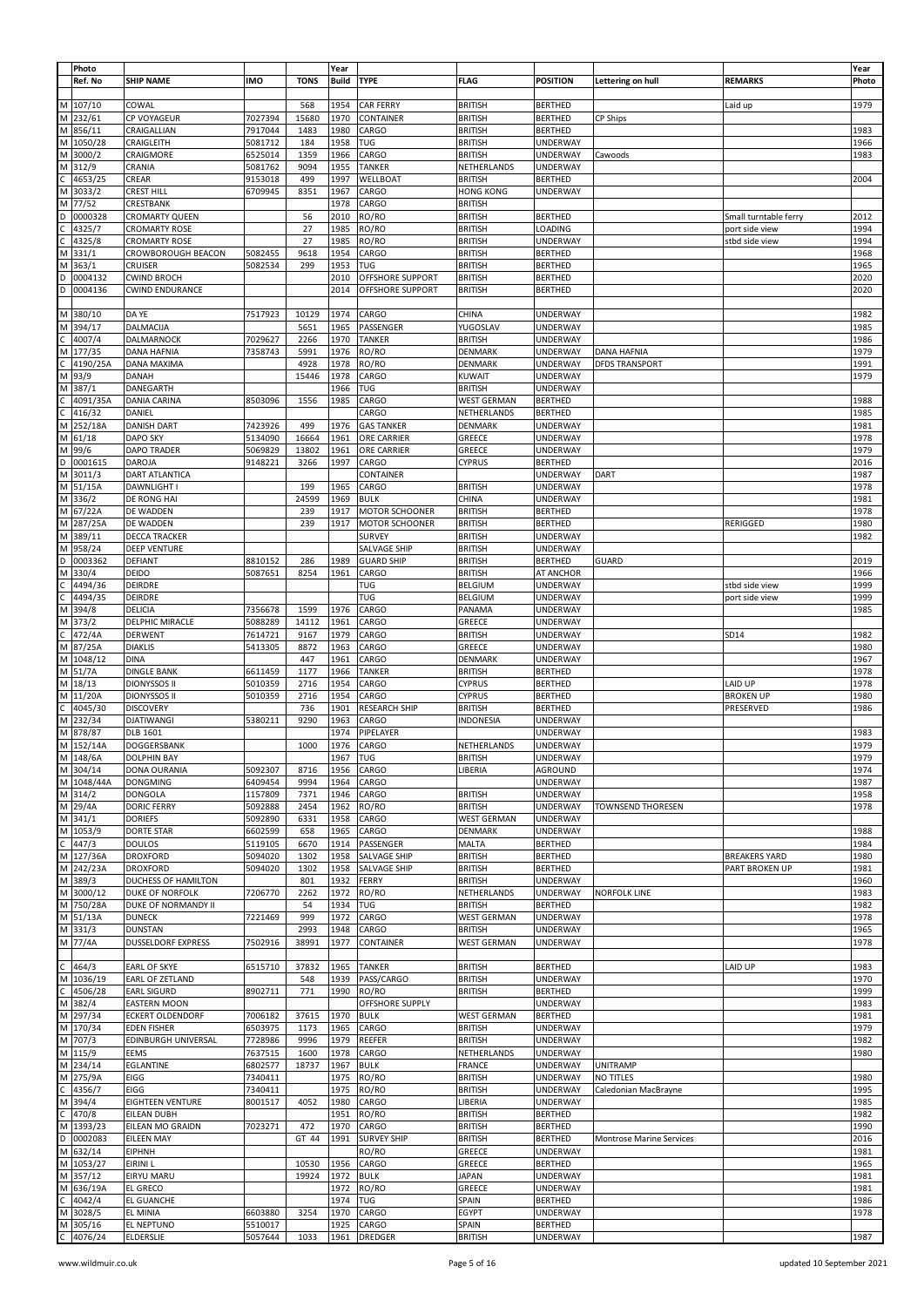|   | Photo       |                                          |                    |             | Year         |                         |                    |                             |                          |                            | Year  |
|---|-------------|------------------------------------------|--------------------|-------------|--------------|-------------------------|--------------------|-----------------------------|--------------------------|----------------------------|-------|
|   | Ref. No     | <b>SHIP NAME</b>                         | <b>IMO</b>         | <b>TONS</b> | <b>Build</b> | <b>TYPE</b>             | <b>FLAG</b>        | <b>POSITION</b>             | Lettering on hull        | <b>REMARKS</b>             | Photo |
|   |             |                                          |                    |             |              |                         |                    |                             |                          |                            |       |
|   | M 632/25    | <b>ELEFTHERIA</b>                        |                    |             | 1958         | FERRY                   | GREECE             | <b>BERTHED</b>              |                          | exHMS PUTTENHAM            | 1981  |
|   | M 73/28     | <b>ELENIV</b>                            | 5315876            | 12680       | 1958         | <b>TANKER</b>           | GREECE             | ON TOW                      |                          | <b>BOW SECTION MISSING</b> | 1978  |
| C | 470/35A     | ELEXALDE                                 | 7525437            | 1848        | 1977         | CARGO                   | SPAIN              | <b>BERTHED</b>              |                          |                            | 1983  |
|   | M 158/6A    | ELIZABETH                                |                    |             |              | CARGO                   |                    | <b>BERTHED</b>              |                          | PART BROKEN UP             | 1979  |
|   | M 170/18    | ELIZABETH HENTZER                        |                    | 300         | 1966         | CARGO                   | DENMARK            | UNDERWAY                    |                          |                            | 1979  |
|   | M 876/13    | ELK                                      |                    | 5463        | 1977         | RO/RO                   | <b>BRITISH</b>     | <b>UNDERWAY</b>             | FERRYMASTERS             |                            | 1982  |
|   | M 230/28    | <b>ELM</b>                               |                    | 424         | 1962         | CARGO                   | <b>WEST GERMAN</b> | UNDERWAY                    |                          |                            | 1979  |
|   | M 1037/19   | <b>ELSE MULLER</b>                       | 5102671            | 996         | 1952         | CARGO                   | <b>WEST GERMAN</b> | UNDERWAY                    |                          |                            | 1964  |
|   | M 3008/18   | EMILE D                                  | 7919779            | 2636        | 1981         | CARGO                   | <b>BELGIUM</b>     | UNDERWAY                    |                          |                            | 1986  |
|   | D 0001611   | ENEA                                     | 9465136            | 3639        | 2010         | OFFSHORE SUPPLY         | <b>BRITISH</b>     | <b>BERTHED</b>              |                          |                            | 2016  |
|   | M 636/11A   | <b>EOLOS</b>                             |                    |             |              | RO/RO                   | GREECE             | <b>UNDERWAY</b>             |                          |                            | 1981  |
| D | 0003430     | ERIN WOOD                                |                    | 70          | 1964         | <b>BUNKER BARGE</b>     | ST. KITTS          | <b>BERTHED</b>              | Northern Oils            |                            | 2019  |
|   | M 344/15    | ERNEBANK                                 |                    |             | 1965         | CARGO                   | <b>BRITISH</b>     | <b>UNDERWAY</b>             |                          |                            |       |
|   | M 1391/33   | ESK                                      | 5106304            | 129         | 1936         | DREDGER                 | <b>BRITISH</b>     | <b>UNDERWAY</b>             |                          |                            | 1990  |
|   | M 892/4     | ESMERALDA VERDE                          |                    |             |              | FERRY                   | SPAIN              | UNDERWAY                    |                          |                            | 1984  |
|   | M 635/7A    | <b>ESPRESSO BRINDISI</b>                 | 6513683            | 1519        | 1965         | RO/RO                   | <b>ITALY</b>       | <b>UNDERWAY</b>             |                          |                            | 1981  |
|   | M 629/12A   | ESPRESSO GRECIA                          | 7224514            | 7873        | 1973         | RO/RO                   | <b>ITALY</b>       | <b>BERTHED</b>              |                          |                            | 1981  |
|   | M 316/5     | ESSEX                                    | 5106639            | 10936       | 1954         | CARGO                   | <b>BRITISH</b>     | <b>UNDERWAY</b>             |                          |                            | 1965  |
|   | M 313/1     | <b>ESSO AARHUS</b>                       | 5106859            | 16887       | 1956         | <b>TANKER</b>           | DENMARK            | <b>UNDERWAY</b>             |                          |                            |       |
|   | M 172/26A   | <b>ESSO AARHUS</b>                       | 5106859            | 16887       | 1956         | TANKER                  | DENMARK            | <b>BERTHED</b>              |                          | <b>BREAKERS YARD</b>       | 1979  |
| S | 0060037     | <b>ESSO ALBANY</b>                       | 7328815            | 12806       | 1973         | <b>TANKER</b>           | LIBERIA            | <b>UNDERWAY</b>             |                          |                            | 1979  |
|   | M 310/9     | <b>ESSO CAMBRIA</b>                      | 6917528            | 127158      | 1969         | <b>TANKER</b>           | <b>BRITISH</b>     | UNDERWAY                    |                          |                            |       |
|   | M 3024/1    | <b>ESSO CAMBRIDGE</b>                    | 5107073            | 17551       | 1954         | <b>TANKER</b>           | <b>BRITISH</b>     | <b>UNDERWAY</b>             |                          |                            | 1970  |
|   | M 1038/52   | <b>ESSO CLYDE</b>                        | 7216866            | 12317       | 1972         | <b>TANKER</b>           | <b>BRITISH</b>     | UNDERWAY                    |                          |                            | 1986  |
|   | M 315/6     | <b>ESSO EDINBURGH</b>                    | 5403893            | 31729       | 1963         | <b>TANKER</b>           | <b>BRITISH</b>     | <b>UNDERWAY</b>             |                          |                            |       |
|   | M 38/28     | <b>ESSO FAWLEY</b>                       | 6712526            | 11064       | 1967         | <b>TANKER</b>           | <b>BRITISH</b>     | UNDERWAY                    |                          |                            | 1978  |
|   | M 396/6     | <b>ESSO FORTH</b>                        | 6716871            | 40675       | 1967         | <b>TANKER</b>           | <b>BRITISH</b>     | <b>UNDERWAY</b>             |                          |                            | 1985  |
|   | M 378/5     | ESSO GOA                                 | 6916263            | 12670       | 1969         | <b>TANKER</b>           | PANAMA             | <b>UNDERWAY</b>             |                          |                            | 1982  |
|   | M 647/9A    |                                          |                    | 132999      | 1975         | <b>TANKER</b>           |                    |                             |                          |                            | 1981  |
|   | M 882/39A   | <b>ESSO HAWAII</b><br>ESSO MEDITERRANEAN | 7371989<br>7370301 | 202798      | 1977         | <b>TANKER</b>           | LIBERIA<br>LIBERIA | UNDERWAY<br><b>UNDERWAY</b> |                          |                            |       |
|   | M 117/19    | ESSO MILFORD HAVEN                       | 6725016            | 10902       | 1967         | <b>TANKER</b>           | <b>BRITISH</b>     | <b>UNDERWAY</b>             |                          |                            | 1979  |
|   | M 1055/14A  | <b>ESSO MONTEVIDEO</b>                   | 5107956            | 17420       | 1949         | <b>TANKER</b>           | PANAMA             | UNDERWAY                    | Esso                     |                            | 1966  |
|   |             |                                          |                    |             |              |                         |                    |                             |                          |                            |       |
|   | M 364/16    | <b>ESSO PENANG</b>                       | 6916251            | 12994       | 1969         | <b>TANKER</b>           |                    | <b>UNDERWAY</b>             | Esso                     |                            |       |
|   | M 315/4     | <b>ESSO SAINT JOHN</b>                   | 7229332            | 18782       | 1972         | <b>TANKER</b>           | LIBERIA            | UNDERWAY                    | Esso                     |                            |       |
|   | M 166/23    | ESSO SEVERN                              | 7340722            | 12316       | 1975         | <b>TANKER</b>           | <b>BRITISH</b>     | UNDERWAY                    |                          |                            | 1980  |
|   | M 315/15    | <b>ESSO YORK</b>                         | 5108792            | 17180       | 1955         | <b>TANKER</b>           | <b>BRITISH</b>     | UNDERWAY                    |                          |                            |       |
|   | M 184/1     | ESTESAND                                 | 7021792            | 999         | 1970         | CARGO                   | <b>WEST GERMAN</b> | UNDERWAY                    |                          |                            | 1979  |
|   | $M$ 61/13   | <b>EUCADIA</b>                           | 5209156            | 8155        | 1961         | CARGO                   | <b>BRITISH</b>     | <b>UNDERWAY</b>             |                          |                            | 1978  |
|   | M 183/5A    | EUGENIO C                                | 6502024            | 32753       | 1966         | PASSENGER               | <b>ITALY</b>       | <b>UNDERWAY</b>             |                          |                            |       |
|   | M 865/34    | <b>EURO CLIPPER</b>                      | 7002461            | 999         | 1969         | CARGO                   | <b>WEST GERMAN</b> | <b>BERTHED</b>              |                          |                            | 1983  |
|   | M 358/27    | <b>EURO PRIDE</b>                        | 7375650            | 44061       | 1975         | <b>TANKER</b>           | SINGAPORE          | <b>UNDERWAY</b>             | <b>SANKO LINE</b>        |                            | 1982  |
|   | M 68/8A     | <b>EUROFREIGHTER</b>                     | 7105914            | 30909       | 1971         | CONTAINER               | <b>BRITISH</b>     | <b>UNDERWAY</b>             | <b>SEATRAIN LINES</b>    |                            | 1978  |
|   | M 111/19A   | <b>EUROLINER</b>                         | 7033795            | 30909       | 1971         | CONTAINER               | <b>BRITISH</b>     | UNDERWAY                    | <b>SEATRAIN LINES</b>    |                            | 1979  |
|   | M 294/24    | <b>EUROPA</b>                            | 5197664            | 21514       | 1953         | PASSENGER               | <b>WEST GERMAN</b> | <b>UNDERWAY</b>             |                          |                            | 1980  |
|   | M 476/7     | <b>EUROPEAN ENTERPRISE</b>               |                    | 3334        | 1977         | RO/RO                   | <b>BRITISH</b>     | <b>BERTHED</b>              | <b>TOWNSEND THORESEN</b> |                            | 1981  |
| C | 4160/19     | <b>EUROPEAN TRADER</b>                   | 7400273            | 3334        | 1975         | RO/RO                   | <b>BRITISH</b>     | <b>BERTHED</b>              | <b>P&amp;O</b>           |                            | 1990  |
|   | M 3013/1    | <b>EVA THOLSTRUP</b>                     | 5109851            | 499         | 1958         | LPG TANKER              | DENMARK            | <b>UNDERWAY</b>             |                          |                            | 1987  |
|   | M 354/2     | <b>EVER VITAL</b>                        | 7728106            | 16358       | 1979         | CONTAINER               | <b>TAIWAN</b>      | UNDERWAY                    | <b>EVERGREEN LINE</b>    |                            | 1982  |
|   | M 1051/22   | EVOCRYSTAL                               | 6904208            | 1138        | 1969         | CARGO                   | <b>WEST GERMAN</b> | UNDERWAY                    |                          |                            | 1974  |
|   | M 892/30    | <b>EXPLORER</b>                          |                    |             |              | PASSENGER               | SPAIN              | <b>UNDERWAY</b>             |                          | Small tourist boat         | 1984  |
|   | 439/17A     | EXPLORER                                 |                    | 831         | 1955         | <b>FISHERY RESEARCH</b> | <b>BRITISH</b>     | <b>BERTHED</b>              |                          | Laid up                    | 1984  |
|   | M 324/2     | <b>EXPRESS</b>                           |                    | 15939       | 1975         | <b>TANKER</b>           | <b>AUSTRALIA</b>   | <b>BERTHED</b>              |                          |                            | 1980  |
|   |             |                                          |                    |             |              |                         |                    |                             |                          |                            |       |
|   | D 0004128   | <b>FAIR ISLE</b>                         |                    |             |              | FISH FARM SUPPORT       | <b>BRITISH</b>     | <b>BERTHED</b>              |                          |                            | 2020  |
|   | D 0050945   | FAITH                                    |                    |             |              | SAIL/CRUISE             | MALTA              | <b>BERTHED</b>              |                          |                            | 2019  |
|   | M 1054/15   | <b>FALKE</b>                             |                    |             |              | CARGO                   | <b>WEST GERMAN</b> | <b>UNDERWAY</b>             |                          |                            | 1967  |
|   | M 82/13     | <b>FALMOUTH PACKET</b>                   |                    |             |              | TRAINING SHIP           | <b>BRITISH</b>     | CANAL LOCK                  |                          |                            | 1980  |
|   | M 49/18A    | <b>FALSTRIA</b>                          | 7105926            | 20187       | 1971         | <b>CONTAINER</b>        | DENMARK            | <b>UNDERWAY</b>             |                          |                            | 1978  |
| C | 4328/1      | <b>FAR GRIMSHADER</b>                    | 8110992            | 2528        | 1983         | <b>OFFSHORE SUPPORT</b> | <b>ISLE OF MAN</b> | <b>BERTHED</b>              |                          |                            | 1994  |
|   | $C$ 5138/19 | <b>FAR VISCOUNT</b>                      | 8111594            | 1219        | 1982         | <b>OFFSHORE SUPPORT</b> |                    | <b>UNDERWAY</b>             |                          |                            | 1999  |
|   | M 761/36A   | <b>FASGADAIR</b>                         | 6916938            | 1432        | 1969         | <b>OFFSHORE SUPPLY</b>  | <b>BRITISH</b>     | <b>UNDERWAY</b>             |                          |                            | 1982  |
|   | M 293/20    | <b>FASTNET</b>                           | 6511453            | 499         | 1965         | CARGO                   | PANAMA             | <b>UNDERWAY</b>             |                          |                            | 1981  |
|   | M 183/22A   | <b>FEDERICO C</b>                        | 5113230            | 20416       | 1958         | PASSENGER               | <b>ITALY</b>       | <b>UNDERWAY</b>             |                          |                            |       |
|   | D 0050022   | <b>FELLOWSHIP</b>                        | 7907831            | 383         | 1980         | <b>OFFSHORE SUPPORT</b> | SOUTH AFRICA       | <b>UNDERWAY</b>             | <b>GUARD</b>             | ex trawlr PD156            | 2008  |
|   | M 135/3     | <b>FERNHURST</b>                         | 5114193            | 1473        | 1961         | <b>TANKER</b>           | <b>BRITISH</b>     | UNDERWAY                    |                          |                            | 1980  |
|   | M 693/7     | <b>FERRY QUEEN</b>                       |                    |             | 1951         | PASSENGER               | <b>BRITISH</b>     | ON TRAILER                  | No 8                     | CANAL BOAT                 | 1982  |
|   | $C$ 466/12  | <b>FERRY QUEEN</b>                       |                    |             | 1951         | PASSENGER               | <b>BRITISH</b>     | <b>BERTHED</b>              | No 8                     | CANAL BOAT                 | 1982  |
|   | M 232/10A   | FETHIYE                                  | 5114492            | 4443        | 1957         | CARGO                   | <b>TURKEY</b>      | <b>UNDERWAY</b>             | <b>KOTUG LINE</b>        |                            | 1982  |
|   | M 342/2     | <b>FICUS</b>                             | 7382586            | 19278       | 1976         | <b>TANKER</b>           | LIBERIA            | <b>UNDERWAY</b>             |                          |                            | 1980  |
|   | $C$ 4018/16 | <b>FINCH</b>                             |                    |             |              | TUG                     | <b>BRITISH</b>     | <b>BERTHED</b>              |                          |                            | 1986  |
|   | M 73/65     | <b>FINIX</b>                             | 6915879            | 11489       | 1969         | CARGO                   | GREECE             | UNDERWAY                    |                          |                            |       |
|   | M 93/16     | <b>FINNBUILDER</b>                       | 7110323            | 16964       | 1971         | CARGO                   | <b>FINLAND</b>     | <b>UNDERWAY</b>             |                          |                            | 1979  |
|   | M 688/13    | <b>FIRETHORN</b>                         | 6721943            | 1062        | 1967         | CARGO                   | <b>BRITISH</b>     | <b>UNDERWAY</b>             |                          |                            | 1981  |
| C | 4639/29     | FITZCARRALDO                             |                    | 286         | 1971         | THEATRE SHIP            | <b>BRITISH</b>     | <b>BERTHED</b>              | Walk the Plank           |                            | 2003  |
| С | 4263/11     | <b>FIVLA</b>                             | 8410237            | 230         | 1985         | RO/RO                   | <b>BRITISH</b>     | <b>UNDERWAY</b>             |                          |                            | 1993  |
| D | 0001706     | <b>FIVLA</b>                             | 8410237            | 230         | 1985         | RO/RO                   | <b>BRITISH</b>     | <b>UNDERWAY</b>             |                          | modified funnel            | 2016  |
|   | M 177/9     | FLIEGERCOSMONAUT DER DDR 7824039         |                    | 9231        | 1979         | CARGO                   | <b>EAST GERMAN</b> | AT ANCHOR                   |                          |                            | 1979  |
|   | M 3017/0    | <b>FLORIAN</b>                           | 5116634            | 2814        | 1955         | CARGO                   | <b>BRITISH</b>     | <b>BERTHED</b>              |                          |                            | 1976  |
|   | M 29/7A     | <b>FLYING CHILDERS</b>                   | 7392830            | 330         | 1976         | TUG                     | <b>BRITISH</b>     | <b>UNDERWAY</b>             |                          |                            | 1978  |
|   | M 70/33A    | <b>FLYING DEMON</b>                      | 6407327            | 131         | 1964         | TUG                     | <b>BRITISH</b>     | <b>UNDERWAY</b>             |                          |                            | 1978  |
|   | M 38/36     | <b>FLYING FALCON</b>                     | 6728575            | 213         | 1968         | TUG                     | <b>BRITISH</b>     | <b>UNDERWAY</b>             |                          |                            | 1978  |
|   | M 30/8A     | <b>FLYING FOAM</b>                       | 5117169            | 184         | 1962         | TUG                     | <b>BRITISH</b>     | <b>UNDERWAY</b>             |                          |                            | 1978  |
| S | 0060065     | <b>FLYING FULMAR</b>                     | 7324118            | 298         | 1974         | TUG                     | <b>BRITISH</b>     | <b>UNDERWAY</b>             |                          | port side view             | 1978  |
| C | 4112/9      | <b>FLYING FULMAR</b>                     | 7324118            | 298         | 1974         | TUG                     | <b>BRITISH</b>     | <b>UNDERWAY</b>             |                          | stbd side view             | 1988  |
|   | M 28/15     | <b>FLYING MIST</b>                       | 5117236            | 184         | 1962         | <b>TUG</b>              | <b>BRITISH</b>     | <b>UNDERWAY</b>             |                          |                            | 1978  |
|   | M 657/28    | <b>FLYING PHANTOM</b>                    | 8011770            | 287         | 1981         | TUG                     | <b>BRITISH</b>     | <b>UNDERWAY</b>             |                          |                            | 1981  |
|   | M 234/8     | <b>FLYING SCOT</b>                       | 7034878            | 4944        | 1970         | CONTAINER               | SINGAPORE          | <b>UNDERWAY</b>             |                          |                            |       |
|   | M 38/37     | <b>FLYING SCOUT</b>                      | 6929882            | 279         | 1970         | <b>TUG</b>              | <b>BRITISH</b>     | <b>UNDERWAY</b>             |                          |                            | 1978  |
| С | 4215/23A    | <b>FLYING SCUD</b>                       |                    | 18          | 1981         | TUG                     | <b>BRITISH</b>     | <b>BERTHED</b>              |                          | Peterhead harbour tug      | 1992  |
| D | 0004130     | <b>FLYING SCUD</b>                       |                    | 18          | 1981         | <b>TUG</b>              | <b>BRITISH</b>     | <b>UNDERWAY</b>             |                          |                            | 2020  |
| С | 4111/13A    | <b>FLYING SPINDRIFT</b>                  | 8500953            | 259         | 1986         | <b>TUG</b>              | <b>BRITISH</b>     | <b>UNDERWAY</b>             |                          | port side view             | 1988  |
| С | 4112/13     | <b>FLYING SPINDRIFT</b>                  | 8500953            | 259         | 1986         | TUG                     | <b>BRITISH</b>     | <b>UNDERWAY</b>             |                          | stbd side view             | 1988  |
|   | M 645/7     | FOCA                                     |                    |             |              | <b>TUG</b>              | PORTUGAL           | <b>UNDERWAY</b>             |                          |                            | 1980  |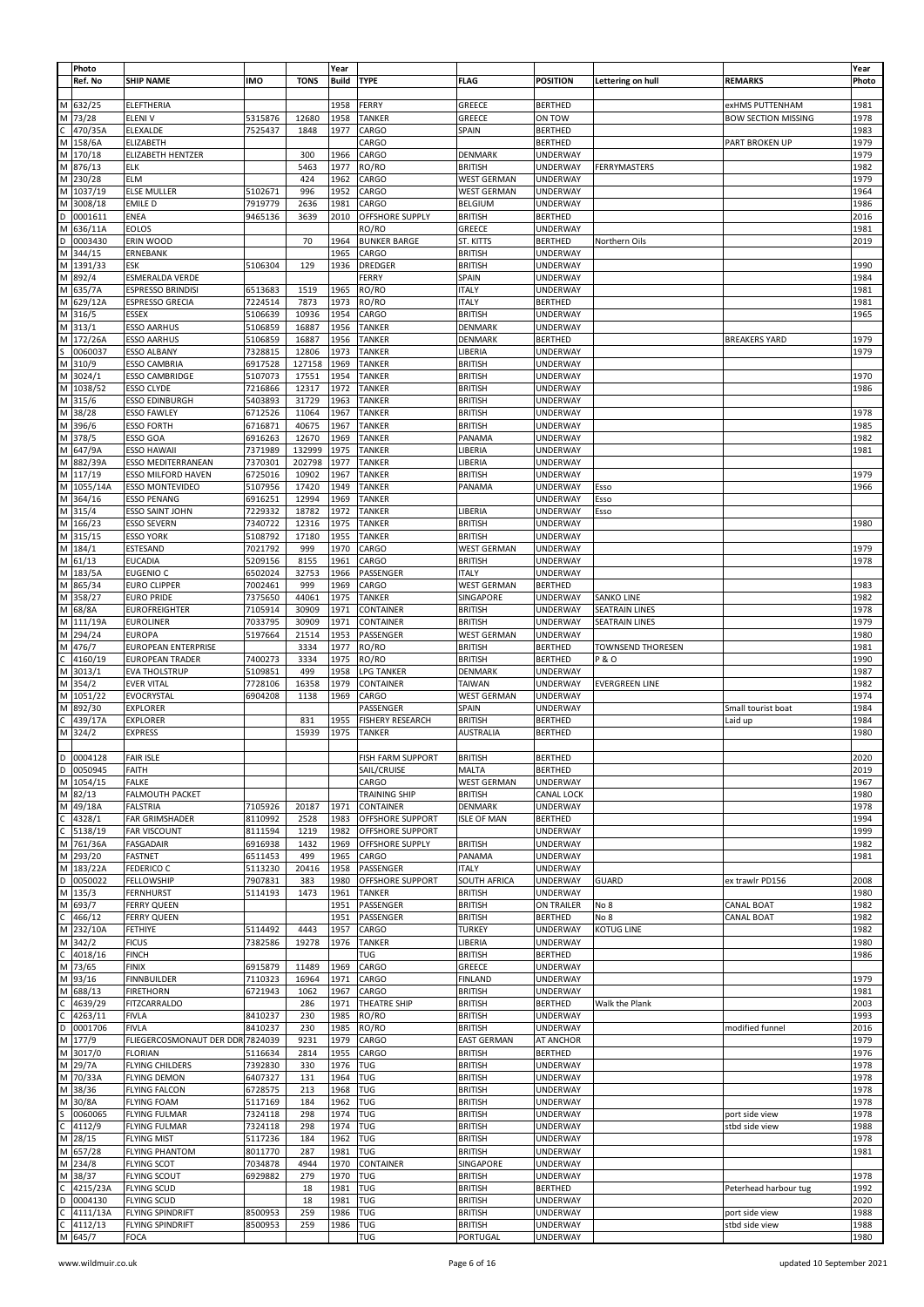|   | Photo       |                            |            |             | Year         |                         |                      |                 |                           |                           | Year  |
|---|-------------|----------------------------|------------|-------------|--------------|-------------------------|----------------------|-----------------|---------------------------|---------------------------|-------|
|   | Ref. No     | <b>SHIP NAME</b>           | <b>IMO</b> | <b>TONS</b> | <b>Build</b> | <b>TYPE</b>             | <b>FLAG</b>          | <b>POSITION</b> | Lettering on hull         | <b>REMARKS</b>            | Photo |
|   |             |                            |            |             |              |                         |                      |                 |                           |                           |       |
|   | M 147/12    | <b>FORAGER</b>             |            |             | 1964         | TUG                     | <b>BRITISH</b>       | <b>UNDERWAY</b> |                           |                           | 1979  |
|   | M 332/1     | <b>FORRESTER</b>           |            | 8733        | 1952         | CARGO                   | <b>BRITISH</b>       | UNDERWAY        |                           |                           | 1966  |
| С | 4136/36A    | FORTH                      | 7800071    | 210         | 1979         | TUG                     | <b>BRITISH</b>       | <b>BERTHED</b>  | FORTH TUGS LTD            |                           | 1989  |
|   |             |                            |            |             |              |                         |                      |                 |                           |                           |       |
|   | 4585/19     | FORTH DRUMMER              | 6726852    | 114         | 1967         | TUG                     | <b>BRITISH</b>       | <b>BERTHED</b>  | <b>Briggs</b>             |                           | 2001  |
|   | M 345/9     | <b>FORTUNER</b>            | 7627297    | 6067        | 1977         | CARGO                   | PANAMA               | UNDERWAY        |                           |                           | 1981  |
|   | M 343/5     | FORUM SAMOA                | 7820562    | 6861        | 1979         | CONTAINER               | <b>WEST SAMOA</b>    | <b>UNDERWAY</b> | <b>FORUM LINE</b>         |                           | 1979  |
|   | 4472/28     | <b>FOSSELAND</b>           | 7711402    | 1059        | 1979         | CARGO                   | <b>BAHAMAS</b>       | <b>BERTHED</b>  |                           |                           | 1998  |
|   | M 303/6     | FOTINI L                   | 7509213    | 33107       | 1976         | <b>BULK</b>             | GREECE               | AT ANCHOR       |                           |                           | 1980  |
|   |             |                            |            |             |              |                         |                      |                 |                           |                           |       |
|   | M 320/4     | <b>FOYLEBANK</b>           | 5118967    | 5671        | 1955         | CARGO                   | <b>BRITISH</b>       | AT ANCHOR       |                           |                           | 1964  |
|   | M 1054/29   | <b>FRANCES</b>             |            | 44          | 1988         | <b>TUG</b>              | NETHERLANDS          | <b>UNDERWAY</b> |                           |                           | 1988  |
|   | M 171/28    | <b>FRANK M</b>             | 6424002    | 1307        | 1965         | <b>TANKER</b>           | <b>BRITISH</b>       | <b>UNDERWAY</b> |                           |                           | 1979  |
|   | M 3007/12   | <b>FRANS NAEREBOUT</b>     | 8432974    | 242         | 1956         | <b>BUOY TENDER</b>      | NETHERLANDS          | <b>UNDERWAY</b> |                           |                           | 1986  |
|   | M 647/19    | FREDENHAGEN                | 7533393    | 5927        | 1977         | RO/RO                   | <b>WEST GERMAN</b>   | UNDERWAY        |                           |                           | 1981  |
|   |             |                            |            |             |              |                         |                      |                 |                           |                           |       |
|   | M 51/4A     | FREDENSBORG                | 7414286    | 2117        | 1975         | <b>TANKER</b>           | DENMARK              | <b>UNDERWAY</b> |                           |                           | 1978  |
|   | M 297/23    | FREE ENTERPRISE IV         | 6910453    | 5050        | 1969         | RO/RO                   | <b>BRITISH</b>       | <b>UNDERWAY</b> | TOWNSEND THORESEN         |                           | 1981  |
|   | M 69/33     | <b>FRESHPOND</b>           |            |             | 1945         | <b>TANKER</b>           | <b>BRITISH</b>       | <b>BERTHED</b>  |                           | Water tanker              | 1978  |
|   | M 1037/14A  | FREY                       | 7928665    | 1710        | 1979         | CONTAINER               | <b>WEST GERMAN</b>   | <b>UNDERWAY</b> | <b>CONTAINER LINE</b>     |                           | 1986  |
|   | 4489/35     | <b>FRISNES</b>             | 7117979    | 906         | 1971         | CARGO                   | <b>NORWAY</b>        | <b>BERTHED</b>  |                           |                           | 1998  |
|   |             |                            |            | 3621        | 1972         |                         |                      |                 |                           |                           | 1979  |
|   | M 172/11A   | <b>FRONTIER</b>            |            |             |              | CONTAINER               | <b>BRITISH</b>       | <b>UNDERWAY</b> | <b>MANCHESTER LINERS</b>  |                           |       |
|   | M 150/14    | <b>FUNCHAL</b>             | 5124162    | 9845        | 1961         | PASSENGER               | PORTUGAL             | UNDERWAY        |                           |                           | 1979  |
|   | 4263/7      | FYLGA                      | 7347342    | 147         | 1975         | RO/RO                   | <b>BRITISH</b>       | <b>UNDERWAY</b> |                           |                           | 1993  |
|   | M 705/14A   | <b>FYNSHAV</b>             | 6408072    | 1698        | 1964         | RO/RO                   | DENMARK              | <b>UNDERWAY</b> |                           |                           | 1982  |
|   |             |                            |            |             |              |                         |                      |                 |                           |                           |       |
|   | M 163/18A   |                            |            | 497         | 1954         |                         |                      |                 |                           |                           |       |
|   |             | GALHOLM                    | 5088605    |             |              | CARGO                   | <b>CYPRUS</b>        | <b>UNDERWAY</b> |                           |                           | 1979  |
|   | M 1391/5    | <b>GALIA CARMEL</b>        | 7204411    | 9207        | 1972         | CARGO                   | <b>ISRAEL</b>        | <b>BERTHED</b>  | CARMEL                    |                           | 1990  |
|   | 0060018     | GANDA                      | 5125893    | 5895        | 1947         | CARGO                   | PORTUGAL             | AT ANCHOR       |                           |                           | 1979  |
|   | M 675/33    | GARDENIA                   | 7303243    | 6014        | 1974         | RO/RO                   | <b>NETH ANTILLES</b> | UNDERWAY        |                           |                           | 1981  |
|   | M 388/3     | <b>GARDLINE SEEKER</b>     | 5351923    | 489         | 1955         | <b>SURVEY SHIP</b>      | <b>BRITISH</b>       | <b>UNDERWAY</b> |                           |                           | 1971  |
|   | 4073/9      | GARROCH HEAD               | 7429293    | 2808        | 1977         | <b>TANKER</b>           | <b>BRITISH</b>       | <b>UNDERWAY</b> |                           |                           | 1987  |
|   |             |                            |            |             |              |                         |                      |                 |                           |                           |       |
|   | M 100/9A    | GASTOR                     | 7360124    | 68247       | 1976         | <b>GAS TANKER</b>       | PANAMA               | <b>BERTHED</b>  |                           | LAID UP WITH "NESTOR"     | 1979  |
|   | M 845/11    | GEESTPORT                  | 8003773    | 7730        | 1982         | REEFER                  | <b>BRITISH</b>       | <b>UNDERWAY</b> |                           |                           | 1982  |
|   | M 874/36    | GEFION                     |            |             | 1894         | <b>SCHOONER</b>         | SPAIN                | <b>BERTHED</b>  |                           |                           | 1983  |
|   | $C$ 4261/27 | <b>GEIRA</b>               | 8712489    | 226         | 1988         | RO/RO                   | <b>BRITISH</b>       | UNDERWAY        |                           |                           | 1993  |
|   | M 3027/7    | GEISE                      | 6923230    | 1444        | 1969         | CARGO                   | <b>WEST GERMAN</b>   | UNDERWAY        |                           |                           | 1987  |
|   | M 308/2     | GEM                        |            |             |              | <b>TANKER</b>           |                      | UNDERWAY        |                           |                           |       |
|   |             |                            |            |             |              |                         |                      |                 |                           |                           |       |
|   | M 332/11    | GEMILANG                   | 5267512    | 7007        | 1954         | CARGO                   | <b>INDONESIA</b>     | <b>UNDERWAY</b> |                           |                           |       |
|   | 4647/16     | <b>GEMINI STORM</b>        |            | 45          | 1975         | <b>DIVING BOAT</b>      | <b>BRITISH</b>       | <b>BERTHED</b>  | <b>GEM MARINE CHARTER</b> | ex RNLI lifeboat          | 2003  |
|   | 4108/29     | <b>GEMMA</b>               | 8326917    | 1715        | 1979         | DREDGER                 | NETHERLANDS          | <b>UNDERWAY</b> |                           |                           | 1988  |
|   | M 149/21    | GENERAL Z DOGAN            | 7023386    | 10240       | 1970         | CARGO                   | TURKEY               | <b>UNDERWAY</b> |                           |                           | 1979  |
|   | 4438/2      | <b>GEO PROSPECTOR</b>      | 7016981    | 1417        | 1970         | <b>SURVEY</b>           | <b>NORWAY</b>        | <b>UNDERWAY</b> | FUGRO-GEOTEAM             |                           | 1997  |
|   | 4622/17     | <b>GEO PROSPECTOR</b>      | 7016981    | 1417        | 1970         | <b>SURVEY</b>           | <b>NORWAY</b>        | <b>BERTHED</b>  | <b>FUGRO SURVEY</b>       |                           | 2002  |
| С | 4359/36     | <b>GEOMASTER</b>           | 7206330    | 7750        | 1972         | <b>SURVEY SHIP</b>      | <b>NORWAY</b>        | <b>BERTHED</b>  |                           | SubSea                    | 1995  |
|   | M 77/38     | <b>GEOPOTES VI</b>         |            | 5146        | 1963         | DREDGER                 |                      |                 |                           |                           |       |
|   |             |                            | 6709751    |             |              |                         | NETHERLANDS          | UNDERWAY        |                           |                           |       |
|   | M 1466/24   | GEORGINA V. EVERARD        | 5129320    | 2535        | 1955         | CARGO                   | <b>BRITISH</b>       | UNDERWAY        |                           |                           | 1976  |
|   | M 134/29A   | <b>GEORGIS A GEORGILIS</b> | 7600108    | 16037       | 1976         | <b>BULK</b>             | GREECE               | UNDERWAY        |                           |                           | 1979  |
|   | M 1053/2A   | <b>GERMON</b>              | 5346538    | 2133        | 1951         | CARGO                   | LIBERIA              | <b>UNDERWAY</b> |                           |                           | 1968  |
| D | 0004196     | <b>GINA MARY</b>           | 9818761    | 136         | 2017         | <b>WORKBOAT</b>         | <b>BRITISH</b>       | <b>BERTHED</b>  | <b>INVERLUSSA - MOWI</b>  |                           | 2020  |
| C | 4312/20     | <b>GIRL ALISON</b>         |            |             | 1965         | PASSENGER FERRY         | <b>BRITISH</b>       | UNDERWAY        |                           | small harbour ferry       | 1994  |
| Μ | 343/11      | <b>GJERTRUD MAERSK</b>     | 7369091    | 19171       | 1974         | <b>TANKER</b>           | DENMARK              | <b>UNDERWAY</b> |                           |                           |       |
| D | 0001189     | <b>GLAD TIDINGS</b>        |            |             |              | PASSENGER               | <b>BRITISH</b>       | <b>BERTHED</b>  |                           | Small tour boat           | 2014  |
|   |             |                            |            |             |              |                         |                      |                 |                           |                           |       |
| D | 0001193     | <b>GLAD TIDINGS V</b>      |            |             |              | PASSENGER               | <b>BRITISH</b>       | UNDERWAY        |                           | Small tour boat           | 2014  |
| D | 0001431     | <b>GLAD TIDINGS VI</b>     |            |             |              | PASSENGER               | <b>BRITISH</b>       | UNDERWAY        |                           | Small tour boat           | 2015  |
|   | M 109/18A   | <b>GLEAN MHOR</b>          |            |             | 1964         | RO/RO                   | <b>BRITISH</b>       | UNDERWAY        |                           |                           | 1979  |
|   | D 0003606   | <b>GLEN MASSAN</b>         |            |             |              | 1975   LRUISE BOAT      | BRITISH              | <b>BERIHED</b>  |                           |                           | 2019  |
|   | M 59/5      | <b>GLEN SANNOX</b>         | 5131816    | 1107        | 1957         | RO/RO                   | <b>BRITISH</b>       | UNDERWAY        |                           |                           | 1978  |
|   | M 128/14    | <b>GLENCLOY</b>            | 6613380    | 200         | 1966         | CARGO                   | <b>BRITISH</b>       | <b>UNDERWAY</b> |                           |                           | 1979  |
|   | M 655/16    | <b>GLENETIVE</b>           | 7014220    | 199         | 1970         | CARGO                   | <b>BRITISH</b>       | <b>UNDERWAY</b> | <b>GLENLIGHT</b>          | NO CRANE                  | 1981  |
|   |             |                            |            |             |              |                         |                      |                 |                           |                           |       |
|   | M 677/8A    | <b>GLENETIVE</b>           | 7014220    | 199         | 1970         | CARGO                   | <b>BRITISH</b>       | <b>UNDERWAY</b> | <b>GLENLIGHT</b>          | <b>WITH CRANE</b>         | 1982  |
|   | M 86/5      | <b>GLENFYNE</b>            | 6510332    | 200         | 1965         | CARGO                   | <b>BRITISH</b>       | <b>UNDERWAY</b> |                           |                           | 1978  |
| C | 4066/15     | GLENFYNE                   | 6510332    | 200         | 1965         | CARGO                   | <b>BRITISH</b>       | <b>UNDERWAY</b> | <b>GLENLIGHT</b>          |                           | 1987  |
|   | M 149/14    | GLENOGLE                   | 5132078    | 11537       | 1962         | CARGO                   | <b>BRITISH</b>       | <b>UNDERWAY</b> |                           |                           | 1976  |
|   | M 78/13A    | <b>GLENROSA</b>            | 6910489    | 199         | 1969         | CARGO                   | <b>BRITISH</b>       | <b>UNDERWAY</b> |                           | no crane                  | 1978  |
|   |             |                            |            |             |              |                         |                      |                 |                           |                           |       |
| C | 4066/9      | <b>GLENROSA</b>            | 6910489    | 199         | 1969         | CARGO                   | <b>BRITISH</b>       | <b>UNDERWAY</b> | <b>GLENLIGHT</b>          | with crane                | 1987  |
|   | M 184/36A   | <b>GLINKA</b>              | 7393781    | 1579        | 1974         | CARGO                   | <b>FRANCE</b>        | <b>UNDERWAY</b> |                           |                           | 1979  |
|   | D 0050027   | <b>GLOMAR ADVANCE</b>      | 8205814    | 472         | 1983         | SAFETY SHIP             | PANAMA               | <b>UNDERWAY</b> | <b>RESCUE ZONE</b>        | ex Trawler PW457          | 2008  |
|   | M 1051/47   | <b>GLORIA MARIS</b>        | 5132468    | 1457        | 1957         | CARGO                   | NETHERLANDS          | <b>UNDERWAY</b> |                           |                           | 1970  |
| C | 4543/21     | <b>GOLDEN CROSS</b>        | 5133034    | 132         | 1955         | TUG                     | <b>GUERNSAY</b>      | <b>BERTHED</b>  |                           | Preserved                 | 2000  |
|   | M 335/3     | <b>GOLDEN PEAK</b>         | 7509744    | 9691        | 1976         | <b>BULK</b>             | PANAMA               | <b>UNDERWAY</b> |                           |                           | 1981  |
|   | M 380/6     | <b>GOLDEN SEASON</b>       | 5297191    | 8350        | 1957         | CARGO                   | SINGAPORE            | <b>UNDERWAY</b> |                           |                           |       |
| С | 4621/2      | <b>GOLIATH</b>             | 8227214    | 169         | 1956         | TUG                     | ST. VINCENT          | <b>BERTHED</b>  |                           |                           | 2002  |
|   |             |                            |            |             |              |                         |                      |                 |                           |                           |       |
|   | 4009/13A    | GOOD SHEPHERD IV           |            | 76          | 1986         | FERRY                   | <b>BRITISH</b>       | <b>BERTHED</b>  |                           | FITTING OUT               | 1986  |
|   | M 341/10    | <b>GOOD SKIPPER</b>        | 5399169    | 9079        | 1957         | CARGO                   | GREECE               | <b>UNDERWAY</b> |                           |                           |       |
|   | M 377/5     | <b>GOOD TARGET</b>         | 6725195    | 38636       | 1967         | <b>BULK</b>             | GREECE               | <b>UNDERWAY</b> |                           |                           | 1982  |
|   | M 372/8     | <b>GORETS</b>              | 7115696    | 5120        | 1971         | <b>FISH CARRIER</b>     | <b>USSR</b>          | <b>UNDERWAY</b> |                           |                           |       |
| С | 4506/26     | GRAEMSAY                   |            |             | 1996         | FERRY                   | <b>BRITISH</b>       | UNDERWAY        |                           | As built - stbd side view | 1999  |
| D | 0003194     | GRAEMSAY                   |            |             | 1996         | FERRY                   | <b>BRITISH</b>       | <b>BERTHED</b>  |                           | Lengthed - stbd side view | 2019  |
| D | 0003196     | GRAEMSAY                   |            |             | 1996         | FERRY                   | <b>BRITISH</b>       | <b>UNDERWAY</b> |                           | port side view            | 2019  |
| C | 4597/10     | <b>GRAMPIAN MONARCH</b>    | 6820983    | 622         | 1968         | OFFSHORE SAFETY         | <b>BRITISH</b>       | <b>BERTHED</b>  |                           |                           | 2001  |
|   |             |                            |            |             |              | OFFSHORE SAFETY         |                      |                 |                           |                           | 2001  |
| C | 4597/13     | <b>GRAMPIAN ORCADES</b>    | 8900256    | 763         | 1991         |                         | <b>BRITISH</b>       | <b>BERTHED</b>  |                           |                           |       |
| С | 4331/28A    | <b>GRAMPIAN SPRITE</b>     | 8104345    | 766         | 1982         | <b>OFFSHORE SUPPORT</b> | <b>BRITISH</b>       | <b>BERTHED</b>  |                           |                           | 1994  |
| С | 4042/7      | <b>GRAN CANARIA</b>        | 7312402    | 224         | 1974         | TUG                     | SPAIN                | <b>BERTHED</b>  |                           |                           | 1986  |
| C | 471/8       | <b>GRAND ENCOUNTER</b>     | 7216854    | 16380       | 1972         | RO/RO                   | PANAMA               | <b>BERTHED</b>  |                           | LAID UP                   | 1982  |
|   | M 32/9A     | GRASSENDALE                | 5135185    | 677         | 1954         | DREDGER                 | <b>BRITISH</b>       | <b>BERTHED</b>  |                           |                           | 1978  |
|   | D 0003220   | <b>GREEN STORM</b>         | 9638240    | 124         | 2011         | <b>OFFSHORE SUPPLY</b>  | <b>BRITISH</b>       | <b>BERTHED</b>  | <b>GREEN MARINE</b>       |                           | 2019  |
|   | M 116/5     | GREENLAND                  | 5135769    | 2200        | 1962         | CARGO                   | <b>BRITISH</b>       | <b>UNDERWAY</b> |                           |                           | 1979  |
|   | C 4228/16   | GRIMA                      | 7328205    | 147         | 1974         | RO/RO                   | <b>BRITISH</b>       | <b>UNDERWAY</b> |                           |                           | 1992  |
|   |             |                            |            |             |              |                         |                      |                 |                           |                           |       |
|   | M 645/14    | GRUZIYA                    | 7359400    | 16631       | 1975         | PASSENGER               | <b>USSR</b>          | <b>UNDERWAY</b> |                           |                           | 1977  |
| С | 4326/31     | GUARDWELL                  |            |             | 1966         | PASSENGER               | <b>BRITISH</b>       | <b>UNDERWAY</b> | SEAFARI NATURE CRUISES    | stbd side view            | 1994  |
| C | 4326/29     | GUARDWELL                  |            |             | 1966         | PASSENGER               | <b>BRITISH</b>       | <b>UNDERWAY</b> | SEAFARI NATURE CRUISES    | port side view            | 1994  |
| D | 0003366     | <b>GUIDE</b>               |            |             |              | <b>WORKBOAT</b>         | <b>BRITISH</b>       | <b>BERTHED</b>  |                           |                           | 2019  |
|   | M 931/27    | <b>GULF RAMBLER</b>        | 7367081    | 198         | 1974         | TUG                     |                      | <b>UNDERWAY</b> |                           |                           | 1982  |
| C | 4535/31     | GW 214                     |            |             |              | <b>WORKBOAT</b>         |                      | <b>BERTHED</b>  |                           | small workboat            | 2000  |
|   |             |                            |            |             |              |                         |                      |                 |                           |                           |       |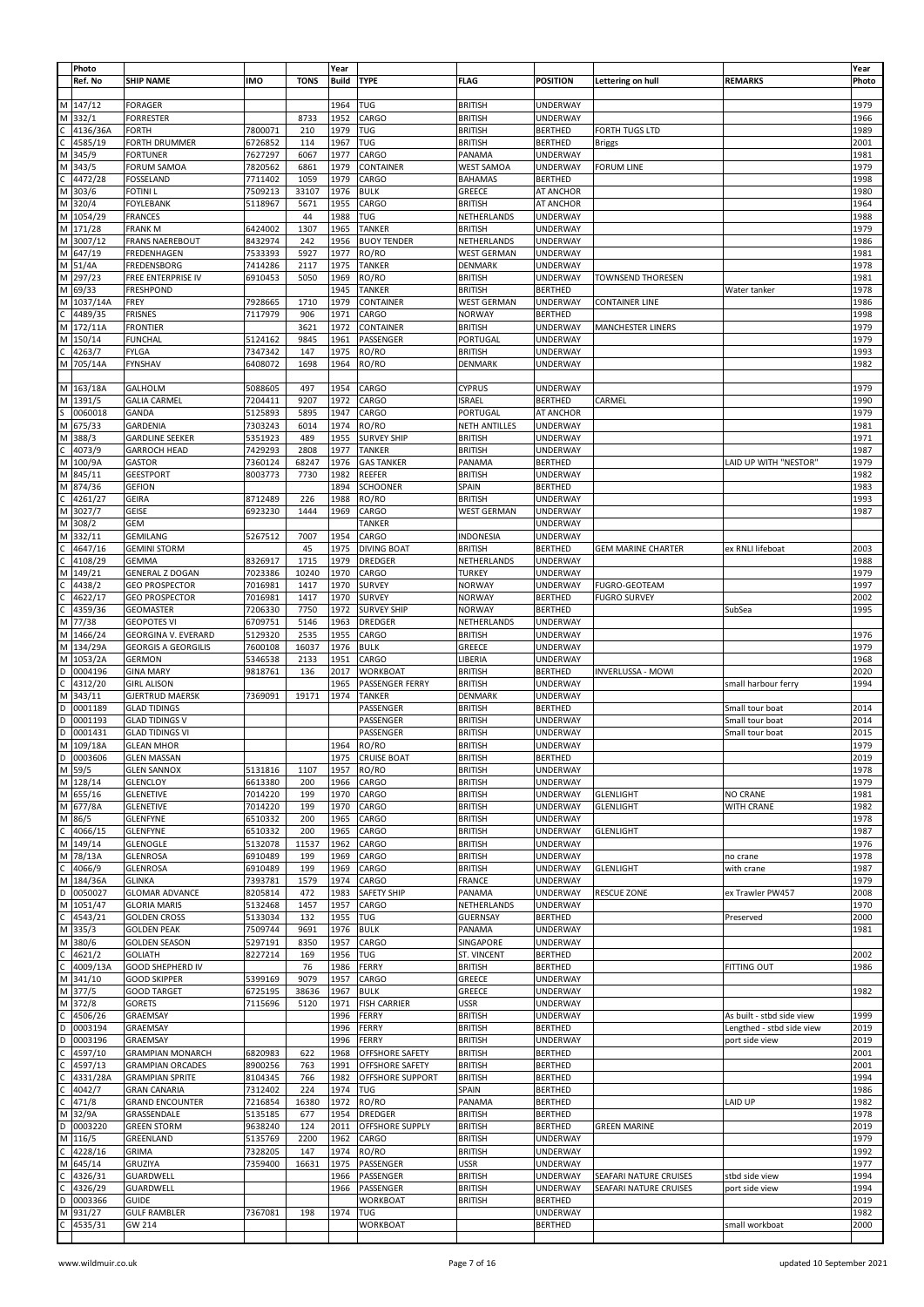| Photo         |                           |            |             | Year         |                      |                     |                 |                            |                    | Year  |
|---------------|---------------------------|------------|-------------|--------------|----------------------|---------------------|-----------------|----------------------------|--------------------|-------|
|               |                           |            |             |              |                      |                     |                 |                            |                    |       |
| Ref. No       | <b>SHIP NAME</b>          | <b>IMO</b> | <b>TONS</b> | <b>Build</b> | <b>TYPE</b>          | <b>FLAG</b>         | <b>POSITION</b> | Lettering on hull          | <b>REMARKS</b>     | Photo |
|               |                           |            |             |              |                      |                     |                 |                            |                    |       |
| 646/34A<br>м  | H. CAPELO                 | 6502763    | 10946       | 1965         | CARGO                | PORTUGAL            | UNDERWAY        |                            |                    | 1979  |
| M 33/18       | HAICO HOLWERDA            | 6808820    | 778         | 1967         | CARGO                | NETHERLANDS         | <b>UNDERWAY</b> |                            | port side view     | 1978  |
| M 139/16      | HAICO HOLWERDA            | 6808820    | 778         | 1967         | CARGO                | NETHERLANDS         | <b>UNDERWAY</b> |                            | stbd side view     | 1980  |
| 973/31<br>М   | <b>HALCIENCE</b>          | 5140726    | 994         | 1949         | CARGO                | <b>BRITISH</b>      | <b>UNDERWAY</b> |                            |                    | 1967  |
|               |                           |            |             |              |                      |                     |                 |                            |                    |       |
| 166/27<br>М   | <b>HALIA</b>              | 5140817    | 11910       | 1958         | <b>TANKER</b>        | <b>BRITISH</b>      | <b>UNDERWAY</b> |                            | port side view     | 1979  |
| 166/16<br>М   | <b>HALIA</b>              | 5140817    | 11910       | 1958         | <b>TANKER</b>        | <b>BRITISH</b>      | <b>UNDERWAY</b> |                            | stbd side view     | 1979  |
| 318/1<br>М    | <b>HAMILTON</b>           | 5141196    | 13315       | 1960         | <b>TANKER</b>        | <b>BRITISH</b>      | UNDERWAY        |                            |                    | 1965  |
| М<br>705/17A  | HAMMERSHUS                | 6511001    | 2937        | 1965         | RO/RO                | DENMARK             | <b>BERTHED</b>  | <b>HAMMERSHUS</b>          |                    | 1982  |
| 0003190<br>D  | HAMNAVOE                  | 9246061    | 8780        | 2002         | FERRY                | <b>BRITISH</b>      | <b>UNDERWAY</b> | Northlink                  | port side view     | 2019  |
| 0003192<br>D  | HAMNAVOE                  | 9246061    | 8780        | 2002         | FERRY                | <b>BRITISH</b>      | UNDERWAY        | Northlink                  | stbd side view     | 2019  |
|               |                           |            |             |              |                      |                     |                 |                            |                    |       |
| 127/15A<br>М  | <b>HAN YANG</b>           | 6813588    | 15053       | 1968         | <b>BULK</b>          | KOREA               | UNDERWAY        |                            |                    | 1979  |
| D<br>0001343  | <b>HANNAH B</b>           |            |             |              | SMALL WORKBOAT       | <b>BRITISH</b>      | <b>BERTHED</b>  | <b>Volker Brooks</b>       |                    | 2015  |
| 843/20A<br>M  | <b>HANS MAERSK</b>        | 8000094    | 8952        | 1982         | <b>TANKER</b>        | DENMARK             | UNDERWAY        |                            |                    | 1982  |
| М<br>309/1    | <b>HARPAGUS</b>           | 5143120    | 9975        | 1958         | CARGO                | <b>BRITISH</b>      | UNDERWAY        |                            |                    |       |
| 391/5<br>М    | HARRY POLLITT             | 7052923    | 9724        | 1971         | CARGO                | <b>USSR</b>         | UNDERWAY        |                            |                    | 1984  |
| 4634/15       | <b>HASCOSAY</b>           | 7120768    | 6136        | 1971         | RO/RO                | <b>BRITISH</b>      | <b>BERTHED</b>  | www.northlinkferries.co.uk |                    | 2003  |
|               |                           |            |             |              |                      |                     |                 |                            |                    |       |
| 373/7<br>М    | <b>HATASIA</b>            | 5143754    | 12161       | 1956         | <b>TANKER</b>        | <b>BRITISH</b>      | UNDERWAY        |                            |                    |       |
| 1056/37A<br>М | HAVELLAND                 | 8520381    | 13371       | 1987         | CONTAINER            | <b>EAST GERMANY</b> | UNDERWAY        |                            |                    | 1987  |
| 3020/5<br>М   | <b>HAWKES BAY</b>         |            |             |              | <b>BULK</b>          |                     | <b>UNDERWAY</b> |                            |                    |       |
| 0001089<br>D  | HEADCORN                  | 4906458    | 110         | 1972         | <b>WORKBOAT</b>      | <b>BRITISH</b>      | <b>BERTHED</b>  | North West Marine          | ex RMAS tender     | 2014  |
| M<br>1036/11  | HEATHERGATE               | 5144992    | 597         | 1957         | CARGO                | <b>BRITISH</b>      | <b>BERTHED</b>  |                            |                    | 1966  |
|               |                           |            |             |              |                      |                     |                 |                            |                    |       |
| М<br>246/22A  | <b>HEINLAID</b>           | 7110115    | 2317        | 1971         | RO/RO                | <b>USSR</b>         | <b>UNDERWAY</b> |                            |                    | 1980  |
| D<br>0001727  | <b>HELEN BURNIE</b>       | 9627291    | 127         | 2012         | <b>SUPPORT SHIP</b>  | <b>BRITISH</b>      | <b>BERTHED</b>  | Inverlussa                 |                    | 2016  |
| M<br>381/8    | HELGOLAND                 | 7013812    | 198         | 1970         | TUG                  | <b>WEST GERMAN</b>  | UNDERWAY        |                            |                    | 1973  |
| М<br>644/16A  | <b>HELLENIC TORCH</b>     | 5147190    | 7510        | 1956         | CARGO                | GREECE              | AT ANCHOR       | <b>HELLENIC LINES</b>      |                    | 1980  |
| 1049/86<br>М  | <b>HEMIKSEM</b>           | 8409290    | 323         | 1985         | TUG                  | <b>BELGIUM</b>      | <b>UNDERWAY</b> |                            |                    | 1987  |
| M 134/24A     |                           | 5410121    | 10097       | 1963         |                      | LIBERIA             |                 |                            |                    | 1979  |
|               | HERA                      |            |             |              | ORE CARRIER          |                     | <b>UNDERWAY</b> |                            |                    |       |
| 779/7A<br>м   | <b>HERMES</b>             | 5176713    | 2174        | 1956         | PASSENGER            | GREECE              | <b>UNDERWAY</b> |                            |                    | 1982  |
| D<br>0002794  | HH 210                    |            |             | 1974         | <b>HOPPER BARGE</b>  | <b>GERMANY</b>      | UNDERWAY        |                            |                    | 2018  |
| 80/19<br>М    | <b>HIGHGATE</b>           | 7218905    | 1600        | 1972         | CARGO                | <b>BRITISH</b>      | <b>UNDERWAY</b> |                            |                    | 1978  |
| 128/2<br>М    | <b>HILARY WESTON</b>      | 7367938    | 1581        | 1974         | CARGO                | <b>BRITISH</b>      | <b>UNDERWAY</b> |                            |                    | 1979  |
| 319/15<br>М   | <b>HITRA</b>              | 5151622    | 22837       | 1961         | <b>TANKER</b>        | <b>NORWAY</b>       | UNDERWAY        |                            |                    |       |
|               | <b>HOBART STAR</b>        |            |             |              |                      |                     |                 |                            |                    |       |
| M 374/5       |                           | 5151866    | 8398        | 1956         | CARGO                | <b>BRITISH</b>      |                 |                            |                    |       |
| 59/33<br>М    | <b>HOECHST</b>            | 7033044    | 16670       | 1971         | CONTAINER            | <b>WEST GERMAN</b>  | <b>UNDERWAY</b> | <b>COMBI LINE</b>          |                    | 1978  |
| 429/3         | <b>HOECHST EXPRESS</b>    | 7033044    | 16670       | 1971         | CONTAINER            | <b>WEST GERMAN</b>  | <b>UNDERWAY</b> |                            |                    | 1984  |
| 105/24<br>М   | <b>HOLGER</b>             | 7822536    | 999         | 1979         | CONTAINER            | <b>WEST GERMAN</b>  | <b>UNDERWAY</b> |                            |                    | 1980  |
| 3024/19<br>М  | <b>HOMERIC</b>            | 5153943    | 18563       | 1931         | PASSENGER            |                     |                 |                            |                    | 1958  |
|               |                           |            |             |              |                      |                     |                 |                            |                    |       |
| 234/43<br>M   | <b>HONGMING</b>           | 5015397    | 8553        | 1959         | CARGO                | CHINA               |                 |                            |                    |       |
| М<br>383/5    | <b>HOOPRIDE</b>           | 5226738    | 427         | 1957         | CARGO                | <b>BRITISH</b>      | <b>UNDERWAY</b> |                            |                    | 1983  |
| M<br>3002/2   | <b>HOOTACT</b>            | 5079006    | 263         | 1950         | CARGO                | <b>BRITISH</b>      | <b>UNDERWAY</b> |                            |                    | 1974  |
| 272/23A<br>M  | HOPPER 25                 | 5154753    | 941         | 1954         | <b>HOPPER BARGE</b>  | <b>BRITISH</b>      | UNDERWAY        |                            |                    | 1979  |
| 0060073       | HOPPER 26                 | 5154765    | 941         | 1954         | <b>HOPPER BARGE</b>  | <b>BRITISH</b>      | <b>UNDERWAY</b> |                            | stbd side view     | 1979  |
| 0060074       | HOPPER 26                 | 5154765    | 941         | 1954         | <b>HOPPER BARGE</b>  | <b>BRITISH</b>      | UNDERWAY        |                            | port side view     | 1979  |
|               |                           |            |             |              |                      |                     |                 |                            |                    |       |
| 0060052       | HOPPER 27                 | 5154777    | 981         | 1962         | <b>HOPPER BARGE</b>  | <b>BRITISH</b>      | UNDERWAY        |                            | port side view     | 1979  |
| 4076/21       | HOPPER 27                 | 5154777    | 981         | 1962         | <b>HOPPER BARGE</b>  | <b>BRITISH</b>      | UNDERWAY        |                            | stbd side view     | 1987  |
| 652/20<br>M   | HOPPER 28                 | 5405217    | 981         | 1963         | <b>HOPPER BARGE</b>  | <b>BRITISH</b>      | UNDERWAY        |                            |                    | 1981  |
| 647/14<br>М   | <b>HORNBAY</b>            | 6930714    | 8697        | 1970         | CARGO                |                     | UNDERWAY        |                            |                    | 1981  |
| 183/17A<br>Μ  | <b>HORTA</b>              | 5155305    | 2586        | 1949         | CARGO                | PORTUGAL            | <b>UNDERWAY</b> |                            |                    |       |
| 4639/19       |                           |            |             |              |                      | <b>BRITISH</b>      |                 |                            |                    | 2003  |
|               | <b>HOXA LASS</b>          |            |             |              | PASSENGER            |                     | <b>BERTHED</b>  |                            |                    |       |
| 332/2<br>М    | <b>HUBERT</b>             | 5156323    | 5654        | 1955         | PASS/CARGO           | <b>BRITISH</b>      | <b>BERTHED</b>  |                            |                    | 1964  |
| 311/1<br>М    | <b>HUGO OLDENDORF</b>     | 6925410    | 9843        | 1969         | CARGO                | PANAMA              | <b>UNDERWAY</b> |                            |                    |       |
| 0060062       | <b>HULLGATE</b>           | 6929909    | 1594        | 1970         | <b>TANKER</b>        | <b>BRITISH</b>      | <b>BERTHED</b>  |                            |                    | 1978  |
| C<br>5029/11  | <b>HUMBER PIONEER</b>     |            |             |              | <b>TRAINING SHIP</b> | <b>BRITISH</b>      | ON SLIPWAY      |                            |                    | 19    |
| M   115/3     | HUNTER                    |            |             |              | TENDER               | BRITISH             | UNDERWAY        |                            |                    | 1979  |
| D 0004293     | <b>HYDRO PIONEER</b>      | 8104345    | 766         | 1983         |                      | <b>NORWAY</b>       | UNDERWAY        | <b>HYDROLICER</b>          | port side view     | 2021  |
|               |                           |            |             |              | <b>DISINFECTION</b>  |                     |                 |                            |                    |       |
| D<br>0004294  | <b>HYDRO PIONEER</b>      | 8104345    | 766         | 1983         | <b>DISINFECTION</b>  | <b>NORWAY</b>       | <b>UNDERWAY</b> | <b>HYDROLICER</b>          | port side view     | 2021  |
| D<br>0004295  | <b>HYDRO PIONEER</b>      | 8104345    | 766         | 1983         | <b>DISINFECTION</b>  | <b>NORWAY</b>       | <b>UNDERWAY</b> | <b>HYDROLICER</b>          | stbd side view     | 2021  |
|               |                           |            |             |              |                      |                     |                 |                            |                    |       |
| M 777/30A     | <b>IALYSSOS</b>           | 6605450    | 8586        | 1966         | RO/RO                | GREECE              | <b>BERTHED</b>  |                            |                    | 1982  |
| M 19/8        | <b>IASON</b>              | 6926701    | 11489       | 1970         | CARGO                | GREECE              | UNDERWAY        |                            |                    | 1980  |
|               |                           |            |             |              |                      |                     |                 |                            |                    |       |
| C 5376/8      | <b>IBERIAN CONFIDENCE</b> | 7717793    | 9265        | 1983         | CARGO                | <b>CYPRUS</b>       | <b>UNDERWAY</b> |                            |                    | 2001  |
| M 144/22A     | <b>IBEX</b>               | 7716074    |             | 1979         | RO/RO                | <b>BRITISH</b>      | <b>UNDERWAY</b> |                            |                    | 1980  |
| M 396/4       | <b>IBIO</b>               | 7615218    | 2962        | 1978         | CARGO                | SPAIN               | UNDERWAY        |                            |                    |       |
| M 177/14      | <b>IBN YOUNUS</b>         | 7500542    | 15446       | 1977         | CARGO                | <b>KUWAIT</b>       | <b>UNDERWAY</b> |                            |                    | 1979  |
| C<br>5022/32  | ICE                       |            |             |              | CARGO                |                     | <b>BERTHED</b>  |                            |                    | 19    |
| M 310/2       | <b>IDAHO</b>              | 5158101    |             | 1943         | CARGO                | <b>USA</b>          | UNDERWAY        | <b>STATES</b>              |                    |       |
|               |                           |            |             |              |                      |                     |                 |                            |                    |       |
| M 79/61       | <b>IKEJA PALM</b>         | 5158553    | 5816        | 1961         | CARGO                | <b>BRITISH</b>      | <b>UNDERWAY</b> |                            |                    |       |
| M<br>883/17   | ILHA DO PORTO SANTO       | 7432173    | 1895        | 1977         | CARGO                | PANAMA              | <b>UNDERWAY</b> |                            |                    |       |
| С<br>4139/3   | <b>ILLIRIA</b>            | 5159002    | 3745        | 1962         | PASSENGER            | LIBERIA             | <b>BERTHED</b>  |                            |                    | 1989  |
| 687/21<br>М   | <b>ILMATAR</b>            | 6402937    | 7155        | 1964         | PASSENGER            | <b>FINLAND</b>      | <b>BERTHED</b>  |                            |                    | 1982  |
| 0060004       | <b>ILORIN PALM</b>        | 5159105    | 5442        | 1960         | CARGO                | <b>BRITISH</b>      | <b>UNDERWAY</b> |                            |                    | 1978  |
| C<br>419/1    | <b>IMKE</b>               | 7607467    | 1597        | 1976         | CARGO                | NETHERLANDS         | <b>BERTHED</b>  |                            |                    | 1985  |
|               |                           |            |             |              |                      |                     |                 |                            |                    |       |
| M 96/33       | <b>IMOUZZER</b>           | 7432329    | 7565        | 1977         | CARGO                | MOROCCO             | <b>UNDERWAY</b> |                            |                    | 1980  |
| 859/5<br>M    | <b>INCOTRANS PROMISE</b>  | 7033044    | 16736       | 1971         | CONTAINER            | <b>WEST GERMAN</b>  | <b>UNDERWAY</b> |                            |                    | 1983  |
| С<br>475/26   | <b>INDIANIC</b>           | 7904774    | 1245        | 1980         | REEFER               | NETHERLANDS         | <b>BERTHED</b>  |                            |                    | 1982  |
| M 183/20A     | INFANTE DOM HENRIQUE      | 5160805    | 23306       | 1961         | PASSENGER            | PORTUGAL            | <b>BERTHED</b>  |                            |                    |       |
| M 34/37       | <b>INGER SKOU</b>         | 6408618    | 3936        | 1964         | CARGO                | DENMARK             | UNDERWAY        |                            |                    | 1965  |
| M 129/13A     | INSELSBERG                | 6706785    | 2350        | 1967         | RO/RO                | <b>EAST GERMAN</b>  | <b>UNDERWAY</b> | <b>DSR-FINNCARRIERS</b>    |                    | 1980  |
|               |                           |            |             |              |                      |                     |                 |                            |                    |       |
| M 648/22      | INZHENER NECHIPORENKO     | 7413505    | 4262        | 1976         | RO/RO                | <b>USSR</b>         | <b>UNDERWAY</b> |                            |                    | 1981  |
| M 78/58       | <b>ION</b>                | 7109350    | 11506       | 1971         | CARGO                | GREECE              | <b>UNDERWAY</b> |                            |                    |       |
| M 24/9        | <b>IONA</b>               | 7009653    | 1192        | 1970         | RO/RO                | <b>BRITISH</b>      | <b>UNDERWAY</b> |                            |                    | 1978  |
| 457/10        | <b>IRENE</b>              |            |             | 1907         | PASSENGER            | <b>BRITISH</b>      | <b>UNDERWAY</b> |                            | Tourist ketch      | 1983  |
| M<br>384/7    | IRINI G.F.                | 5162102    | 8399        | 1962         | CARGO                | PANAMA              | AT ANCHOR       |                            |                    | 1983  |
|               |                           |            |             |              |                      |                     |                 |                            |                    |       |
| M 374/0       | <b>IRISBANK</b>           | 6415910    | 7597        | 1964         | CARGO                | <b>BRITISH</b>      | <b>UNDERWAY</b> |                            |                    |       |
| 34/12A<br>М   | <b>IRISH WASA</b>         | 6811372    | 17272       | 1968         | <b>BULK</b>          | <b>BRITISH</b>      | <b>BERTHED</b>  |                            |                    | 1978  |
| D<br>0050702  | <b>ISCHIA JET</b>         | 8900957    | 411         | 1989         | PASSENGER            | <b>ITALY</b>        | UNDERWAY        | <b>NLG</b>                 |                    | 2018  |
| M 864/6       | <b>ISLA CANELA</b>        |            |             |              | RO/RO                | SPAIN               | <b>BERTHED</b>  |                            | Small river ferry  | 1983  |
| 448/24<br>C   | <b>ISLA DE MALLORCA</b>   |            |             |              | RO/RO                | SPAIN               | <b>BERTHED</b>  |                            |                    | 1984  |
| C<br>4326/26  | <b>ISLANDER</b>           |            |             |              | PASSENGER            | <b>BRITISH</b>      | <b>UNDERWAY</b> |                            | Small tourist boat | 1994  |
|               |                           |            |             |              |                      |                     |                 |                            |                    |       |
| C<br>468/37   | <b>ISLE OF CUMBRAE</b>    | 7521625    | 201         | 1977         | RO/RO                | <b>BRITISH</b>      | <b>UNDERWAY</b> |                            |                    | 1983  |
| 4463/22       | <b>ISLE OF LEWIS</b>      | 9085974    | 6753        | 1995         | RO/RO                | <b>BRITISH</b>      | <b>UNDERWAY</b> | CALEDONIAN MacBRAYNE       |                    | 1998  |
|               |                           |            |             |              |                      |                     |                 |                            |                    |       |
| M 1054/19     | <b>ISLE OF MULL</b>       | 8608339    | 4719        | 1988         | RO/RO                | <b>BRITISH</b>      | <b>UNDERWAY</b> | CALEDONIAN MACBRAYNE       |                    | 1989  |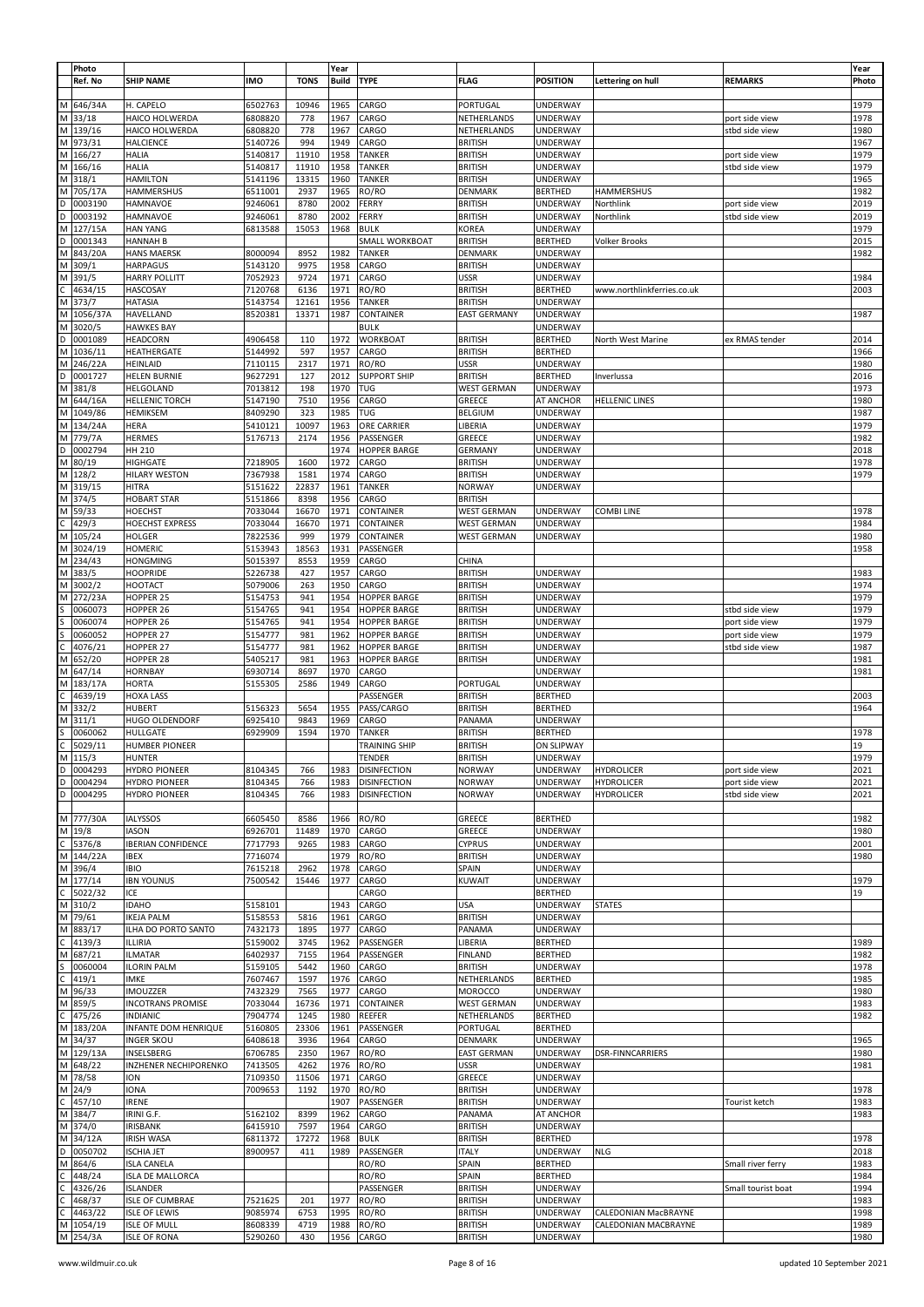|   | Photo       |                        |            |             | Year         |                        |                    |                   |                             |                          | Year  |
|---|-------------|------------------------|------------|-------------|--------------|------------------------|--------------------|-------------------|-----------------------------|--------------------------|-------|
|   | Ref. No     | <b>SHIP NAME</b>       | <b>IMO</b> | <b>TONS</b> | <b>Build</b> | <b>TYPE</b>            | <b>FLAG</b>        | <b>POSITION</b>   | Lettering on hull           | <b>REMARKS</b>           | Photo |
|   |             |                        |            |             |              |                        |                    |                   |                             |                          |       |
|   |             | <b>ITAITE</b>          | 7005956    | 11985       | 1971         | CARGO                  | <b>BRAZIL</b>      | <b>UNDERWAY</b>   |                             |                          | 1978  |
|   | M 79/6      |                        |            |             |              |                        |                    |                   |                             |                          |       |
|   | $M$ 4/7     | <b>ITALIA</b>          | 6513994    | 12263       | 1967         | PASSENGER              | <b>ITALY</b>       | <b>UNDERWAY</b>   |                             |                          |       |
|   | M 272/10A   | <b>ITAPE</b>           | 7043350    | 11985       | 1972         | CARGO                  | <b>BRAZIL</b>      | UNDERWAY          |                             |                          | 1979  |
|   | M 374/9     | ITOHAMU MARU 1         |            |             |              | CARGO                  | <b>JAPAN</b>       | UNDERWAY          |                             |                          |       |
|   |             |                        |            |             |              |                        |                    |                   |                             |                          |       |
|   | M 379/3     | <b>IVER HERON</b>      | 7721093    | 19831       | 1979         | <b>TANKER</b>          | <b>NORWAY</b>      | UNDERWAY          | O.W.L TANKERS               |                          | 1982  |
|   | M 85/38     | IVY B                  | 5087998    | 334         | 1956         | CARGO                  |                    | <b>UNDERWAY</b>   |                             |                          |       |
|   |             |                        |            |             | 1974         |                        |                    |                   |                             |                          | 1985  |
|   | M 393/8     | <b>IVYBANK</b>         | 7341374    | 11405       |              | CARGO                  | <b>BRITISH</b>     | <b>UNDERWAY</b>   |                             |                          |       |
|   |             |                        |            |             |              |                        |                    |                   |                             |                          |       |
|   | M 153/15    | <b>JACOBA VIII</b>     |            |             |              | TUG                    | NETHERLANDS        | <b>UNDERWAY</b>   |                             |                          | 1979  |
|   | 4427/10     | <b>JACOBITE QUEEN</b>  |            | 121         | 1949         | PASSENGER              |                    |                   |                             |                          | 1997  |
|   |             |                        |            |             |              |                        | <b>BRITISH</b>     | <b>BERTHED</b>    |                             | port side view           |       |
| С | 4427/12     | <b>JACOBITE QUEEN</b>  |            | 121         | 1949         | PASSENGER              | <b>BRITISH</b>     | <b>BERTHED</b>    |                             | stbd side view           | 1997  |
|   | M 326/1     | <b>JAG SHAKTI</b>      | 7126877    | 15498       | 1972         | <b>BULK</b>            | <b>INDIA</b>       | AT ANCHOR         |                             |                          | 1980  |
|   |             |                        |            |             |              |                        |                    |                   |                             |                          |       |
|   | M 38/21     | JALAMANGALA            | 7011228    | 5920        | 1971         | CARGO                  | <b>INDIA</b>       | UNDERWAY          |                             |                          | 1980  |
| С | 472/19A     | <b>JANA WESTON</b>     | 7119771    | 507         | 1971         | CARGO                  | <b>BRITISH</b>     | <b>BERTHED</b>    |                             |                          | 1982  |
|   | 4328/8      | JANE VIKING            | 7420546    | 1378        | 1975         | OFFSHORE SUPPORT       | <b>BRITISH</b>     | <b>BERTHED</b>    |                             |                          | 1994  |
|   |             |                        |            |             |              |                        |                    |                   |                             |                          |       |
|   | M 1036/32   | <b>JANET THERIOT</b>   | 7390765    | 118         | 1975         | TUG                    | <b>BRITISH</b>     | UNDERWAY          |                             |                          | 1978  |
|   | M 686/13A   | JAPAM                  |            |             |              | BARGE                  | PORTUGAL           | AT ANCHOR         |                             |                          | 1982  |
|   | 4037/7      | JEAN INGELOW           | 5170953    | 149         | 1950         | DREDGER                | <b>BRITISH</b>     | <b>BERTHED</b>    |                             |                          | 1986  |
|   |             |                        |            |             |              |                        |                    |                   |                             |                          |       |
| C | 4586/27     | <b>JEAN MARAIS</b>     |            |             |              | <b>RIVER BOAT</b>      | <b>FRANCE</b>      | UNDERWAY          | <b>Bateaux Parisiens</b>    |                          | 2001  |
|   | M 390/2     | JEAN MARIE GERLING     | 5171062    | 161         | 1960         | TUG                    | <b>BELGIUM</b>     | <b>UNDERWAY</b>   |                             |                          | 1984  |
|   |             |                        |            |             |              |                        |                    |                   |                             |                          | 1964  |
|   | M 320/1     | JEANIE DEANS           |            | 839         | 1931         | PASSENGER              | <b>BRITISH</b>     | <b>BERTHED</b>    |                             |                          |       |
| С | 4586/26     | JEANNE MOREAU          |            |             |              | <b>RIVER BOAT</b>      | <b>FRANCE</b>      | UNDERWAY          |                             |                          | 2001  |
|   | M 55/18A    | <b>JITEGEMEE</b>       | 7121645    | 9804        | 1971         | CARGO                  | TANZANIA           | <b>UNDERWAY</b>   |                             |                          | 1980  |
|   |             |                        |            |             |              |                        |                    |                   |                             |                          |       |
|   | M 107/18    | <b>JOHAN</b>           |            |             |              | <b>TUG</b>             | NETHERLANDS        | UNDERWAY          |                             |                          | 1979  |
| C | 4646/5      | JOHANNA G              |            |             |              | FISHFARM WORKBOAT      | <b>BRITISH</b>     | <b>ON SLIPWAY</b> |                             | Being lengthened         | 2003  |
|   | M 187/35    | JOHANNA JACOBA         | 7704540    | 3774        | 1978         | <b>DREDGER</b>         | NETHERLANDS        | <b>UNDERWAY</b>   |                             |                          |       |
|   |             |                        |            |             |              |                        |                    |                   |                             |                          |       |
|   | M 306/2     | JOHANNE                | 5005328    | 2259        | 1919         | CARGO                  | DENMARK            | AT ANCHOR         |                             |                          |       |
|   | M 240/17    | <b>JOHANNES</b>        |            | 499         | 1964         | CARGO                  | <b>WEST GERMAN</b> | <b>UNDERWAY</b>   |                             |                          | 1979  |
|   | M 375/4     | JOHN HUNTER            | 7343499    | 14977       | 1975         | <b>TANKER</b>          |                    | AT ANCHOR         |                             |                          | 1983  |
|   |             |                        |            |             |              |                        |                    |                   |                             |                          |       |
|   | M 383/0     | JON GORTHON            | 7617955    | 11907       | 1977         | RO/RO                  | SWEDEN             | <b>UNDERWAY</b>   | <b>MoDo DISTRIBUTION</b>    |                          | 1983  |
| С | 4622/33A    | JOPI                   | 8857136    | 473         | 1985         | CARGO                  | <b>FINLAND</b>     | <b>BERTHED</b>    | SILLANPAA                   |                          | 2002  |
|   | M 647/34A   | JOVEN THERESE          |            |             |              |                        |                    |                   |                             |                          | 1981  |
|   |             |                        |            |             |              | SCHOONER               |                    | <b>BERTHED</b>    |                             |                          |       |
|   | M 156/26A   | JUBILENCE              | 7342184    | 475         | 1975         | CARGO                  | <b>BRITISH</b>     | <b>UNDERWAY</b>   |                             |                          | 1979  |
|   | M 25/21     | <b>JUNO</b>            | 7341063    | 848         | 1974         | RO/RO                  | <b>BRITISH</b>     | <b>UNDERWAY</b>   | <b>GOUROCK DUNOON FERRY</b> | stbd side view           | 1978  |
|   |             |                        |            |             |              |                        |                    |                   |                             |                          |       |
|   | M 111/18A   | JUNO                   | 7341063    | 848         | 1974         | RO/RO                  | <b>BRITISH</b>     | UNDERWAY          | <b>GOUROCK DUNOON FERRY</b> | port side view           | 1979  |
|   | M 878/13A   | <b>JUPITER</b>         |            |             |              | TUG                    | <b>USSR</b>        | <b>UNDERWAY</b>   |                             |                          | 1983  |
|   | M 3001/11   | <b>JUPITER</b>         | 5177547    | 499         | 1956         | <b>CEMENT CARRIER</b>  | NETHERLANDS        | <b>UNDERWAY</b>   |                             |                          | 1973  |
|   |             |                        |            |             |              |                        |                    |                   |                             |                          |       |
|   | M 93/18     | <b>JUPITER</b>         | 7341051    | 848         | 1973         | RO/RO                  | <b>BRITISH</b>     | UNDERWAY          | <b>GOUROCK DUNOON FERRY</b> | stbd side view           | 1979  |
|   | M 1060/16A  | <b>JUPITER</b>         | 7341051    | 848         | 1973         | RO/RO                  | <b>BRITISH</b>     | <b>UNDERWAY</b>   | CALEDONIAN MACBRAYNE        | port side view           | 1989  |
|   | M 648/38    | JUTLANDIA              | 7234430    | 49890       | 1972         | CONTAINER              | DENMARK            | <b>UNDERWAY</b>   |                             |                          | 1981  |
|   |             |                        |            |             |              |                        |                    |                   |                             |                          |       |
|   |             |                        |            |             |              |                        |                    |                   |                             |                          |       |
|   | M 232/48    | K.I. GALCZYNSKI        | 6415178    | 5584        | 1964         | CARGO                  | POLAND             | <b>UNDERWAY</b>   |                             |                          |       |
|   | M 3022/5    | KAAPGRACHT             | 8401236    | 4983        | 1984         | CARGO                  | NETHERLANDS        | UNDERWAY          |                             |                          |       |
|   |             |                        |            |             |              |                        |                    |                   |                             |                          |       |
|   | M 356/3     | KABALA                 | 5178151    | 5223        | 1958         | CARGO                  | <b>BRITISH</b>     | UNDERWAY          |                             |                          |       |
|   | M 93/12     | KALYMNOS               | 5211238    | 13022       | 1959         | <b>TANKER</b>          | GREECE             | UNDERWAY          |                             |                          | 1979  |
|   | M 777/12A   | KAMELIA                |            |             | 1962         | PASSENGER              | GREECE             | <b>UNDERWAY</b>   |                             |                          | 1982  |
|   |             |                        |            |             |              |                        |                    |                   |                             |                          |       |
|   | M 616/5     | KAPITAN DUBLITSKIY     | 7435917    | 10179       | 1975         | <b>BULK</b>            | <b>USSR</b>        | UNDERWAY          |                             |                          |       |
|   | M 316/1     | KARA                   | 5181809    | 12146       | 1955         | <b>TANKER</b>          | NETHERLANDS        | <b>UNDERWAY</b>   |                             |                          |       |
|   | M 674/41    | <b>KARA</b>            | 6915893    | 2723        | 1969         | CARGO                  | <b>USSR</b>        | UNDERWAY          |                             |                          | 1982  |
|   |             |                        |            |             |              |                        |                    |                   |                             |                          |       |
|   | M 1047/30A  | KAREN                  |            |             |              | CARGO                  |                    | <b>BERTHED</b>    |                             |                          | 1987  |
|   | M 333/3     | KARIMATA               | 5182229    | 10614       | 1964         | CARGO                  | <b>INDONESIA</b>   | UNDERWAY          |                             |                          | 1964  |
|   | M 1036/34   |                        |            | 354         | 1938         |                        |                    |                   |                             |                          | 1964  |
|   |             | KARRI                  | 5182724    |             |              | CARGO                  | <b>BRITISH</b>     | UNDERWAY          |                             |                          |       |
|   | M 82/20     | <b>KASTE</b>           | 5183687    | 1098        | 1961         | CARGO                  | <b>FINLAND</b>     | UNDERWAY          |                             |                          |       |
|   | $C$ 4003/12 | KATERINA               | 5403922    | 498         |              | 1957 CARGO             | GREECE             | <b>BERIHED</b>    |                             |                          | 1985  |
|   |             |                        |            |             |              |                        |                    | <b>UNDERWAY</b>   |                             |                          |       |
|   | M 631/17    | <b>KATRINE P</b>       |            |             |              | RO/RO                  | GREECE             |                   |                             |                          | 1981  |
|   | $C$ 4261/20 | <b>KEBISTER</b>        | 9000819    | 143         | 1990         | TUG                    | <b>BRITISH</b>     | <b>BERTHED</b>    |                             |                          | 1993  |
|   | D 0001687   | <b>KEBISTER</b>        | 9000819    | 143         | 1990         | TUG                    | <b>BRITISH</b>     | <b>UNDERWAY</b>   |                             |                          | 2016  |
|   |             |                        |            |             |              |                        |                    |                   |                             |                          |       |
|   | M 392/5     | <b>KEKHRA</b>          | 6701084    | 1153        | 1966         | CARGO                  | <b>USSR</b>        | <b>UNDERWAY</b>   |                             |                          | 1985  |
|   | M 333/2     | KELVIN                 |            | 979         | 1955         | CARGO                  | <b>BRITISH</b>     | <b>BERTHED</b>    |                             |                          | 1965  |
|   | M 117/10    | KENILWORTH             |            | 67          | 1936         | PASS FERRY             | <b>BRITISH</b>     | <b>UNDERWAY</b>   |                             | port side view           | 1979  |
|   |             |                        |            |             |              |                        |                    |                   |                             |                          |       |
|   | M 764/9     | KENILWORTH             |            | 67          | 1936         | <b>PASS FERRY</b>      | <b>BRITISH</b>     | <b>UNDERWAY</b>   |                             | stbd side view           | 1982  |
|   | M 134/9A    | <b>KEPPEL</b>          | 8434415    | 213         | 1961         | PASS FERRY             | <b>BRITISH</b>     | <b>UNDERWAY</b>   |                             |                          | 1979  |
|   | M 778/16A   | <b>KERVEROS</b>        |            |             |              | TUG                    | GREECE             | <b>UNDERWAY</b>   |                             |                          | 1982  |
|   |             |                        |            |             |              |                        |                    |                   |                             |                          |       |
|   | $C$ 478/3   | <b>KETTY P</b>         |            |             |              | PASSENGER              | GREECE             | AT ANCHOR         |                             | Fire damage - burned out | 1981  |
|   | M 3022/2    | <b>KEY GLORY</b>       | 7709485    | 11040       | 1977         | <b>BULK</b>            | PANAMA             | <b>UNDERWAY</b>   |                             |                          |       |
|   | D 0001613   | <b>KEY MARIN</b>       | 9297228    | 2262        | 2005         | <b>CHEMICAL TANKER</b> | <b>GIBRALTER</b>   | <b>BERTHED</b>    |                             |                          | 2016  |
|   |             |                        |            |             |              |                        |                    |                   |                             |                          |       |
|   | M 314/16    | KHASIELLA              | 5186316    | 12119       | 1956         | <b>TANKER</b>          | NETHERLANDS        | <b>UNDERWAY</b>   |                             |                          |       |
|   | M 57/31     | KILCREA                | 5121859    | 409         | 1951         | CARGO                  | <b>IRELAND</b>     | <b>UNDERWAY</b>   |                             |                          | 1978  |
|   | M 111/22A   | <b>KILKENNY</b>        | 5187059    |             | 1937         | CARGO                  | <b>IRELAND</b>     | <b>UNDERWAY</b>   |                             |                          | 1965  |
|   |             |                        |            |             |              |                        |                    |                   |                             |                          |       |
|   | M 778/2     | <b>KIMOLOS</b>         | 5120752    | 3880        | 1962         | RO/RO                  | GREECE             | <b>UNDERWAY</b>   |                             |                          | 1982  |
|   | M 317/1     | KING GEORGE V          | 5187542    | 985         | 1926         | PASS FERRY             | <b>BRITISH</b>     | <b>BERTHED</b>    |                             |                          | 1965  |
|   | M 328/1     | <b>KING ORRY</b>       | 5187607    | 2485        | 1946         | PASS FERRY             | <b>ISLE OF MAN</b> | <b>UNDERWAY</b>   |                             |                          | 1967  |
|   | M 112/8     | KINGSNORTH FISHER      | 6612324    | 2330        | 1966         |                        | <b>BRITISH</b>     | <b>UNDERWAY</b>   |                             |                          | 1979  |
|   |             |                        |            |             |              | RO/RO                  |                    |                   |                             |                          |       |
|   | M 287/21A   | KINPURNIE UNIVERSAL    | 6522488    | 7952        | 1966         | CARGO                  | <b>BRITISH</b>     | <b>BERTHED</b>    |                             |                          | 1980  |
|   | $C$ 4261/24 | KJELLA                 | 7939585    | 158         | 1957         | RO/RO                  | <b>BRITISH</b>     | <b>BERTHED</b>    |                             |                          | 1993  |
|   |             |                        |            |             |              |                        |                    |                   |                             |                          |       |
|   | M 38/33     | <b>KLAUS LEONHARDT</b> | 7007394    | 9392        | 1969         | CARGO                  | PANAMA             | <b>UNDERWAY</b>   |                             |                          | 1978  |
|   | $C$ 4261/4  | <b>KNAB</b>            | 7909827    | 71          | 1980         | TUG                    | <b>BRITISH</b>     | <b>UNDERWAY</b>   |                             |                          | 1993  |
|   | D 0001738   | KOADA                  |            | 35          | 1969         | <b>WORKBOAT</b>        | <b>BRITISH</b>     | <b>BERTHED</b>    | <b>BM Marine Ltd</b>        |                          | 2016  |
|   | M 740/23    | KOLN EXPRESS           | 7502930    | 32959       | 1978         | CONTAINER              | <b>WEST GERMAN</b> | <b>UNDERWAY</b>   | <b>HAPAG LLOYD</b>          |                          | 1982  |
|   |             |                        |            |             |              |                        |                    |                   |                             |                          |       |
|   | M 3020/2    | KONSTANTIN SAVELYEV    | 6930051    | 1798        | 1969         | CARGO                  | <b>USSR</b>        | <b>UNDERWAY</b>   |                             |                          | 1972  |
|   | M 308/6     | KONUI                  | 5193230    | 2485        | 1949         | CARGO                  | <b>NEW ZEALAND</b> | <b>UNDERWAY</b>   |                             |                          |       |
|   |             |                        |            |             |              |                        |                    |                   |                             |                          |       |
|   | M 376/8     | KOSTINO                | 7021405    | 2723        | 1970         | CARGO                  | USSR               | <b>UNDERWAY</b>   |                             |                          | 1982  |
|   | M 321/8     | KOSZALIN               | 5194947    | 1273        | 1960         | CARGO                  | POLAND             | <b>UNDERWAY</b>   |                             |                          | 1980  |
|   | M 3021/9    | KOTA MEGAH             | 6911079    | 6887        | 1969         | CARGO                  | SINGAPORE          |                   |                             |                          |       |
|   | M 247/33    | KOTLAS                 |            |             |              |                        | <b>USSR</b>        |                   |                             |                          | 1980  |
|   |             |                        | 5195018    | 3258        | 1955         | CARGO                  |                    | <b>UNDERWAY</b>   |                             |                          |       |
|   | M 343/8     | KOTUKU                 |            | 15215       | 1975         | <b>TANKER</b>          | <b>NEW ZEALAND</b> | <b>UNDERWAY</b>   |                             |                          | 1976  |
|   | M 3022/11   | KOYMAYA 3              | 8125454    | 5285        | 1982         | <b>TANKER</b>          | PANAMA             | <b>UNDERWAY</b>   |                             |                          |       |
|   | M 365/2     | <b>KRYPTOS</b>         | 5197200    | 12098       | 1955         | <b>TANKER</b>          | NETHERLANDS        | <b>UNDERWAY</b>   |                             |                          |       |
|   |             |                        |            |             |              |                        |                    |                   |                             |                          |       |
|   | M 1037/21A  | <b>KUPARI</b>          | 7811707    | 2044        | 1979         | CARGO                  | YUGOSLAV           | <b>UNDERWAY</b>   |                             |                          | 1986  |
|   | M 778/26A   | <b>KYKLADES</b>        | 7014581    | 1904        | 1972         | RO/RO                  | GREECE             | <b>BERTHED</b>    |                             |                          | 1982  |
|   | M 25/28A    | KYLEAKIN               | 7028368    |             | 1970         | RO/RO                  | <b>BRITISH</b>     | <b>UNDERWAY</b>   |                             |                          | 1980  |
|   |             |                        |            |             |              |                        |                    |                   |                             |                          |       |
|   |             |                        |            |             |              |                        |                    |                   |                             |                          |       |
|   | $C$ 5056/17 | LADY ALMA              | 6606868    | 232         | 1966   TUG   |                        | <b>BRITISH</b>     | <b>BERTHED</b>    |                             |                          | 19    |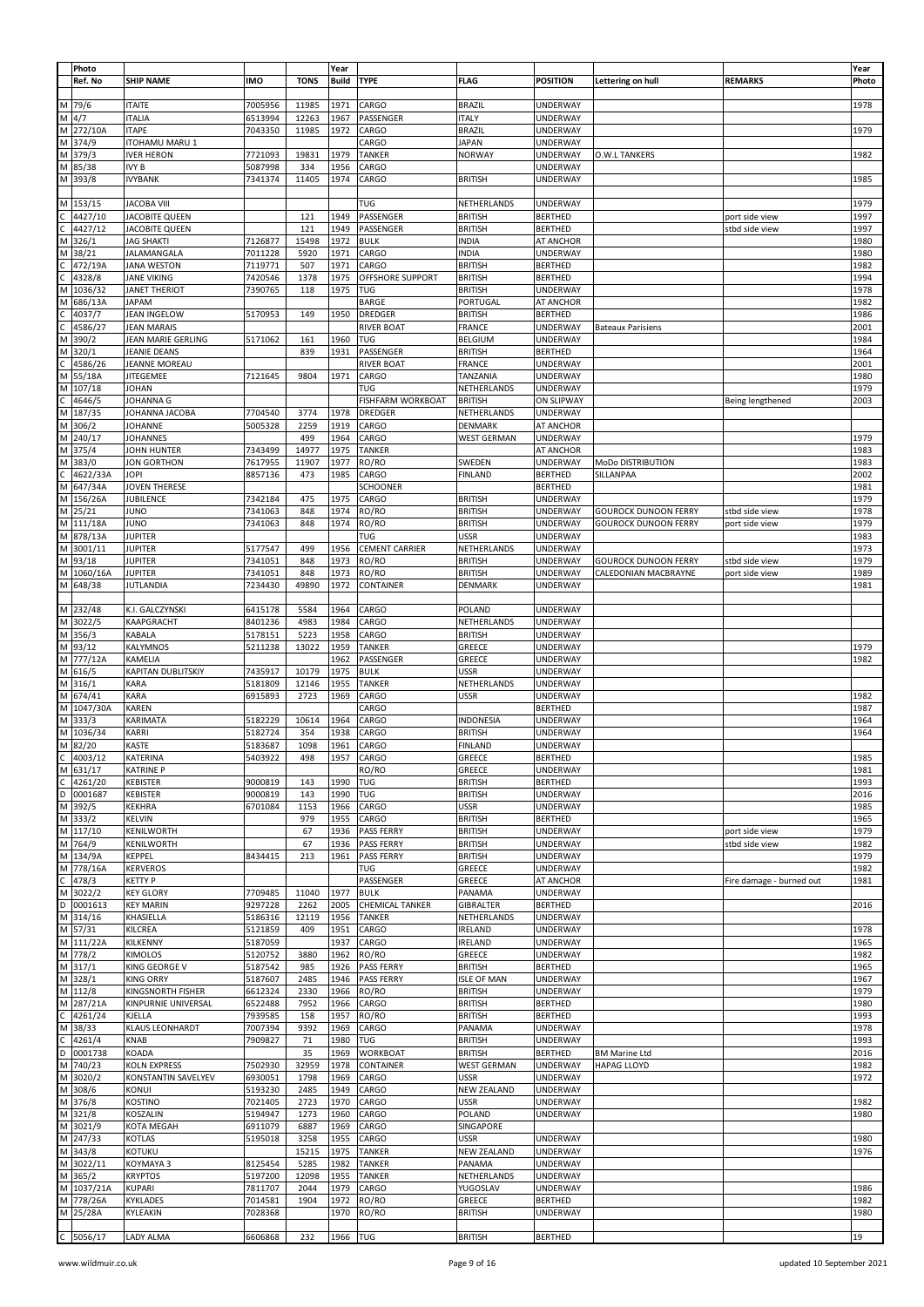|                               | Photo                                                     |                           |                    |             | Year  |                         |                                  |                            |                          |                      | Year         |
|-------------------------------|-----------------------------------------------------------|---------------------------|--------------------|-------------|-------|-------------------------|----------------------------------|----------------------------|--------------------------|----------------------|--------------|
|                               | Ref. No                                                   | <b>SHIP NAME</b>          | <b>IMO</b>         | <b>TONS</b> | Build | <b>TYPE</b>             | <b>FLAG</b>                      | <b>POSITION</b>            | Lettering on hull        | <b>REMARKS</b>       | Photo        |
|                               |                                                           |                           |                    |             |       |                         |                                  |                            |                          |                      |              |
| C                             | 5056/14                                                   | <b>LADY CECILIA</b>       | 6522543            | 212         | 1966  | TUG                     | <b>BRITISH</b>                   | <b>ON SLIPWAY</b>          |                          |                      | 19           |
| $\overline{\mathsf{M}}$       | 57/20                                                     | LADY CHILEL JAWARA        | 7704306            | 702         | 1978  | PASSENGER               | <b>GAMBIA</b>                    | UNDERWAY                   |                          | ON TRIALS            | 1978         |
|                               | 5051/1A                                                   | LADY DEBBIE               | 7610024            | 369         | 1978  | TUG                     | <b>BRITISH</b>                   | <b>BERTHED</b>             |                          | stbd side view       | 19           |
|                               | 5089/22                                                   | LADY DEBBIE               | 7610024            | 369         | 1978  | TUG                     | <b>BRITISH</b>                   | ON SLIPWAY                 |                          |                      | 19           |
|                               |                                                           |                           |                    |             |       |                         |                                  |                            |                          |                      |              |
|                               | 5042/9                                                    | <b>LADY DULCIE</b>        | 8616271            | 157         | 1988  | TUG                     | <b>BRITISH</b>                   | <b>ON SLIPWAY</b>          |                          |                      | 19           |
| o<br>o                        | 5082/17                                                   | <b>LADY ELSIE</b>         | 7020372            | 263         | 1970  | TUG                     | <b>BRITISH</b>                   | ON SLIPWAY                 |                          |                      | 19           |
|                               | 0000159                                                   | LADY JEAN                 |                    |             | 1992  | WORKBOAT                | <b>BRITISH</b>                   | <b>BERTHED</b>             |                          | Fishfarm workboat    | 2011         |
|                               | 5009/11A                                                  | <b>LADY JOAN</b>          | 8616257            | 143         | 1988  | TUG                     | <b>BRITISH</b>                   | <b>BERTHED</b>             |                          | With "Monogirl'      | 19           |
|                               | 5022/4                                                    | LADY JOAN                 | 8616257            | 143         | 1988  | TUG                     | <b>BRITISH</b>                   | ON SLIPWAY                 |                          |                      | 199          |
| $\frac{c}{c}$                 |                                                           |                           |                    |             |       |                         |                                  |                            |                          |                      |              |
|                               | 5009/2                                                    | LADY LAURA                | 6726852            | 114         | 1965  | TUG                     | <b>BRITISH</b>                   | ON SLIPWAY                 |                          |                      | 19           |
| $\overline{c}$                | 5060/20A                                                  | <b>LADY MOIRA</b>         | 7610012            | 369         | 1977  | TUG                     | <b>BRITISH</b>                   | <b>BERTHED</b>             |                          |                      | 1989         |
| M                             | 3001/0                                                    | <b>LADY MORVEN</b>        |                    | 96          | 1944  | CARGO                   | <b>BRITISH</b>                   | UNDERWAY                   |                          |                      | 1964         |
| M                             | 327/1                                                     | LADY OF MANN              | 5201893            | 3104        | 1930  | PASSENGER               | <b>ISLE OF MANN</b>              | UNDERWAY                   |                          |                      | 1968         |
|                               |                                                           |                           |                    |             | 1970  |                         |                                  | <b>UNDERWAY</b>            |                          |                      |              |
| M                             | 980/32                                                    | <b>LADY SANDRA</b>        | 7029720            | 198         |       | CARGO                   | <b>BRITISH</b>                   |                            |                          |                      |              |
| $\mathsf{C}$                  | 5065/1A                                                   | <b>LADY SARAH</b>         | 7015901            | 263         | 1970  | TUG                     | <b>BRITISH</b>                   | ON SLIPWAY                 |                          |                      | 19           |
|                               | 5043/8                                                    | <b>LADY SYBIL</b>         | 8616269            | 156         | 1988  | TUG                     | <b>BRITISH</b>                   | ON SLIPWAY                 |                          |                      | 19           |
| c                             | 5076/2                                                    | <b>LADY THERESA</b>       | 8616245            | 156         | 1987  | TUG                     | <b>BRITISH</b>                   | ON SLIPWAY                 |                          |                      | 19           |
| $\overline{\mathsf{c}}$       | 5026/17                                                   | <b>LADY THERESA</b>       | 8616245            | 156         | 1987  | TUG                     | <b>BRITISH</b>                   | <b>BERTHED</b>             |                          |                      | 19           |
|                               |                                                           |                           |                    |             |       |                         |                                  |                            |                          |                      |              |
| $\overline{c}$                | 4228/19                                                   | LAERLING                  |                    | 38          |       | PASSENGER FERRY         | <b>BRITISH</b>                   | <b>BERTHED</b>             |                          | <b>Black hull</b>    | 1992         |
| $\frac{1}{2}$                 | 4262/34                                                   | LAERLING                  |                    | 38          |       | PASSENGER FERRY         | <b>BRITISH</b>                   | <b>BERTHED</b>             |                          | <b>Blue hull</b>     | 1993         |
|                               | 4337/7                                                    | LAERLING                  |                    | 38          |       | PASSENGER FERRY         | <b>BRITISH</b>                   | UNDERWAY                   |                          | <b>Blue hull</b>     | 1994         |
|                               | 450/20                                                    | LAGGAN                    | 7800071            | 225         | 1979  | TUG                     | <b>BRITISH</b>                   | UNDERWAY                   |                          |                      | 1984         |
| M                             | 272/32A                                                   |                           |                    | 6129        |       |                         |                                  |                            |                          |                      | 1979         |
|                               |                                                           | LAGO ARGENTINO            | 5202081            |             | 1964  | CARGO                   | ARGENTINA                        | UNDERWAY                   |                          |                      |              |
| $\frac{1}{2}$                 | 452/4                                                     | LAING OSPREY              |                    |             |       | WORKBOAT                | <b>BRITISH</b>                   | UNDERWAY                   |                          |                      | 1984         |
|                               | 177/13                                                    | LAKE BOSOMTWE             | 5412313            | 7356        | 1963  | CARGO                   | GHANA                            | UNDERWAY                   |                          |                      | 1979         |
| M                             | 287/15A                                                   | LANCASTER                 | 5073806            | 4949        | 1958  | CARGO                   | GREECE                           | <b>BERTHED</b>             |                          | Bow collision damage | 1980         |
| M                             | 702/3A                                                    | LANCASTRIAN               |                    |             |       | TRAINING SHIP           | <b>BRITISH</b>                   | UNDERWAY                   |                          |                      | 1982         |
|                               |                                                           |                           |                    |             |       |                         |                                  |                            |                          |                      |              |
| $\frac{1}{2}$                 | 4117/24                                                   | LANCELOT                  |                    |             |       | TUG                     | <b>BRAZIL</b>                    | UNDERWAY                   |                          |                      | 1988         |
|                               | 100/15A                                                   | LARGS                     |                    |             | 1960  | RO/RO                   | <b>BRITISH</b>                   | UNDERWAY                   |                          |                      | 1979         |
| M                             | 235/24                                                    | <b>LARGS BAY</b>          | 7428380            | 52562       | 1977  | CONTAINER               | NETHERLANDS                      |                            |                          |                      |              |
|                               | 315/13                                                    | LATTUGA                   | 5130903            | 8716        | 1956  | CARGO                   | LIBERIA                          |                            |                          |                      |              |
| $\mathbf{z}$ $\mathbf{u}$     | 5046/21                                                   | LAURA                     |                    |             |       | TUG                     | <b>BRITISH</b>                   | UNDERWAY                   |                          |                      | 19           |
|                               |                                                           |                           |                    |             |       |                         |                                  |                            |                          |                      |              |
| $\geq$ $\cup$ $\geq$          | 3021/2                                                    | LEIDSEGRACHT              | 7514555            | 3464        | 1976  | CARGO                   | NETHERLANDS                      |                            |                          |                      |              |
|                               | 4261/12                                                   | LEIRNA                    | 9050199            | 420         | 1992  | RO/RO                   | <b>BRITISH</b>                   | UNDERWAY                   |                          |                      | 1993         |
|                               | 882/2                                                     | LEIXOES                   | 5403439            | 9785        | 1963  | CARGO                   | PORTUGAL                         |                            |                          |                      |              |
|                               | 311/3                                                     | LELYKERK                  | 5205849            | 8766        | 1958  | CARGO                   | NETHERLANDS                      | UNDERWAY                   |                          |                      |              |
| $\frac{5}{5}$                 |                                                           |                           |                    | 9191        |       |                         |                                  |                            |                          |                      |              |
|                               | 0060040                                                   | LENA                      |                    |             | 1961  | ORE CARRIER             | GREECE                           | UNDERWAY                   |                          |                      | 1979         |
|                               | 95/12A                                                    | LENA                      |                    | 9191        | 1961  | ORE CARRIER             | GREECE                           | UNDERWAY                   |                          |                      | 1979         |
| M                             | 1053/23                                                   | LENINO                    | 6415180            | 5667        | 1964  | CARGO                   | POLAND                           | UNDERWAY                   |                          |                      | 1966         |
| M                             | 47/9                                                      | <b>LENNOX II</b>          |                    | 795         | 1954  | DREDGER                 | <b>BRITISH</b>                   | UNDERWAY                   |                          | port side view       | 1978         |
|                               | 0060057                                                   | <b>LENNOX II</b>          | 5206219            | 795         | 1954  | DREDGER                 | <b>BRITISH</b>                   | UNDERWAY                   |                          | stbd side view       | 1979         |
| $\frac{s}{s}$                 |                                                           |                           |                    |             |       |                         |                                  |                            |                          |                      |              |
|                               | 309/5                                                     | LETO                      | 5207079            | 12577       | 1953  | TANKER                  |                                  | UNDERWAY                   |                          |                      |              |
| $\overline{M}$                | 184/27                                                    | LEVENSAU                  | 5073612            | 1200        | 1960  | CARGO                   | <b>WEST GERMAN</b>               | <b>UNDERWAY</b>            |                          |                      | 1979         |
| M                             | 980/10                                                    | LIBERTY                   |                    |             |       | TUG                     | <b>BRITISH</b>                   | UNDERWAY                   |                          |                      | 1981         |
|                               | 87/22A                                                    | LIEBENWALDE               | 761773             | 5735        | 1977  | CARGO                   | <b>EAST GERMAN</b>               | <b>UNDERWAY</b>            |                          |                      | 1980         |
|                               | 0050946                                                   | LIENI                     |                    |             |       | TUG                     |                                  |                            |                          |                      |              |
|                               |                                                           |                           |                    |             |       |                         |                                  |                            |                          |                      |              |
|                               |                                                           |                           |                    | 267         | 1991  |                         | <b>MALTA</b>                     | UNDERWAY                   |                          |                      | 2019         |
|                               | 453/36A                                                   | <b>LIGATO</b>             | 7637618            | 963         | 1977  | CARGO                   | NETHERLANDS                      | <b>BERTHED</b>             |                          |                      | 1983         |
| $\frac{1}{2}$ o $\frac{1}{2}$ | 980/31                                                    | LINCOLNBROOK              | 7600809            | 1599        | 1976  | CARGO                   | <b>BRITISH</b>                   | <b>UNDERWAY</b>            |                          |                      | 1980         |
| M                             | 48/35                                                     | LINDENGRACHT              | 7514567            | 3482        | 1976  | CARGO                   | NETHERLANDS                      | <b>UNDERWAY</b>            |                          |                      | 1980         |
|                               |                                                           |                           |                    |             |       |                         |                                  |                            |                          |                      |              |
| M                             | 80/9                                                      | LINGUIST                  | 6614516            | 5788        | 1966  | CARGO                   | <b>BRITISH</b>                   | UNDERWAY                   |                          |                      | 1978         |
| M                             | 247/20A                                                   | LJUTA                     | 5341904            | 9897        | 1957  | CARGO                   | <b>MALTA</b>                     | AT ANCHOR                  |                          |                      | 1980         |
| M                             | 340/2                                                     | LLOYDIANA                 | 7218371            | 28836       | 1973  | CONTAINER               | <b>ITALY</b>                     | UNDERWAY                   |                          |                      |              |
|                               |                                                           | LOBITO                    | 5210129            | 5981        | 1959  | CARGO                   | PORTUGAL                         | UNDERWAY                   |                          |                      | 1979         |
|                               |                                                           | LOCH ARKAIG               | 5210193            | 179         | 1942  |                         |                                  | BERTHED                    |                          |                      | 1979         |
|                               |                                                           |                           |                    |             |       | PASSENGER               | <b>BRITISH</b>                   |                            |                          |                      |              |
|                               |                                                           | LOCH LINNHE               | 8512308            | 206         | 1986  | RO/RO                   | <b>BRITISH</b>                   | UNDERWAY                   | CALEDONIAN MACBRAYNE     |                      | 1993         |
|                               | M 340/2<br>M 150/44A<br>M 160/23A<br>C 4236/21<br>M 322/4 | LOCH NEVIS                |                    | 573         | 1934  | PASSENGER               | <b>BRITISH</b>                   | UNDERWAY                   |                          |                      | 1964         |
| c                             | 4237/28                                                   | LOCH RANZA                | 8519887            | 206         | 1987  | RO/RO                   | <b>BRITISH</b>                   | <b>UNDERWAY</b>            | CALEDONIAN MACBRAYNE     |                      | 1993         |
| $\overline{\mathsf{M}}$       | 109/3A                                                    | LOCHABER                  |                    |             | 1973  | RO/RO                   | <b>BRITISH</b>                   | UNDERWAY                   |                          |                      | 1979         |
|                               |                                                           | LOCHALSH                  |                    |             | 1971  | RO/RO                   | <b>BRITISH</b>                   | UNDERWAY                   |                          |                      | 1980         |
|                               | M 25/30A                                                  |                           |                    |             |       |                         |                                  |                            |                          |                      |              |
|                               | M 333/1                                                   | LOCHDUNVEGAN              | 5210454            | 528         | 1946  | CARGO                   | <b>BRITISH</b>                   | <b>BERTHED</b>             |                          |                      | 1964         |
|                               | 4232/24                                                   | LOCHIEL                   | 5210492            | 577         | 1939  | BAR/RESTAURANT          | <b>BRITISH</b>                   | <b>BERTHED</b>             |                          | <b>EX FERRY</b>      | 1992         |
| $\frac{c}{M}$                 | 307/3                                                     | LOPPERSUM                 | 5211721            | 8982        | 1958  | CARGO                   | NETHERLANDS                      |                            |                          |                      |              |
|                               | 4539/35                                                   | LORD OF THE GLENS         | 8966470            |             | 2000  | PASS CRUISE             | <b>BRITISH</b>                   | <b>BERTHED</b>             |                          |                      | 2000         |
|                               | 4130/15                                                   | LORD OF THE ISLES         | 8710869            | 3504        | 1989  | RO/RO                   | <b>BRITISH</b>                   | UNDERWAY                   | CALEDONIAN MACBRAYNE     |                      | 1989         |
|                               |                                                           | LOT                       | 5108223            | 1950        | 1947  | <b>TANKER</b>           |                                  | <b>BERTHED</b>             | ST. CERGUE +             | painted for film     | 1980         |
|                               | $\frac{C}{C}$ 4539/3<br>C 4130/1<br>M 78/25               |                           |                    |             |       |                         |                                  |                            |                          |                      |              |
| M                             | 1050/33                                                   | LOVECH                    | 7509550            | 3411        |       | CARGO                   | <b>BULGARIA</b>                  | UNDERWAY                   | NAVIBULGAR LINES         |                      | 1974         |
| $\overline{M}$                | 383/5                                                     | LOWGARTH                  | 6504333            | 154         | 1965  | TUG                     | <b>BRITISH</b>                   | <b>UNDERWAY</b>            |                          |                      | 1967         |
|                               | M 895/65A                                                 | LUCERNA                   | 7400572            | 22138       | 1977  | <b>TANKER</b>           | <b>BRITISH</b>                   | <b>UNDERWAY</b>            |                          |                      | 1986         |
| M                             | 883/10A                                                   | <b>LUCY ESSBERGER</b>     | 6710334            | 999         | 1967  | <b>TANKER</b>           | <b>WEST GERMAN</b>               | <b>UNDERWAY</b>            |                          |                      | 1982         |
|                               | M 674/34A                                                 | <b>LUCY I</b>             | 5218561            | 4710        | 1952  | CARGO                   | PANAMA                           | <b>UNDERWAY</b>            |                          |                      | 1981         |
|                               |                                                           |                           |                    |             |       |                         |                                  |                            |                          |                      |              |
|                               | M 1038/9A                                                 | LYNDEB                    | 5333804            | 470         | 1951  | <b>TANKER</b>           |                                  | <b>UNDERWAY</b>            |                          |                      | 1986         |
|                               | M 1040/16                                                 | LYSEKIL                   | 7708417            | 1927        | 1979  | CARGO                   | <b>NORWAY</b>                    | UNDERWAY                   | <b>LYS LINE</b>          |                      | 1986         |
|                               |                                                           |                           |                    |             |       |                         |                                  |                            |                          |                      |              |
|                               | M 333/4                                                   | M. MEHMET                 | 5215777            | 6704        | 1946  | CARGO                   | <b>TURKEY</b>                    | <b>UNDERWAY</b>            |                          |                      | 1966         |
|                               | $M$ 22/27                                                 | MACEDONIA                 | 5374767            | 3810        | 1955  | CARGO                   | GREECE                           | <b>BERTHED</b>             |                          | <b>BREAKERS YARD</b> | 1980         |
|                               |                                                           |                           |                    |             |       |                         |                                  |                            |                          |                      |              |
|                               | M 687/13                                                  | MADEIRENSE                | 5216587            | 1214        | 1962  | CARGO                   | PORTUGAL                         | <b>UNDERWAY</b>            |                          |                      | 1982         |
| M                             | 361/11                                                    | MADISON FRIENDSHIP        | 5216680            | 10421       | 1957  | CARGO                   |                                  | UNDERWAY                   | <b>FISSERSHIP</b>        |                      |              |
|                               | 4308/12A                                                  | <b>MAERSK SERVER</b>      | 8211576            | 2322        | 1983  | OFFSHORE SUPPLY         |                                  | <b>BERTHED</b>             |                          |                      | 1994         |
| $\frac{1}{2}$                 | 4254/18A                                                  | <b>MAERSK SUPPORTER</b>   | 8211564            | 2322        | 1983  | OFFSHORE SUPPLY         | <b>ISLE OF MAN</b>               | <b>BERTHED</b>             |                          |                      | 1993         |
| $\overline{M}$                | 375/10                                                    | <b>MAHOGANY</b>           | 7045762            | 9466        | 1971  | CARGO                   | LIBERIA                          | <b>UNDERWAY</b>            |                          |                      |              |
|                               |                                                           |                           |                    |             |       |                         |                                  |                            |                          |                      |              |
|                               | M 322/3                                                   | MAID OF ASHTON            | 5217507            | 508         | 1953  | PASSENGER               | <b>BRITISH</b>                   | <b>UNDERWAY</b>            |                          |                      | 1964         |
|                               | M 386/8                                                   | MAID OF SKELMORLIE        | 5217555            | 508         | 1953  | PASSENGER               | <b>BRITISH</b>                   | UNDERWAY                   |                          |                      | 1962         |
| M                             | 135/18                                                    | MALCOLM MILLER            |                    | 219         | 1968  | SAIL TRAINING           | <b>BRITISH</b>                   | UNDERWAY                   |                          |                      | 1979         |
|                               | 0050947                                                   | MALITA                    | 9176321            | 4893        | 2002  | RO/RO                   | MALTA                            | <b>BERTHED</b>             | <b>GOZO CHANNEL LINE</b> |                      | 2019         |
|                               | 342/11                                                    | MALMROS MONSOON           | 7347512            | 21296       | 1974  | CONTAINER               |                                  | UNDERWAY                   |                          |                      | 1974         |
| $\frac{1}{2}$                 |                                                           |                           |                    |             |       |                         |                                  |                            |                          |                      |              |
| M                             | 316/11                                                    | MALOJA                    | 5218559            | 12763       | 1959  | <b>TANKER</b>           | <b>BRITISH</b>                   | UNDERWAY                   |                          |                      |              |
|                               | M 76/13                                                   | MANCHESTER COURAGE        | 6825878            | 12039       | 1968  | CONTAINER               | <b>BRITISH</b>                   | UNDERWAY                   |                          |                      | 1978         |
| M                             | 779/25A                                                   | <b>MANIA EXPRESS</b>      | 7414676            | 247         | 1976  | PASSENGER               | GREECE                           | UNDERWAY                   |                          |                      | 1982         |
| s                             | 0060017                                                   | MANXMAN                   | 5219943            | 2495        | 1955  | PASSENGER               | <b>BRITISH</b>                   | <b>BERTHED</b>             |                          |                      | 1979         |
|                               |                                                           |                           |                    |             | 1955  |                         |                                  |                            |                          |                      | 1979         |
| $\overline{\mathsf{M}}$       | 184/8                                                     | MANXMAN                   | 5219943            | 2495        |       | PASSENGER               | <b>BRITISH</b>                   | UNDERWAY                   |                          |                      |              |
|                               | 424/35A                                                   | MANXMAN                   | 5219943            | 2495        | 1955  | PASSENGER               | <b>BRITISH</b>                   | <b>BERTHED</b>             |                          | PRESERVED            | 1984         |
|                               | $\frac{124}{35}$<br>C 4047/1<br>M 395/1<br>4047/16        | MANXMAN<br><b>MARAL R</b> | 5219943<br>6400264 | 2495<br>385 | 1955  | BAR/DISCO<br>1964 CARGO | <b>BRITISH</b><br><b>BRITISH</b> | <b>BERTHED</b><br>UNDERWAY |                          |                      | 1986<br>1985 |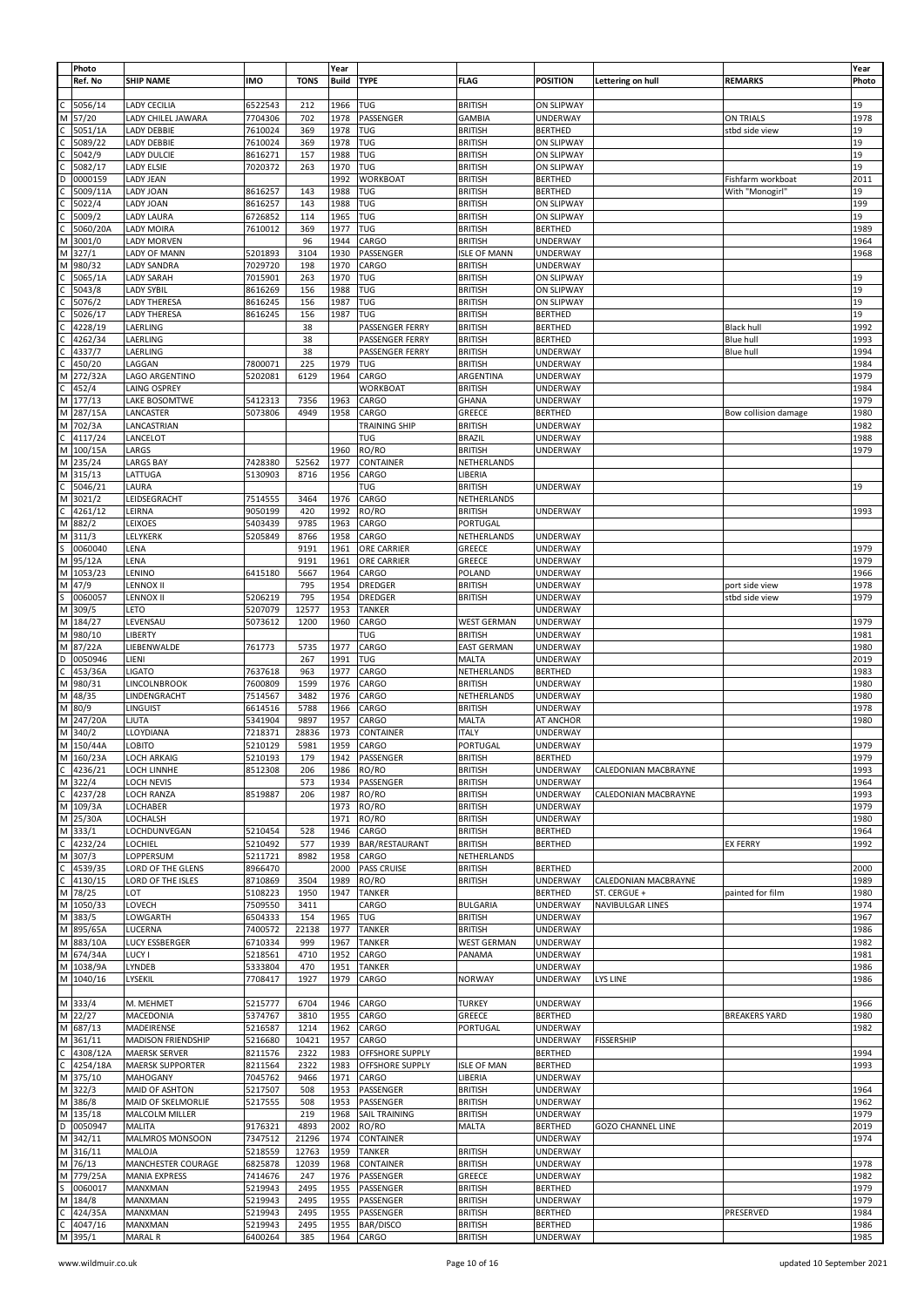|   | Photo      |                           |            |             | Year         |                       |                    |                 |                          |                       | Year  |
|---|------------|---------------------------|------------|-------------|--------------|-----------------------|--------------------|-----------------|--------------------------|-----------------------|-------|
|   | Ref. No    | <b>SHIP NAME</b>          | <b>IMO</b> | <b>TONS</b> | <b>Build</b> | <b>TYPE</b>           | <b>FLAG</b>        | <b>POSITION</b> | Lettering on hull        | <b>REMARKS</b>        | Photo |
|   |            |                           |            |             |              |                       |                    |                 |                          |                       |       |
|   |            |                           |            |             |              |                       |                    |                 |                          |                       |       |
|   | M 78/19A   | <b>MARCHON ENTERPRISE</b> | 5221025    | 1599        | 1962         | CARGO                 | <b>BRITISH</b>     | <b>UNDERWAY</b> |                          |                       | 1978  |
|   | M 339/1    | MARCO M.F.                | 5054135    | 9530        | 1962         | <b>BULK</b>           | GREECE             | UNDERWAY        |                          |                       |       |
|   | M 3012/1   | MARG GERLING              | 5428087    | 136         | 1960         | TUG                   | <b>BELGIUM</b>     | <b>UNDERWAY</b> |                          |                       | 1986  |
|   |            |                           |            |             | 1966         | ORE CARRIER           |                    |                 |                          |                       | 1978  |
|   | M 27/13A   | MARGARET MARU             |            |             |              |                       | <b>JAPAN</b>       | <b>BERTHED</b>  |                          |                       |       |
|   | M 1049/15A | <b>MARGREIT L</b>         | 5222108    | 499         | 1958         | CARGO                 | NETHERLANDS        | <b>UNDERWAY</b> |                          |                       | 1963  |
|   | M 94/8     | MARIA DIAMANTO            | 5074214    | 6978        | 1960         | CARGO                 | GREECE             | UNDERWAY        |                          |                       | 1979  |
|   |            |                           |            |             |              |                       |                    |                 |                          |                       |       |
|   | M 105/58   | <b>MARIA GORTHON</b>      | 7021819    | 5589        | 1970         | CARGO                 | SWEDEN             | <b>UNDERWAY</b> |                          |                       | 1980  |
|   | M 20/21    | <b>MARIAN BUCZEK</b>      | 7362794    | 8839        | 1974         | CARGO                 | POLAND             | UNDERWAY        |                          |                       | 1986  |
|   |            |                           |            |             |              |                       |                    |                 |                          |                       | 1980  |
|   | M 62/24    | MARIANNE THOLSTRUP        | 6820969    | 2242        | 1968         | <b>GAS TANKER</b>     | DENMARK            | <b>UNDERWAY</b> |                          |                       |       |
|   | M 395/8    | MARILOULA                 | 7358535    | 30616       | 1974         | <b>BULK</b>           | <b>CYPRUS</b>      | AT ANCHOR       |                          |                       | 1985  |
|   | M 309/2    | <b>MARIPOSA</b>           | 5225370    | 16653       | 1953         | PASSENGER             | <b>USA</b>         | UNDERWAY        |                          |                       |       |
|   |            |                           |            |             |              |                       |                    |                 |                          |                       |       |
|   | M 184/37   | <b>MARITIME GARDENIA</b>  |            | 7028        | 1975         | CARGO                 | LIBERIA            | <b>UNDERWAY</b> |                          |                       | 1979  |
|   | M 3027/    | MARMARA                   |            |             |              | <b>TANKER</b>         | SPAIN              | UNDERWAY        |                          |                       | 1987  |
|   |            | <b>MAROFA</b>             | 7364015    | 69414       | 1974         | <b>TANKER</b>         | PORTUGAL           |                 |                          |                       | 1980  |
|   | M 645/34A  |                           |            |             |              |                       |                    | <b>UNDERWAY</b> |                          |                       |       |
|   | M 949/14A  | <b>MARSA</b>              |            | 96          | 1944         | CARGO                 | <b>BRITISH</b>     | <b>BERTHED</b>  |                          |                       | 1984  |
|   | M 199/41   | MASTER JOHN               | 5401560    | 12117       | 1962         | <b>TANKER</b>         | GREECE             | UNDERWAY        |                          |                       |       |
|   |            |                           |            |             |              |                       |                    |                 |                          |                       |       |
|   | M 334/1    | MAWANA                    | 5229883    | 8744        | 1958         | CARGO                 | <b>BRITISH</b>     | <b>UNDERWAY</b> |                          |                       | 1968  |
|   | 4584/7     | MCNEE TIDE                | 9185944    | 2579        | 1999         | OFFSHORE SUPPLY       | VANUATU            | <b>BERTHED</b>  |                          |                       | 2001  |
| С | 4639/15    | <b>MCS LENIE</b>          | 9176735    | 121         | 1997         | TUG                   | <b>BRITISH</b>     | <b>BERTHED</b>  |                          |                       | 2003  |
|   |            |                           |            |             |              |                       |                    |                 |                          |                       |       |
|   | M 1050/15  | MEDVEGALIS                | 6875873    | 304         | 1957         | <b>TANKER</b>         | <b>USSR</b>        | UNDERWAY        |                          |                       | 1967  |
|   | 4112/17    | MEDWAY                    |            |             |              | <b>TUG</b>            | <b>BRITISH</b>     | <b>UNDERWAY</b> |                          | WITH BARGE "KINSHASA" | 1988  |
|   | M 356/2    | MEIHOU MARU               |            | 26209       | 1978         | <b>BULK</b>           | <b>JAPAN</b>       | UNDERWAY        | <b>SANKO LINE</b>        |                       | 1981  |
|   |            |                           |            |             |              |                       |                    |                 |                          |                       |       |
|   | M 60/35    | <b>MEIRWIK</b>            |            |             |              | PASSENGER             | <b>WEST GERMAN</b> | <b>UNDERWAY</b> |                          | RIVER FERRY           | 1980  |
|   | M 648/5    | MEKHANIK GERASIMOV        | 7413531    | 4262        | 1977         | RO/RO                 | <b>USSR</b>        | <b>UNDERWAY</b> |                          |                       | 1981  |
| С | 471/9      | MELETE                    | 7343059    | 35516       | 1975         | <b>BULK</b>           | GREECE             | <b>BERTHED</b>  |                          | LAID UP               | 1982  |
|   |            |                           |            |             |              |                       |                    |                 |                          |                       |       |
|   | M 3014/0   | <b>MENELAUS</b>           | 5232086    | 8539        | 1957         | CARGO                 | <b>BRITISH</b>     | <b>BERTHED</b>  |                          |                       | 1963  |
|   | M 3009/1   | MENESTHEUS                | 5232103    | 8510        | 1958         | CARGO                 | <b>BRITISH</b>     | <b>BERTHED</b>  |                          |                       | 1968  |
|   | M 40/13A   | <b>MENTOR</b>             | 7719038    | 16482       | 1979         | CARGO                 | <b>BRITISH</b>     | IN TOW          |                          | Part fitted out       | 1979  |
|   |            |                           |            |             |              |                       |                    |                 |                          |                       |       |
|   | M 169/36   | MEONIA                    | 7125718    | 20187       | 1972         | CONTAINER             | DENMARK            | <b>UNDERWAY</b> |                          |                       | 1979  |
|   | M 281/15A  | <b>MERAK</b>              | 7504469    | 1399        | 1976         | CARGO                 | NETHERLANDS        | UNDERWAY        |                          |                       | 1980  |
|   | M 1031/74A | <b>MERCHANT TRADER</b>    | 7226952    | 6040        | 1972         | RO/RO                 | <b>BRITISH</b>     | UNDERWAY        |                          |                       | 1986  |
|   |            |                           |            |             |              |                       |                    |                 |                          |                       |       |
|   | M 199/62   | <b>MERCURIUS</b>          | 6614906    | 7566        | 1966         | CARGO                 | NETHERLANDS        | <b>UNDERWAY</b> |                          |                       |       |
|   | M 316/15   | <b>MERSEY LLOYD</b>       | 5233145    | 9566        | 1959         | CARGO                 | NETHERLANDS        | UNDERWAY        |                          |                       |       |
|   |            |                           |            |             |              |                       |                    |                 |                          |                       |       |
|   | M 4/9A     | MIKHAIL KALININ           | 5234917    | 5243        | 1958         | PASSENGER             | <b>USSR</b>        | UNDERWAY        |                          |                       |       |
|   | M 313/9    | MINDEN                    | 6405276    | 4777        | 1964         | REEFER                | <b>WEST GERMAN</b> | UNDERWAY        |                          |                       |       |
|   | M 881/5    | <b>MISS MARIETTA</b>      | 6616667    | 24538       | 1966         | <b>BULK</b>           | GREECE             | UNDERWAY        |                          |                       |       |
|   |            |                           |            |             |              |                       |                    |                 |                          |                       |       |
|   | M 1055/40A | MITROFAN GREKOV           | 7333755    | 3184        | 1974         | CARGO                 | <b>USSR</b>        | <b>UNDERWAY</b> |                          |                       | 1987  |
|   | 4417/27A   | <b>MOBY</b>               |            | 67          | 1996         | PASSENGER             | <b>BRITISH</b>     | <b>BERTHED</b>  |                          | Replica whale         | 1996  |
|   | M 398/3    | MOIDART                   | 7233046    | 1599        | 1972         | CARGO                 | <b>BRITISH</b>     | <b>UNDERWAY</b> |                          |                       | 1982  |
|   |            |                           |            |             |              |                       |                    |                 |                          |                       |       |
|   | 0060002    | <b>MONA LISA</b>          |            |             | 1942         | PASSENGER             | <b>BRITISH</b>     | <b>BERTHED</b>  |                          | small motor launch    | 1972  |
|   | M 327/2    | <b>MONA'S ISLE</b>        | 5239266    | 2491        | 1951         | PASSENGER             | <b>ISLE OF MAN</b> | UNDERWAY        |                          |                       | 1967  |
| С | 4587/17    | <b>MONAGAS II</b>         | 8031108    | 10225       | 1981         | CARGO/CONTAINER       | LIBERIA            | <b>BERTHED</b>  |                          |                       | 2001  |
|   |            |                           |            |             |              |                       |                    |                 |                          |                       |       |
|   | M 763/23A  | MORECAMBE FLAME           | 8752635    | 6047        | 1982         | OIL RIG               |                    | <b>BERTHED</b>  |                          | FITTING OUT           | 1982  |
|   | M 287/13A  | <b>MORETON BAY</b>        | 6825880    | 26876       | 1969         | CONTAINER             | <b>BRITISH</b>     | <b>BERTHED</b>  |                          | REFITTING             | 1980  |
|   | M 351/14   | MOSLAVINA                 | 5242512    | 9013        | 1961         | CARGO                 | YUGOSLAVIA         | <b>UNDERWAY</b> |                          |                       | 1982  |
|   |            |                           |            |             |              |                       |                    |                 |                          |                       |       |
| D | 0004289    | MOWI CHALLENGER           |            |             | 2021         | CARGO                 | <b>BRITISH</b>     | <b>BERTHED</b>  | <b>MOWI</b>              |                       | 2021  |
|   | M 644/35A  | <b>MPARMPA CHRISTOS</b>   | 5243188    | 9821        | 1955         | CARGO                 |                    | UNDERWAY        |                          |                       |       |
| C | 4058/1     | MR MAC                    | 8752661    | 12460       | 1986         | OIL RIG               |                    | <b>BERTHED</b>  |                          |                       | 1987  |
|   |            |                           |            |             |              |                       |                    |                 |                          |                       |       |
|   | M 3018/0   | MR THERM                  |            | 2974        | 1936         | COLLIER               | <b>BRITISH</b>     | UNDERWAY        |                          |                       | 1951  |
|   | M 32/2A    | MUHLENBERG                | 7228297    | 1591        | 1972         | CARGO                 | <b>WEST GERMAN</b> | <b>BERTHED</b>  |                          |                       | 1978  |
|   |            |                           |            |             |              |                       |                    |                 |                          |                       |       |
|   | M 666/8    | MURREE                    | 8000161    | 11940       | 1981         | CARGO                 |                    | <b>BERTHED</b>  |                          |                       | 1981  |
|   | M 5/80     | MUTELA                    | 8620595    | 186         | 1943         | TUG                   | PORTUGAL           |                 |                          |                       |       |
|   | M 779/20A  | <b>MYKINAI</b>            | 7111250    |             | 1972         | FERRY                 | GREECE             | <b>UNDERWAY</b> |                          |                       | 1982  |
|   |            |                           |            |             |              |                       |                    |                 |                          |                       |       |
|   |            |                           |            |             |              |                       |                    |                 |                          |                       |       |
|   | M 954/30A  | <b>NAIAS II</b>           | 6622616    | 4407        | 1966         | RO/RO                 | GREECE             | UNDERWAY        |                          |                       | 1983  |
|   | M 969/10   | NASCENCE                  | 7719014    | 1034        | 1978         | CARGO                 | <b>BRITISH</b>     | <b>UNDERWAY</b> |                          |                       |       |
|   |            |                           |            |             |              |                       |                    |                 |                          |                       |       |
|   | M 271/69   | NASSAUBORG                | 5247586    | 1354        | 1961         | CARGO                 | NETHERLANDS        | <b>UNDERWAY</b> |                          |                       |       |
|   | M 322/1    | NEDER LEK                 | 6728020    | 9627        | 1968         | CARGO                 | NETHERLANDS        | <b>UNDERWAY</b> |                          |                       |       |
|   | M 675/30A  | NEDLLOYD HOORN            | 7428392    | 52007       | 1978         | CONTAINER             | NETHERLANDS        | <b>UNDERWAY</b> |                          |                       | 1981  |
|   |            |                           |            |             |              |                       |                    |                 |                          |                       |       |
|   | M 352/1    | NEDLLOYD KATWIJK          | 7107168    | 11497       | 1971         | CARGO                 | NETHERLANDS        | <b>UNDERWAY</b> |                          |                       | 1982  |
|   | M 307/12   | NEDLLOYD KYOTO            | 7024275    | 12403       | 1970         | CARGO                 | NETHERLANDS        | <b>UNDERWAY</b> |                          |                       | 1976  |
|   | M 334/3    | <b>NELEUS</b>             | 5248748    | 7802        | 1953         | CARGO                 | <b>BRITISH</b>     | <b>UNDERWAY</b> |                          |                       | 1967  |
|   |            |                           |            |             |              |                       |                    |                 |                          |                       |       |
| С | 472/22A    | NEPTUNE CYPRINE           | 7226990    | 8824        | 1972         | CARGO                 | SINGAPORE          | <b>UNDERWAY</b> |                          |                       | 1982  |
|   | M 953/30   | <b>NEREUS</b>             | 6402999    | 2550        | 1964         | FERRY                 | GREECE             | <b>UNDERWAY</b> |                          |                       | 1983  |
|   | M 704/30   | <b>NERVION</b>            | 6506056    | 499         | 1965         | CARGO                 | <b>BRITISH</b>     | <b>UNDERWAY</b> |                          |                       | 1982  |
|   |            |                           | 7020786    |             |              |                       |                    |                 |                          |                       |       |
|   | M 3016/6   | <b>NESS</b>               |            | 2638        | 1970         | CARGO                 | <b>CYPRUS</b>      | <b>UNDERWAY</b> |                          |                       | 1983  |
|   | M 100/9A   | <b>NESTOR</b>             | 7360136    | 78915       | 1977         | <b>GAS TANKER</b>     | PANAMA             | <b>BERTHED</b>  |                          | LAID UP WITH "GASTOR" | 1979  |
| Ċ | 4597/20    | NEUWERK                   |            | 2532        | 1999         | CARGO                 | <b>GERMAN</b>      | <b>BERTHED</b>  |                          |                       | 2001  |
|   |            |                           |            |             |              |                       |                    |                 |                          |                       |       |
| C | 4667/6     | <b>NEW BALTIC</b>         | 6704921    | 688         | 1967         | CARGO                 | <b>BOLIVIA</b>     | <b>BERTHED</b>  |                          |                       | 2005  |
|   | M 356/14   | NEW ENDEAVOUR             |            |             | 1918         | PASSENGER             |                    | <b>UNDERWAY</b> |                          | Barquentine           | 1981  |
|   | M 85/34    |                           |            |             |              | CARGO                 |                    |                 |                          |                       |       |
|   |            |                           |            |             |              |                       |                    |                 |                          |                       |       |
|   |            | <b>NGOLA</b>              | 5046906    | 6871        | 1961         |                       | ANGOLA             | <b>UNDERWAY</b> |                          |                       |       |
|   | M 754/99   | <b>NIASSA</b>             | 5250636    | 10742       | 1955         | PASS/CARGO            | PORTUGAL           | AT ANCHOR       |                          |                       | 1977  |
|   | M 296/6A   | NILS HOLGERSSON           | 7362108    | 13752       | 1975         | RO/RO                 | <b>WEST GERMAN</b> | <b>UNDERWAY</b> |                          |                       | 1981  |
|   |            |                           |            |             |              |                       |                    |                 |                          |                       |       |
|   | M 347/8    | <b>NIMOS</b>              | 7640005    | 7063        | 1977         | CONTAINER             | <b>BRITISH</b>     | <b>BERTHED</b>  |                          |                       | 1981  |
|   | D 0004194  | <b>NITROX</b>             |            |             |              | <b>WORKBOAT</b>       | <b>BRITISH</b>     | <b>BERTHED</b>  | <b>MOWI</b>              |                       | 2020  |
|   | M 635/16A  | <b>NJEGOS</b>             | 7104441    | 3999        | 1971         | PASSENGER             | YUGOSLAVIA         | <b>BERTHED</b>  |                          |                       | 1981  |
| C |            |                           |            | 460         | 1978         |                       |                    |                 |                          |                       | 2003  |
|   | 4638/7     | <b>NORD STAR</b>          | 7707542    |             |              | CARGO                 | <b>BRITISH</b>     | <b>BERTHED</b>  |                          |                       |       |
|   | $C$ 415/9  | NORDFAHRT                 | 8111776    | 1829        | 1981         | CARGO                 | <b>WEST GERMAN</b> | <b>BERTHED</b>  | <b>BFS</b>               |                       | 1985  |
|   | M 49/5A    | NORDFELD                  | 7517533    | 977         | 1976         | CARGO                 | <b>WEST GERMAN</b> | <b>UNDERWAY</b> |                          |                       | 1978  |
|   |            |                           |            |             |              |                       |                    |                 |                          |                       |       |
|   | M 113/11A  | <b>NORDKING</b>           | 7612216    | 1155        | 1976         | CARGO                 | SWEDEN             | UNDERWAY        |                          |                       | 1979  |
|   | $C$ 4112/5 | NORDMARK                  | 7501792    | 5306        | 1975         | CARGO                 | SINGAPORE          | <b>UNDERWAY</b> |                          |                       | 1988  |
|   | M 113/17A  | NORDSEE                   | 7726940    | 2579        | 1978         | CARGO                 | <b>WEST GERMAN</b> | <b>UNDERWAY</b> |                          |                       | 1979  |
|   |            |                           |            |             |              |                       |                    |                 |                          |                       |       |
|   | M 3018/1   | NORDSTRAND II             | 5270820    | 423         | 1963         | CARGO                 | <b>WEST GERMAN</b> | <b>UNDERWAY</b> |                          |                       | 1982  |
|   | D 0001721  | <b>NORHOLM</b>            | 9139567    | 296         | 1996         | <b>FISH CARRIER</b>   | <b>BRITISH</b>     | <b>BERTHED</b>  |                          |                       | 2016  |
|   | M 842/20A  | <b>NORLAND</b>            | 733822     | 12988       | 1974         | RO/RO                 | <b>BRITISH</b>     | <b>UNDERWAY</b> | <b>NORTH SEA FERRIES</b> |                       | 1982  |
|   |            |                           |            |             | 1967         |                       |                    |                 |                          |                       |       |
|   | M 245/7    | NORLEADER                 | 6709634    |             |              | DREDGER               | <b>BRITISH</b>     | <b>UNDERWAY</b> |                          |                       | 1981  |
|   | M 7/14     | <b>NORMAN</b>             | 5198723    | 5713        | 1959         | CARGO                 | <b>BRITISH</b>     | <b>UNDERWAY</b> |                          |                       | 1966  |
|   | D 0001621  | NORMAND FLIPPER           | 9263631    | 3396        | 2003         | OFFSHORE SUPPLY       | SINGAPORE          | <b>BERTHED</b>  |                          |                       | 2016  |
|   |            | <b>NORTH HEAD</b>         |            |             | 1913         | FERRY                 | <b>AUSTRALIA</b>   |                 |                          |                       |       |
|   | M 346/15   |                           | 5256939    | 466         |              |                       |                    | <b>UNDERWAY</b> |                          |                       | 1981  |
|   | M 880/4A   | <b>NORTH SHORE</b>        | 6515045    | 667         | 1965         | OFFSHORE SUPPLY       |                    | <b>UNDERWAY</b> |                          |                       | 1980  |
|   | M 1391/18  | NORTHERN BELLE            |            | 25          | 1926         | PASSENGER FERRY       | <b>BRITISH</b>     | <b>UNDERWAY</b> |                          |                       | 1990  |
|   | C 4102/17  | <b>NORTHERN SURVEYOR</b>  | 7623928    | 2747        | 1980         | <b>OFFSHORE SUPPY</b> |                    | <b>UNDERWAY</b> |                          |                       | 1988  |
|   | M 1035/16A | <b>NORTHUMBRIA ROSE</b>   | 7000384    | 726         | 1969         | CARGO                 | <b>BRITISH</b>     | <b>UNDERWAY</b> |                          |                       | 1982  |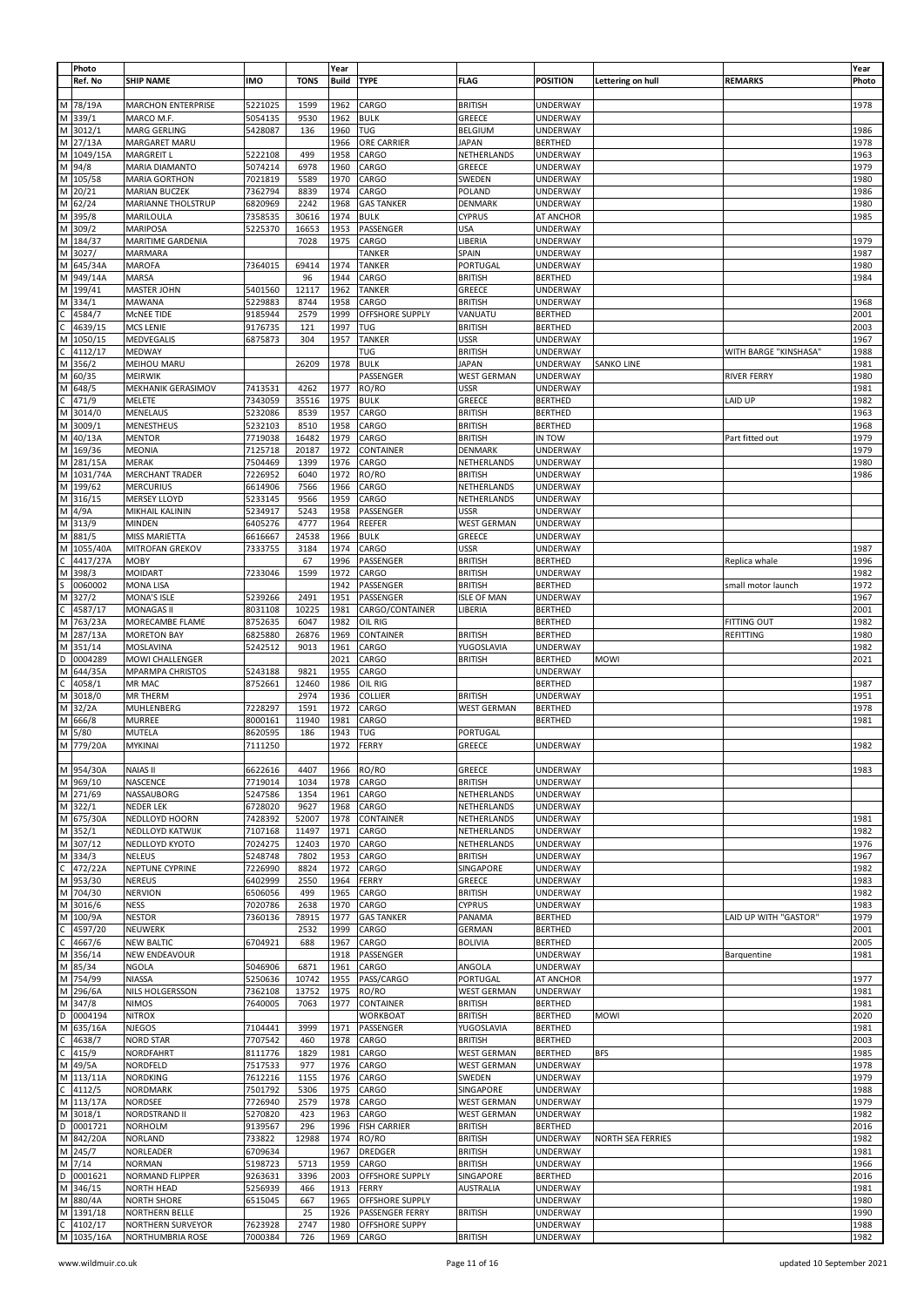|    | Photo<br>Ref. No       | <b>SHIP NAME</b>                        | <b>IMO</b>         | <b>TONS</b>   | Year<br><b>Build</b> | <b>TYPE</b>                                   | <b>FLAG</b>                        | <b>POSITION</b>                    | Lettering on hull                                       | <b>REMARKS</b>                     | Year<br>Photo |
|----|------------------------|-----------------------------------------|--------------------|---------------|----------------------|-----------------------------------------------|------------------------------------|------------------------------------|---------------------------------------------------------|------------------------------------|---------------|
|    | M 387/3                | <b>NORWICH BELLE</b>                    |                    | 36            | 1924                 | PASSENGER                                     | <b>BRITISH</b>                     | UNDERWAY                           |                                                         |                                    | 1978          |
|    | M 3014/8               | <b>NOVOVYATSK</b>                       | 7006209            | 8802          | 1970                 | CARGO                                         | <b>USSR</b>                        | <b>BERTHED</b>                     |                                                         |                                    |               |
|    |                        |                                         |                    |               |                      |                                               |                                    |                                    |                                                         |                                    |               |
|    | 460/29<br>D 0003202    | O VAPOR                                 |                    | 362           | 1924                 | RESTAURANT                                    | PORTUGAL                           | <b>BERTHED</b>                     |                                                         |                                    | 1983          |
| C. | 5074/14A               | <b>OCEAN ATLANTIC</b><br>OCEAN DEFENDER | 8325432            | 12798<br>182  | 1986<br>1912         | <b>CRUISE SHIP</b><br><b>ENVIRONMENT SHIP</b> | <b>BAHAMA</b>                      | AT ANCHOR<br><b>BERTHED</b>        | <b>ALBATROS EXPEDITIONS</b><br>EARTHKIND OCEAN DEFENDER |                                    | 2019<br>199   |
|    | M 111/10A              | <b>OCEAN MIST</b>                       |                    |               | 1919                 | <b>STEAM YACHT</b>                            | <b>BRITISH</b>                     | <b>BERTHED</b>                     |                                                         |                                    | 1979          |
|    | M 22/4                 | ODABO                                   | 7203699            | 805           | 1972                 | TANKER                                        | <b>BRITISH</b>                     | UNDERWAY                           | MAP                                                     |                                    | 1978          |
|    | D 0000236              | ODIN                                    |                    |               | 2007                 | DREDGER                                       | NETHERLANDS                        | UNDERWAY                           |                                                         | Small harbour dredger              | 2011          |
|    | M 14/3                 | ODYSSEUS                                | 5372563            | 4307          | 1937                 | PASSENGER                                     | GREECE                             | <b>BERTHED</b>                     |                                                         | <b>LAID UP</b>                     | 1978          |
|    | M 377/9                | <b>OJCOW</b>                            | 5261477            | 2981          | 1960                 | CARGO                                         | POLAND                             | UNDERWAY                           |                                                         |                                    | 1982          |
|    | M 778/10A              | OLP RK10                                |                    |               |                      | TUG                                           | GREECE                             | <b>BERTHED</b>                     |                                                         |                                    | 1982          |
|    | M 178/8A<br>D 0003214  | ONWARD MARINER<br>ORCADIA               | 7030418<br>7615490 | 239<br>899    | 1970<br>1977         | <b>TANKER</b><br><b>RO/RO FERRY</b>           | <b>BRITISH</b><br><b>BRITISH</b>   | UNDERWAY                           |                                                         |                                    | 1979<br>2019  |
|    | M 762/27               | ORFEO                                   | 6420800            | 12999         | 1964                 | <b>BULK</b>                                   | <b>ITALY</b>                       | <b>BERTHED</b><br><b>BERTHED</b>   |                                                         |                                    | 1982          |
|    | M 336/4                | ORIANA                                  | 5264742            | 41920         | 1960                 | PASSENGER                                     | <b>BRITISH</b>                     | <b>BERTHED</b>                     |                                                         |                                    | 1981          |
|    | M 301/1                | ORKANGER                                | 7028362            | 12909         | 1970                 | <b>TANKER</b>                                 | <b>NORWAY</b>                      | UNDERWAY                           |                                                         |                                    | 1979          |
|    | M 3019/2               | <b>OSAKA REEFER</b>                     | 7326817            | 3601          | 1973                 | CARGO                                         | <b>JAPAN</b>                       | <b>UNDERWAY</b>                    |                                                         |                                    |               |
|    | M 33/14                | OSMUSSAAR                               | 6911990            | 1153          | 1968                 | CARGO                                         | <b>USSR</b>                        | UNDERWAY                           |                                                         |                                    | 1978          |
|    | M 338/7                | OSTERBEK                                | 6908785            | 999           | 1968                 | <b>TANKER</b>                                 | <b>WEST GERMAN</b>                 | UNDERWAY                           |                                                         |                                    | 1978          |
|    | M 674/23               | <b>OURTHE</b>                           | 5267471            | 155           | 1953                 | TUG                                           | <b>BELGIUM</b>                     | UNDERWAY                           |                                                         |                                    | 1981          |
|    |                        |                                         |                    |               |                      |                                               |                                    |                                    |                                                         |                                    |               |
|    | M 3034/12<br>M 951/12  | PACIFIC QUEEN<br>PACIFIC SHORE          | 6900666            | 734           | 1969                 | CARGO<br>OFFSHORE SUPPLY                      |                                    | UNDERWAY<br><b>BERTHED</b>         |                                                         |                                    | 1979          |
|    | M 335/1                | PACIFIC UNITY                           | 5268463            | 9511          | 1948                 | CARGO                                         | <b>BRITISH</b>                     | UNDERWAY                           |                                                         |                                    | 1964          |
|    | M 11/19A               | PAMBOLA                                 | 5135410            | 2646          | 1958                 | CARGO                                         | GREECE                             | <b>BERTHED</b>                     |                                                         |                                    | 1980          |
|    | M 865/28               | PAMEAD                                  | 5272189            | 424           | 1955                 | CARGO                                         |                                    | <b>BERTHED</b>                     |                                                         |                                    | 1983          |
|    | M 234/55               | PAMIR                                   | 5269340            | 300           | 1950                 | CARGO                                         |                                    | UNDERWAY                           |                                                         |                                    |               |
|    | M 378/12               | PAMYAT LENINA                           | 7031981            | 13733         | 1970                 | <b>TANKER</b>                                 | USSR                               | UNDERWAY                           |                                                         |                                    | 1982          |
|    | M 778/22               | PANAGIA TINOY                           | 5192987            | 6228          | 1960                 | RO/RO                                         | GREECE                             | <b>BERTHED</b>                     |                                                         |                                    | 1982          |
|    | M 150/7                | <b>PANAGIOTIS S</b>                     | 6618952            | 13015         | 1966                 | <b>BULK</b>                                   | GREECE                             | UNDERWAY                           |                                                         |                                    | 1980          |
|    | M 3017/1               | <b>PARNASS</b>                          | 7601061            | 973           | 1977                 | CARGO                                         | <b>WEST GERMAN</b>                 | UNDERWAY                           |                                                         |                                    | 1983          |
|    | M 953/36<br>M 342/12   | PAROS<br>PAROS                          | 6505650            | 8883          | 1965                 | RO/RO<br>CARGO                                | GREECE<br>GREECE                   | <b>UNDERWAY</b><br><b>UNDERWAY</b> |                                                         |                                    | 1983          |
|    | M 3000/8               | <b>PARSONS PROGRESS</b>                 |                    |               |                      | CARGO                                         | <b>BRITISH</b>                     | UNDERWAY                           |                                                         |                                    | 1983          |
|    | M 87/20A               | PARTHENON                               | 5115214            | 1990          | 1956                 | CARGO                                         | GREECE                             | UNDERWAY                           |                                                         |                                    | 1980          |
|    | M 172/2A               | PARTHENON                               | 6606492            | 10210         | 1966                 | <b>BULK</b>                                   | GREECE                             | UNDERWAY                           |                                                         | port side view                     | 1979          |
|    | M 329/1                | PARTHIA                                 | 5292878            | 13362         | 1948                 | PASSENGER                                     | BRITISH                            | UNDERWAY                           |                                                         |                                    |               |
|    | M 104/10               | PASS OF DIRRIEMORE                      | 7381831            | 1597          | 1975                 | <b>TANKER</b>                                 | <b>BRITISH</b>                     | UNDERWAY                           |                                                         |                                    | 1979          |
|    | M 1035/4               | PAUL M                                  | 5527208            | 478           | 1938                 | CARGO                                         | <b>BRITISH</b>                     | UNDERWAY                           |                                                         |                                    | 1966          |
|    | M 3026/7               | PEGASIA                                 | 7707358            | 5235          | 1978                 | CONTAINER                                     |                                    | UNDERWAY                           |                                                         |                                    | 1988          |
| С  | 4546/32                | PELICAN                                 |                    | 68            | 1958                 | TUG                                           | <b>BRITISH</b>                     | <b>BERTHED</b>                     |                                                         |                                    | 2000          |
|    | M 294/13A              | PENEDA                                  | 7707815            | 256           | 1978                 | TUG                                           | PORTUGAL                           | UNDERWAY                           |                                                         |                                    | 1980          |
|    | M 168/34<br>M 864/14   | PENGUIN<br>PENINSULAR                   |                    | 400           | 1911                 | <b>SCHOONER</b><br>PASSENGER                  | PORTUGAL                           | AT ANCHOR<br><b>BERTHED</b>        |                                                         | ex LIGHTSHIP<br><b>River ferry</b> | 1979<br>1983  |
|    | M 76/30                | PENROD 80                               | 8753732            | 7588          | 1978                 | OIL RIG                                       |                                    | <b>BERTHED</b>                     |                                                         |                                    | 1978          |
|    | M 142/35               | PENROD 81                               | 8753744            | 5838          | 1979                 | OIL RIG                                       |                                    | IN TOW                             |                                                         |                                    | 1979          |
| C  | 4318/23                | PENTLAND VENTURE                        | 8834122            | 186           | 1986                 | PASSENGER                                     | <b>BRITISH</b>                     | <b>BERTHED</b>                     | JOHN O GROATS FERRY                                     |                                    | 1994          |
| С  | 4320/32                | PENTLAND VENTURE                        | 8834122            | 186           | 1986                 | PASSENGER                                     | <b>BRITISH</b>                     | UNDERWAY                           | <b>ORKNEY FERRY</b>                                     |                                    | 1994          |
| D  | 0003907                | PENTLAND VENTURE                        | 8834122            | 186           | 1986                 | PASSENGER                                     | <b>BRITISH</b>                     | <b>BERTHED</b>                     | JOHN O GROATS FERRY                                     |                                    | 2020          |
|    | M 345/4                | PERAKI                                  | 5274462            | 1896          | 1960                 | DREDGER                                       | <b>NEW ZEALAND</b>                 | UNDERWAY                           |                                                         |                                    | 1980          |
|    | M 645/24A              | PEREIRA D'ECA                           | 7113985            | 11230         | 1972                 | CARGO                                         | PORTUGAL                           | UNDERWAY                           |                                                         |                                    | 1980          |
|    | M 29/1                 | PERSIC                                  | 5275313            | 13593<br>3887 | 1949                 | CARGO                                         | <b>BRITISH</b>                     | UNDERWAY                           |                                                         |                                    | 1967<br>1985  |
|    | M 399/9<br>$C$ 4676/11 | PETRA<br>PETREL                         | 7812907            |               | 1979<br>1986         | CONTAINER<br><b>LANDING CRAFT</b>             | <b>BRITISH</b>                     | UNDERWAY<br><b>BERTHED</b>         |                                                         |                                    | 2006          |
|    | M 344/19               | PETRODVORETS                            | 7507007            | 7299          | 1975                 | CARGO                                         | <b>USSR</b>                        | <b>UNDERWAY</b>                    |                                                         |                                    | 1980          |
|    | M 313/7                | PHILIPPINE PRESIDENT ROXAS              | 5277220            | 9938          | 1961                 | CARGO                                         | PHILLIPINES                        | UNDERWAY                           | UNITED PHILIPPINE LINES                                 |                                    |               |
|    | M 58/34                | PIBROCH                                 | 5277672            | 151           | 1957                 | CARGO                                         | <b>BRITISH</b>                     | UNDERWAY                           |                                                         | with mast - stbd side view         | 1978          |
|    | M 128/10               | PIBROCH                                 | 5277672            | 151           | 1957                 | CARGO                                         | <b>BRITISH</b>                     | <b>UNDERWAY</b>                    | <b>GLENLIGHT</b>                                        | with mast - port side view         | 1979          |
|    | M 691/17A              | PIBROCH                                 | 5277672            | 151           | 1957                 | CARGO                                         | <b>BRITISH</b>                     | UNDERWAY                           | <b>GLENLIGHT</b>                                        | no mast - stbd side view           | 1982          |
|    | $C$ 466/27             | PIBROCH                                 | 5277672            | 151           | 1957                 | CARGO                                         | <b>BRITISH</b>                     | UNDERWAY                           | <b>GLENLIGHT</b>                                        | no mast - port side view           | 1982          |
| C  | 424/20                 | PIET HEIN                               | 6713752            | 994           | 1967                 | CARGO                                         |                                    | <b>BERTHED</b>                     |                                                         |                                    | 1984          |
|    | M 74/7A<br>M 350/1     | PINNASTOR<br>PINYA                      | 7305590<br>5425140 | 559<br>7234   | 1973<br>1963         | <b>OFFSHORE SUPPLY</b><br>CARGO               | <b>WEST GERMAN</b><br><b>BURMA</b> | UNDERWAY<br>UNDERWAY               |                                                         |                                    | 1978          |
|    | M 80/14                | PLAINSMAN                               | 5279462            | 8630          | 1959                 | CARGO                                         | <b>BRITISH</b>                     | UNDERWAY                           |                                                         |                                    | 1978          |
|    | M 3009/3               | PLUTO                                   | 5280007            | 998           | 1950                 | CARGO                                         | <b>BRITISH</b>                     | <b>UNDERWAY</b>                    |                                                         |                                    | 1966          |
| С  | 4063/2                 | POINT SPENCER                           | 7224899            | 373           | 1973                 | TUG                                           | <b>BRITISH</b>                     | UNDERWAY                           |                                                         |                                    | 1987          |
|    | 0060023                | <b>POINTER</b>                          | 7026613            | 3633          | 1970                 | RO/RO                                         | <b>BRITISH</b>                     | UNDERWAY                           |                                                         |                                    | 1979          |
|    | M 643/40               | POLA                                    | 5412985            | 7989          | 1956                 | CARGO                                         | GREECE                             | <b>UNDERWAY</b>                    |                                                         |                                    |               |
|    | M 112/21               | POLARLIGHT                              | 7012557            | 199           | 1970                 | CARGO                                         | <b>BRITISH</b>                     | <b>UNDERWAY</b>                    |                                                         | no crane                           | 1979          |
| C  | 4066/3                 | POLARLIGHT                              | 7012557            | 199           | 1970                 | CARGO                                         | <b>BRITISH</b>                     | <b>UNDERWAY</b>                    | <b>GLENLIGHT</b>                                        | with crane                         | 1987          |
| C  | 4067/17<br>M 4/8A      | PONOY<br>PONTA DELGADA                  | 6925757<br>5281881 | 4562<br>1054  | 1969<br>1962         | CARGO<br>PASSENGER                            | <b>USSR</b><br>PORTUGAL            | <b>BERTHED</b><br><b>UNDERWAY</b>  |                                                         |                                    | 1987          |
| C  | 4173/1                 | POPLAR DIVER                            |                    | 71            | 1965                 | <b>DIVING TENDER</b>                          | <b>BRITISH</b>                     | UNDERWAY                           |                                                         |                                    | 1991          |
|    | M 335/2                | PORT AUCKLAND                           | 5282263            | 11945         | 1949                 | CARGO                                         | <b>BRITISH</b>                     | UNDERWAY                           |                                                         |                                    | 1964          |
|    | M 19/34                | PORT INVERCARGILL                       |                    | 10192         | 1958                 | REEFER                                        | <b>BRITISH</b>                     | <b>UNDERWAY</b>                    |                                                         |                                    | 1966          |
|    | M 147/8                | PORT NICOLSON                           | 5282548            | 14726         | 1962                 | REEFER                                        | <b>BRITISH</b>                     | UNDERWAY                           |                                                         |                                    | 1979          |
| С  | 4110/17A               | POSEIDON                                |                    |               | 1988                 | CARGO                                         | <b>DENMARK</b>                     | <b>BERTHED</b>                     |                                                         |                                    | 1988          |
| C  | 4596/18A               | POSEN                                   | 9056052            | 2514          | 1993                 | CARGO                                         | GERMAN                             | <b>BERTHED</b>                     |                                                         |                                    | 2001          |
|    | M 314/6                | POST CHALLANGER                         | 7225740            | 15380         | 1972                 | <b>TANKER</b>                                 |                                    | UNDERWAY                           |                                                         |                                    |               |
|    | M 87/19A               | POTSDAM                                 | 7803944            | 10276         | 1978                 | CARGO                                         | <b>EAST GERMAN</b>                 | <b>UNDERWAY</b>                    |                                                         |                                    | 1980          |
| C  | 4160/21                | PRIDE OF CALAIS                         | 8517748            | 26443         | 1987                 | RO/RO                                         | <b>BRITISH</b>                     | UNDERWAY                           | <b>P&amp;O</b>                                          |                                    | 1990          |
|    | M 302/10<br>$C$ 4144/9 | PRINCE MARU No.7<br>PRINCESS MARINA     | 7305734            | 8537          | 1973                 | <b>AUTO CARRIER</b><br>PASSENGER              | <b>JAPAN</b><br><b>BRITISH</b>     | <b>UNDERWAY</b><br><b>UNDERWAY</b> |                                                         | <b>CANAL BARGE</b>                 | 1979<br>1989  |
|    | M 396/15               | <b>PRINSES IRENE</b>                    | 6524761            | 2235          | 1960                 | RO/RO                                         | NETHERLANDS                        | UNDERWAY                           |                                                         |                                    | 1985          |
|    | M 703/21               | PRINZ HAMLET                            | 7320332            | 5830          | 1973                 | RO/RO                                         | <b>WEST GERMAN</b>                 | UNDERWAY                           | HAMBURG-HARWICH                                         |                                    | 1982          |
|    | M 614/32A              | PRIOZERSK                               | 5285497            | 3841          | 1957                 | CARGO                                         | <b>USSR</b>                        | <b>UNDERWAY</b>                    |                                                         |                                    | 1981          |
|    | M 377/2                | PROFESSOR K BOHDANOWICZ 7364091         |                    | 6932          | 1974                 | <b>TANKER</b>                                 | POLAND                             | <b>UNDERWAY</b>                    | POLTANK                                                 |                                    | 1982          |
|    | D 0002049              | <b>PROUD SEAHORSE</b>                   |                    |               | 1978                 | PASSENGER CRUISE                              | <b>BRITISH</b>                     | <b>BERTHED</b>                     |                                                         |                                    | 2016          |
| C  | 4473/22                | PSKOVITYANKA                            | 7030810            | 1151          | 1970                 | CARGO                                         | <b>RUSSIA</b>                      | <b>BERTHED</b>                     |                                                         |                                    | 1998          |
|    | M 754/25               | PULLWELL LIMA                           | 5081712            | 184           | 1958                 | TUG                                           | <b>BRITISH</b>                     | UNDERWAY                           |                                                         |                                    | 1982          |
|    | M 706/4<br>M 68/21A    | PUMA<br>PUNCHER                         | 7361594            | 3453          | 1975                 | RO/RO<br>TENDER                               | <b>BRITISH</b><br><b>BRITISH</b>   | <b>UNDERWAY</b><br>UNDERWAY        | PANDORO                                                 | small workboat                     | 1982<br>1978  |
|    |                        |                                         |                    |               |                      |                                               |                                    |                                    |                                                         |                                    |               |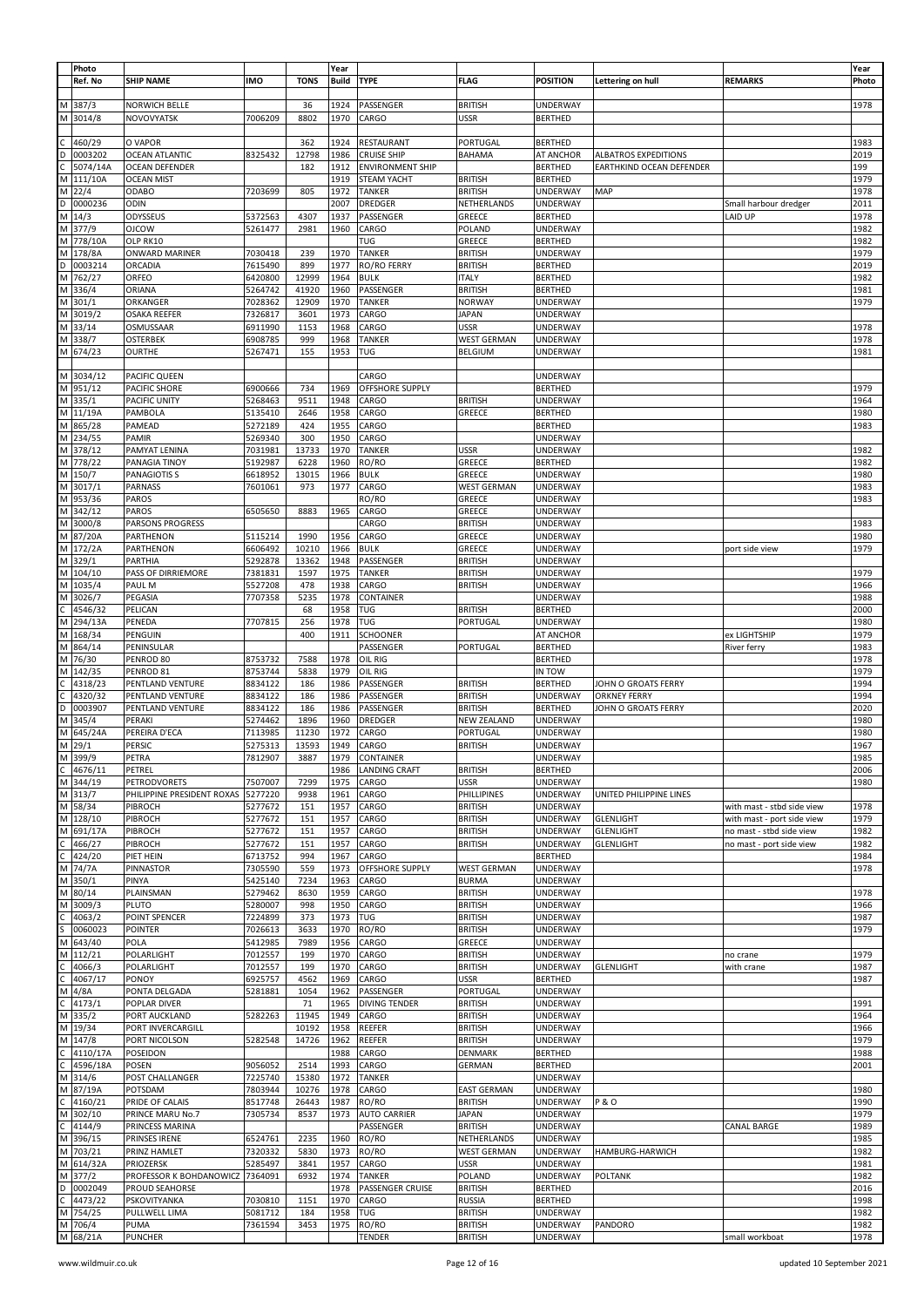|        | Photo<br>Ref. No              | <b>SHIP NAME</b>                               | <b>IMO</b>         | <b>TONS</b>   | Year<br><b>Build</b> | <b>TYPE</b>               | <b>FLAG</b>                      | <b>POSITION</b>             | Lettering on hull                                  | <b>REMARKS</b>                           | Year<br>Photo |
|--------|-------------------------------|------------------------------------------------|--------------------|---------------|----------------------|---------------------------|----------------------------------|-----------------------------|----------------------------------------------------|------------------------------------------|---------------|
|        | 4251/6                        | <b>PUSHYCAT</b>                                |                    |               |                      | TUG                       | BRITISH                          | BERTHED                     |                                                    |                                          | 1992          |
|        | 5061/8                        | PUTFORD GUARDIAN                               | 6800012            | 638           | 1967                 | OFFSHORE SUPPLY           |                                  | <b>BERTHED</b>              |                                                    |                                          | 19            |
|        |                               |                                                |                    |               |                      |                           |                                  |                             |                                                    |                                          |               |
| м      | 95/15A                        | <b>QUEEN MARY</b>                              |                    | 1014          | 1933                 | PASSENGER                 | <b>BRITISH</b>                   | <b>BERTHED</b>              |                                                    | Laid up                                  | 1979          |
|        | 0060072<br>M 52/4A            | <b>QUEEN OF SCOTS</b><br><b>QUEEN OF SCOTS</b> | 5080419<br>5080419 | 227<br>227    | 1935<br>1935         | PASSENGER<br>PASSENGER    | <b>BRITISH</b><br><b>BRITISH</b> | UNDERWAY<br><b>UNDERWAY</b> |                                                    | port side view<br>stbd side view         | 1978<br>1978  |
|        |                               |                                                |                    |               |                      |                           |                                  |                             |                                                    |                                          |               |
|        | M 114/19                      | R.B. TELFORD                                   |                    |               |                      | CRANE BARGE               | <b>BRITISH</b>                   | IN TOW                      | RISDON BEAZLEY MARINE                              |                                          | 1979          |
|        | M 91/6                        | RAIMA                                          | 5322154            | 16189         | 1954                 | <b>TANKER</b>             | VENEZUELA                        | <b>BERTHED</b>              |                                                    | <b>BREAKERS YARD</b>                     | 1979          |
|        | 4095/20                       | RALPH                                          | 5338490            | 636           | 1956                 | CARGO                     |                                  | <b>BERTHED</b>              |                                                    |                                          | 1988          |
| M      | 337/2                         | RAMSEY                                         | 6500325            | 446           | 1965                 | CARGO                     | <b>BRITISH</b>                   | <b>BERTHED</b>              |                                                    |                                          |               |
| M      | 43/17                         | RAMSGARTH                                      | 6413534            | 306           | 1964                 | TUG                       | <b>BRITISH</b>                   | UNDERWAY<br>UNDERWAY        |                                                    | port side view                           | 1978<br>1978  |
| М<br>м | 68/23A<br>681/33              | RAMSGARTH<br>RANA                              | 6413534            | 306<br>79     | 1964<br>1919         | TUG<br><b>SCHOONER</b>    | <b>BRITISH</b><br>DENMARK        | UNDERWAY                    |                                                    | stbd side view                           | 1981          |
|        | 4594/7                        | RAND <sub>2</sub>                              | 7014139            | 1193          | 1970                 | CARGO                     | <b>ESTONIA</b>                   | <b>BERTHED</b>              |                                                    |                                          | 2001          |
| М      | 675/17                        | RAYMOND LETZER                                 | 5290935            | 116           | 1947                 | TUG                       | BELGIUM                          | UNDERWAY                    |                                                    |                                          | 1981          |
| M      | 106/5                         | REAGARTH                                       | 6407509            | 283           | 1964                 | TUG                       | <b>BRITISH</b>                   | UNDERWAY                    |                                                    |                                          | 1979          |
| M      | 127/20A                       | REALENGRACHT                                   | 7519919            | 1599          | 1976                 | CARGO                     | NETHERLANDS                      | UNDERWAY                    |                                                    |                                          | 1979          |
|        | 4413/14                       | <b>RED KNIGHT</b>                              |                    |               |                      | TUG                       | <b>BRITISH</b>                   | <b>BERTHED</b>              |                                                    |                                          | 1996          |
| М      | 171/4<br>78/23                | REGAL                                          | 5268815            | 12540<br>4736 | 1951<br>1960         | ORE/TANKER<br>CARGO       | GREECE<br>SINGAPORE              | <b>BERTHED</b>              |                                                    | <b>BREAKERS YARD</b>                     | 1979          |
|        | 4580/0                        | REGENSTEIN<br><b>REGINA CAELIS</b>             | 5291850            |               | 1936                 | MOTOR SCHOONER            | <b>GIBRALTAR</b>                 | UNDERWAY<br><b>BERTHED</b>  |                                                    |                                          | 2001          |
|        | 4318/7                        | REGINALD                                       |                    | 930           | 1878                 | CARGO                     | <b>BRITISH</b>                   | <b>SUNK</b>                 |                                                    | Scapa blockship wreckage                 | 1994          |
|        | 706/17A                       | REGULA                                         | 7051058            | 2318          | 1971                 | RO/RO                     | SWEDEN                           | <b>BERTHED</b>              | SFL HELSINGBORG HELSINGOR                          |                                          | 1982          |
|        | 5322/24                       | REINA                                          |                    |               |                      | LAUNCH                    | NETHERLANDS                      | UNDERWAY                    |                                                    |                                          | 1990          |
|        | 0001617                       | REM COMMANDER                                  | 9591870            | 4258          | 2011                 | OFFSHORE SUPPLY           | <b>NORWAY</b>                    | <b>BERTHED</b>              | Rescue Zone                                        |                                          | 2016          |
|        | 0060016                       | <b>RENFREW FERRY</b>                           |                    | 170           | 1952                 | FERRY                     | <b>BRITISH</b>                   | UNDERWAY                    |                                                    |                                          | 1979          |
|        | 1045/12                       | <b>RENFREW ROSE</b><br><b>RENFREW ROSE</b>     |                    | 65            | 1984                 | RO/RO                     | <b>BRITISH</b>                   | UNDERWAY                    |                                                    |                                          | 1987          |
| D      | 0002406<br>0002834            | <b>RENFREW ROSE</b>                            |                    | 65<br>65      | 1984<br>1984         | RO/RO<br>RO/RO            | <b>BRITISH</b><br><b>BRITISH</b> | <b>BERTHED</b><br>UNDERWAY  | <b>HIGHLAND FERRIES</b><br><b>HIGHLAND FERRIES</b> | stbd side view<br>port side view         | 2018<br>2018  |
| м      | 383/7                         | <b>RESOLUTION</b>                              | 6607824            | 1430          | 1966                 | <b>SURVEY SHIP</b>        |                                  | UNDERWAY                    | <b>GARDLINE SURVEYS</b>                            |                                          | 1982          |
|        | 1043/31                       | <b>RHEIN</b>                                   | 7108928            | 999           | 1971                 | CARGO                     | <b>WEST GERMAN</b>               | UNDERWAY                    | SHETLAND LINE                                      |                                          | 1987          |
| M      | 73/53                         | RHINO                                          | 5173199            | 12516         | 1959                 | TANKER                    | GREECE                           | UNDERWAY                    |                                                    |                                          |               |
| М      | 114/9                         | RHUM                                           | 7319589            | 69            | 1969                 | RO/RO                     | <b>BRITISH</b>                   | UNDERWAY                    |                                                    | stbd side view                           | 1979          |
| М      | 114/7                         | RHUM                                           | 7319589            | 69            | 1969                 | RO/RO                     | <b>BRITISH</b>                   | UNDERWAY                    |                                                    | port side view                           | 1979          |
|        | 478/24                        | RHYMNEY                                        | 5293999            | 710           | 1960                 | DREDGER                   | <b>BRITISH</b>                   | UNDERWAY                    |                                                    |                                          | 1981          |
| м      | 127/5A<br>0060019             | RINGGRACHT<br>RIO TEJO SEGUNDO                 | 7519957            | 1598<br>151   | 1977<br>1925         | CARGO<br>FERRY            | NETHERLANDS<br>PORTUGAL          | UNDERWAY<br>UNDERWAY        |                                                    |                                          | 1979<br>1979  |
| м      | 666/22A                       | RIVER ABOINE                                   | 7716361            | 10985         | 1979                 | CARGO                     | NIGERIA                          | UNDERWAY                    |                                                    |                                          | 1981          |
|        | 676/33A                       | RIVER OJI                                      | 7716684            | 13165         | 1979                 | CARGO                     | NIGERIA                          | UNDERWAY                    |                                                    |                                          | 1981          |
| M      | 684/42                        | <b>RIVER TAMAR</b>                             | 8018936            | 538           | 1981                 | CARGO                     | BRITISH                          | UNDERWAY                    |                                                    |                                          | 1981          |
|        | 4311/18                       | RIVIERA ROSE                                   |                    |               |                      | PASSENGER FERRY           | <b>BRITISH</b>                   | UNDERWAY                    |                                                    | small launch                             | 1994          |
|        | 0003216                       | RIX CHEETAH                                    | 9194690            | 65            | 2013                 | OFFSHORE SUPPLY           | <b>BRITISH</b>                   | <b>BERTHED</b>              | Rix Sea Shuttle                                    |                                          | 2019          |
|        | 4248/34                       | RMS FRANCIA                                    | 8401559            | 1289          | 1984                 | CARGO                     | <b>CYPRUS</b>                    | UNDERWAY                    |                                                    |                                          | 1994          |
| м      | 632/5                         | ROANA                                          | 5266441            | 777           | 1954                 | RO/RO                     | <b>CYPRUS</b>                    | UNDERWAY                    |                                                    |                                          | 1981          |
|        | 4579/21<br>4638/29            | ROBETA<br>ROSE OF LORNE                        | 8411229<br>8428727 | 1372<br>275   | 1985<br>1965         | CARGO<br>RO/RO            | NETHERLANDS<br>BRITISH           | <b>BERTHED</b><br>UNDERWAY  |                                                    |                                          | 2001<br>2003  |
| М      | 345/3                         | ROSEBANK                                       | 5299905            | 8537          | 1959                 | CARGO                     | <b>BRITISH</b>                   | UNDERWAY                    |                                                    |                                          |               |
| М      | 25/22A                        | ROSEHAUGH                                      |                    |               | 1967                 | RO/RO                     | <b>BRITISH</b>                   | UNDERWAY                    |                                                    |                                          | 1980          |
| м      | 79/45                         | ROSEMARY EVERARD                               | 6405628            | 1599          | 1964                 | CARGO                     | <b>BRITISH</b>                   | UNDERWAY                    |                                                    |                                          |               |
| М      | 1035/33                       | ROSENEATH                                      | 5530003            | 1366          | 1949                 | CARGO                     | <b>BRITISH</b>                   | UNDERWAY                    |                                                    |                                          | 1965          |
| M      | 674/7A                        | ROSINANTE                                      |                    |               |                      | TUG                       | NETHERLANDS                      | UNDERWAY                    |                                                    |                                          | 1981          |
| M      | 31/12                         | <b>ROSYTH</b>                                  | 5114741            | 17444         | 1961                 | ORE CARRIER               | SINGAPORE                        | <b>BERTHED</b>              |                                                    |                                          | 1978          |
|        | 483/15<br>$\frac{C}{M}$ 119/5 | <b>ROUNTON GRANGE</b>                          | 7129556            | 40753         | 1972                 | <b>BULK</b>               | BRITISH                          | <b>BERTHED</b>              |                                                    | LAID UP                                  | 1982          |
| D      | 0001564                       | <b>ROVER</b><br>ROVER ALPHA                    | 8959817            | 55<br>128     | 1964<br>1990         | FERRY<br>OFFSHORE SUPPORT | <b>BRITISH</b><br><b>BRITISH</b> | UNDERWAY<br><b>BERTHED</b>  | Ness Offshore Ltd                                  |                                          | 1979<br>2016  |
| M      | 1050/58                       | ROVNO                                          | 7653               | 7653          | 1960                 | <b>TANKER</b>             | <b>USSR</b>                      | UNDERWAY                    |                                                    |                                          | 1982          |
|        | M 337/3                       | <b>RUBENS</b>                                  | 5219216            | 4459          | 1952                 | CARGO                     | <b>BRITISH</b>                   | <b>UNDERWAY</b>             |                                                    |                                          | 1969          |
|        | M 32/5A                       | <b>RUTH GRAEF</b>                              | 7113040            | 995           | 1971                 | CARGO                     | WEST GERMAN                      | <b>BERTHED</b>              | SHETLAND LINE                                      |                                          | 1978          |
| M      | 1049/39                       | <b>RUZA</b>                                    | 6707727            | 4531          | 1966                 | CARGO                     | <b>USSR</b>                      | UNDERWAY                    |                                                    |                                          | 1984          |
|        |                               |                                                |                    |               |                      |                           |                                  |                             |                                                    |                                          |               |
|        | M 399/15                      | S.A.HELDERBERG                                 | 7423029            | 53023         | 1977                 | CONTAINER                 | SOUTH AFRICA                     | UNDERWAY                    |                                                    |                                          | 1985          |
| M<br>M | 336/5<br>975/16A              | S.A.VANGUARD<br><b>SAINT AIDAN</b>             | 5335044<br>5305417 | 7200<br>973   | 1945<br>1962         | CARGO<br>CARGO            | SOUTH AFRICA<br><b>BRITISH</b>   | <b>BERTHED</b><br>UNDERWAY  |                                                    |                                          | 1967          |
| М      | 146/4                         | SAINT BRANDAN                                  | 7434092            | 931           | 1976                 | CARGO                     | <b>BRITISH</b>                   | UNDERWAY                    |                                                    |                                          | 1979          |
| М      | 38/26                         | SAINT FERGUS                                   | 6410556            | 306           | 1964                 | CARGO                     | <b>BRITISH</b>                   | UNDERWAY                    |                                                    |                                          | 1978          |
|        | 4058/5                        | SAINT KEARAN                                   | 7711397            | 441           | 1978                 | <b>TANKER</b>             | <b>BRITISH</b>                   | UNDERWAY                    |                                                    |                                          | 1987          |
|        | 4685/11                       | SAINT KEARAN                                   | 7711397            | 441           | 1978                 | <b>TANKER</b>             | <b>BRITISH</b>                   | <b>UNDERWAY</b>             |                                                    |                                          | 1997          |
| M      | 135/31A                       | SAINT KENTIGERN                                | 7319187            | 468           | 1973                 | CARGO                     | <b>BRITISH</b>                   | UNDERWAY                    |                                                    |                                          | 1979          |
|        | 5376/9                        | SAKALA                                         | 9065687            | 10069         | 1994                 | CONTAINER                 | <b>ESTONIA</b>                   | UNDERWAY                    |                                                    |                                          | 2001          |
| M<br>M | 1055/62A                      | SALCANTAY                                      | 6917205            | 17941         | 1969<br>1980         | CARGO                     |                                  | UNDERWAY                    |                                                    |                                          | 1987<br>1986  |
| M      | 1041/52A<br>398/1             | SALTSTRAUM<br><b>SAND SERIN</b>                | 7922130<br>7342134 | 1881<br>1283  | 1974                 | <b>TANKER</b><br>DREDGER  | <b>NORWAY</b>                    | <b>UNDERWAY</b><br>UNDERWAY |                                                    |                                          | 1985          |
| M      | 1033/27A                      | SAND SWALLOW II                                | 5310723            | 222           | 1947                 | DREDGER                   | <b>BRITISH</b>                   | UNDERWAY                    |                                                    |                                          | 1982          |
| M      | 3018/2                        | SANKO PEACE                                    | 8400218            | 16605         | 1983                 | CARGO                     | LIBERIA                          | <b>UNDERWAY</b>             | <b>SANKO LINE</b>                                  |                                          |               |
| M      | 877/24A                       | SAPPHO                                         | 6612403            | 6916          | 1966                 | RO/RO                     | GREECE                           | UNDERWAY                    |                                                    |                                          | 1982          |
| М      | 365/1                         | SARAH BOWATER                                  | 5313933            | 6471          | 1955                 | CARGO                     | <b>BRITISH</b>                   | UNDERWAY                    |                                                    |                                          | 1966          |
| М      | 163/10A                       | SARAH WESTON                                   | 7409372            | 926           | 1975                 | CARGO                     | <b>BRITISH</b>                   | UNDERWAY                    |                                                    |                                          | 1979          |
| М      | 674/17                        | SARFARAZ RAFIQI                                | 6616459            | 9406          | 1966                 | CARGO                     | PAKISTAN                         | UNDERWAY                    |                                                    |                                          | 1981          |
|        | M 779/4A                      | SARONIC STAR                                   | 7234478            | 836           | 1973<br>1977         | PASSENGER                 | GREECE                           | UNDERWAY                    |                                                    |                                          | 1982<br>1980  |
| М      | 44/29<br>4494/33              | SATURN<br>SCHELDE 12                           | 7615490<br>8325274 | 851<br>236    | 1988                 | RO/RO<br>TUG              | <b>BRITISH</b><br>BELGIUM        | UNDERWAY<br>UNDERWAY        | ROTHESAY FERRY                                     |                                          | 1999          |
| M      | 1049/30A                      | <b>SCHELDE II</b>                              |                    |               |                      | TUG                       | BELGIUM                          | UNDERWAY                    |                                                    |                                          | 1987          |
| D      | 0050782                       | <b>SCOT CARRIER</b>                            | 9841782            |               | 2018                 | CARGO                     | <b>BRITISH</b>                   | SHIPYARD                    | SCOTLINE                                           | under construction                       | 2018          |
| D      | 0050784                       | <b>SCOT CARRIER</b>                            | 9841782            |               | 2018                 | CARGO                     | <b>BRITISH</b>                   | SHIPYARD                    | SCOTLINE                                           | under construction                       | 2018          |
| D      | 0050787                       | <b>SCOT CARRIER</b>                            | 9841782            |               | 2018                 | CARGO                     | <b>BRITISH</b>                   | <b>BERTHED</b>              | SCOTLINE                                           | fitting out                              | 2018          |
|        | 0050786                       | <b>SCOT CARRIER</b>                            | 9841782            |               | 2018                 | CARGO                     | <b>BRITISH</b>                   | <b>BERTHED</b>              | SCOTLINE                                           | fitting out                              | 2018          |
| D      | 0050785                       | <b>SCOT CARRIER</b>                            | 9841782            |               | 2018                 | CARGO                     | <b>BRITISH</b>                   | <b>BERTHED</b>              | SCOTLINE                                           | fitting out                              | 2018          |
| D<br>D | 0050932<br>0050933            | <b>SCOT EXPLORER</b><br><b>SCOT EXPLORER</b>   | 9841794<br>9841794 |               | 2019<br>2019         | CARGO<br>CARGO            | <b>BRITISH</b><br><b>BRITISH</b> | SHIPYARD<br>SHIPYARD        | SCOTLINE<br><b>SCOTLINE</b>                        | stern section only<br>stern section only | 2019<br>2019  |
| D      | 0050934                       | <b>SCOT EXPLORER</b>                           | 9841794            |               | 2019                 | CARGO                     | <b>BRITISH</b>                   | SHIPYARD                    | SCOTLINE                                           | stern section with propellor             | 2019          |
| D      | 0050935                       | <b>SCOT EXPLORER</b>                           | 9841794            |               | 2019                 | CARGO                     | <b>BRITISH</b>                   | SHIPYARD                    | SCOTLINE                                           | stern section with propellor             | 2019          |
| D      | 0050939                       | <b>SCOT EXPLORER</b>                           | 9841794            |               | 2019                 | CARGO                     | <b>BRITISH</b>                   | SHIPYARD                    | SCOTLINE                                           | complete ship                            | 2019          |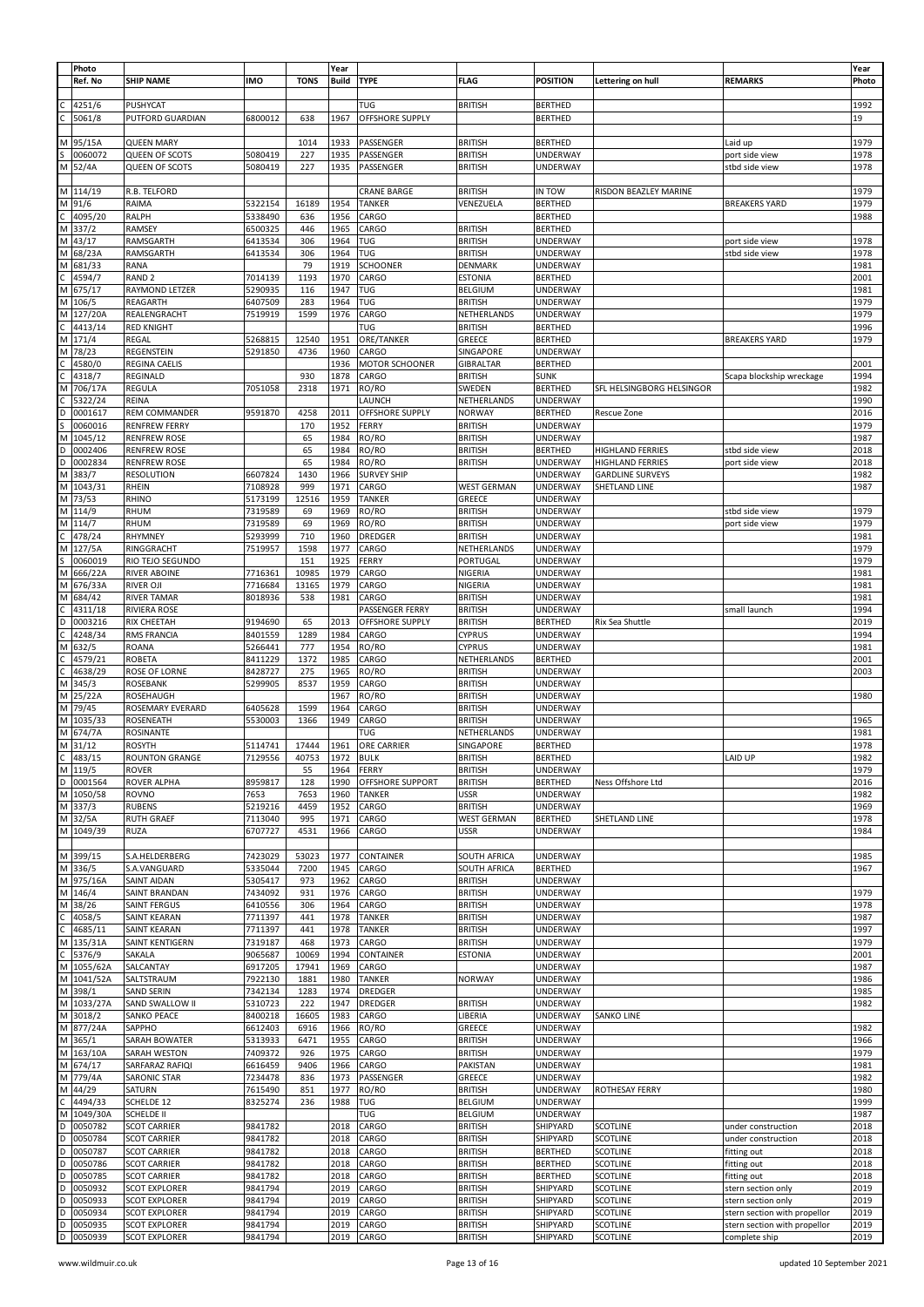|        | Photo<br>Ref. No     | <b>SHIP NAME</b>                             | <b>IMO</b> | <b>TONS</b>     | Year<br><b>Build</b> | <b>TYPE</b>            | <b>FLAG</b>        | <b>POSITION</b>               | Lettering on hull           | <b>REMARKS</b>                | Year<br>Photo |
|--------|----------------------|----------------------------------------------|------------|-----------------|----------------------|------------------------|--------------------|-------------------------------|-----------------------------|-------------------------------|---------------|
|        |                      |                                              |            |                 |                      |                        |                    |                               |                             |                               |               |
| D      | 0050940              | <b>SCOT EXPLORER</b>                         | 9841794    |                 | 2019                 | CARGO                  | <b>BRITISH</b>     | SHIPYARD                      | <b>SCOTLINE</b>             | complete ship                 | 2019          |
| D      | 0050941              | <b>SCOT EXPLORER</b>                         | 9841794    |                 | 2019                 | CARGO                  | <b>BRITISH</b>     | SHIPYARD                      | <b>SCOTLINE</b>             | complete ship                 | 2019          |
| D      | 0050952              | <b>SCOT EXPLORER</b>                         | 9841794    |                 | 2019                 | CARGO                  | <b>BRITISH</b>     | <b>BERTHED</b>                | <b>SCOTLINE</b>             | fitting out - view from bow   | 2019          |
| D      | 0050953              | <b>SCOT EXPLORER</b>                         | 9841794    |                 | 2019                 | CARGO                  | <b>BRITISH</b>     | <b>BERTHED</b>                | <b>SCOTLINE</b>             | fitting out - view from stern | 2019          |
| Μ      | 28/21A               | SCOT II                                      |            |                 | 1931                 | PASSENGER              | <b>BRITISH</b>     | <b>BERTHED</b>                |                             |                               | 1980          |
|        | 4618/14              | <b>SCOT II</b>                               |            |                 | 1931                 | PASSENGER              | <b>BRITISH</b>     | <b>BERTHED</b>                |                             | On refit                      | 2002          |
|        | 0004223              | <b>SCOT ISLES</b>                            | 9243930    | 2595            | 2001                 | CARGO                  | <b>BRITISH</b>     | <b>BERTHED</b>                | <b>SCOTLINE</b>             |                               | 2020          |
| D<br>D | 0051066              | <b>SCOT RANGER</b>                           | 9851220    |                 |                      | CARGO                  | <b>BRITISH</b>     | SHIPYARD                      | SCOTLINE                    | stern section part built      | 2020          |
|        | 0051067              | <b>SCOT RANGER</b>                           | 9851220    |                 |                      | CARGO                  | <b>BRITISH</b>     | SHIPYARD                      | SCOTLINE                    | stern section part built      | 2020          |
| D      | 0051068              | <b>SCOT RANGER</b>                           | 9851220    |                 |                      | CARGO                  | <b>BRITISH</b>     | SHIPYARD                      | <b>SCOTLINE</b>             | stern section part built      | 2020          |
| D      | 0000365              | SCOTIA W                                     |            | 134             | 1972                 | <b>CRUISE SHIP</b>     | <b>BRITISH</b>     | <b>BERTHED</b>                |                             | ex fishing boat ACHIEVE       | 2012          |
|        | $\overline{M}$ 324/1 | SCOTTISH COAST                               | 5315814    | 5026            | 1957                 | PASSENGER              | <b>BRITISH</b>     | <b>BERTHED</b>                |                             |                               | 1964          |
| M      | 328/3                | <b>SCYTHIA</b>                               | 6420927    | 7606            | 1964                 | CARGO                  | <b>BRITISH</b>     | UNDERWAY                      |                             |                               | 1970          |
| D      | 0003208              | <b>SEA CHELLE</b>                            |            | 62              | 2014                 | <b>WORKBOAT</b>        | <b>BRITISH</b>     | <b>UNDERWAY</b>               |                             | fish farm boat                | 2019          |
| D      | 0003210              | SEA CHELLE                                   |            | 62              | 2014                 | <b>WORKBOAT</b>        | <b>BRITISH</b>     | <b>BERTHED</b>                |                             | fish farm boat                | 2019          |
| Μ      | 254/34A              | <b>SEA CROWN</b>                             |            | 497             | 1966                 | CARGO                  | <b>NORWAY</b>      | <b>UNDERWAY</b>               |                             |                               | 1980          |
|        | 4584/5               | SEA ECHO                                     |            |                 |                      | <b>SURVEY LAUNCH</b>   | <b>BRITISH</b>     | <b>UNDERWAY</b>               | <b>SURVEY</b>               |                               | 2001          |
| C      | 4420/27              | <b>SEA GRIFFON</b>                           | 5316064    | 117             | 1962                 | <b>TUG</b>             | <b>BRITISH</b>     | <b>UNDERWAY</b>               |                             | stbd side view                | 1996          |
| D      | 0000689              | SEA HELPER                                   |            |                 | 2005                 | <b>HARBOUR TUG</b>     | <b>BRITISH</b>     | <b>BERTHED</b>                |                             |                               | 2013          |
|        | M 376/9              | <b>SEA LARK</b>                              | 7426083    | 7553            | 1975                 | <b>AUTO CARRIER</b>    | PANAMA             | <b>UNDERWAY</b>               |                             |                               | 1983          |
|        | M 382/2              | <b>SEA ORIENT</b>                            |            |                 |                      | OFFSHORE SUPPLY        | SINGAPORE          | <b>UNDERWAY</b>               |                             |                               | 1983          |
|        | 5043/18              | SEA OYSTER                                   | 7400405    | 819             | 1976                 | OFFSHORE SUPPORT       |                    | <b>BERTHED</b>                |                             |                               | 19            |
|        | M 357/7              | <b>SEA PRINCESS</b>                          | 6512354    | 27670           | 1966                 | PASSENGER              | <b>BRITISH</b>     | UNDERWAY                      |                             |                               | 1981          |
| D      | 0003204              | <b>SEA SPIRIT</b>                            | 8802868    | 4200            | 1989                 | <b>CRUISE SHIP</b>     | <b>BAHAMAS</b>     | <b>BERTHED</b>                | <b>POSEIDON Expeditions</b> |                               | 2019          |
| С      | 4328/4               | SEABOARD INTREPID                            | 6800907    | 1339            | 1968                 | OFFSHORE SAFETY        | <b>BRITISH</b>     | <b>BERTHED</b>                | <b>RESCUE</b>               |                               | 1994          |
| D      | 0003344              | SEACAT                                       |            |                 |                      | WORKBOAT               | <b>BRITISH</b>     | <b>UNDERWAY</b>               |                             |                               | 2019          |
|        | M 114/18             | SEAFORD                                      | 7319242    | 1203            | 1973                 | <b>OFFSHORE SUPPLY</b> | <b>BRITISH</b>     | UNDERWAY                      |                             |                               | 1979          |
|        | M 171/35             | SEALIGHT                                     |            | 199             | 1970                 | CARGO                  | <b>BRITISH</b>     | <b>UNDERWAY</b>               |                             |                               | 1979          |
|        | 4071/5               | SEALIGHT                                     |            | 199             | 1970                 | CARGO                  | <b>BRITISH</b>     | <b>UNDERWAY</b>               | <b>GLENLIGHT</b>            |                               | 1987          |
| C      | 435/8                | SEAPORT ALPHA                                |            | 54              | 1943                 | TUG                    | PANAMA             | <b>BERTHED</b>                |                             |                               | 1984          |
|        | M 141/12             | SEATRAIN AMSTERDAM                           |            |                 |                      | CONTAINER              | NETHERLANDS        | UNDERWAY                      | <b>SEATRAIN LINES</b>       |                               | 1979          |
|        | M 377/35             | <b>SEAWAY PRINCE</b>                         | 7343528    | 4160            | 1975                 | CARGO                  |                    | UNDERWAY                      |                             |                               |               |
| С      | 4373/25              | <b>SEAWAYS EXPRESS</b>                       |            | 28              | 1985                 | PASSENGER              | <b>BRITISH</b>     | UNDERWAY                      |                             | small ferry                   | 1995          |
|        | M 884/17A            | SENLAC                                       | 7235915    | 5590            | 1973                 | RO/RO                  | <b>BRITISH</b>     | <b>UNDERWAY</b>               | SEALINK                     |                               | 1983          |
| D      | 0001191              | <b>SERENITY II</b>                           |            |                 |                      | PASSENGER              | <b>BRITISH</b>     | <b>UNDERWAY</b>               |                             | Small tour boat               | 2014          |
|        | M 980/24             | <b>SEVERITY</b>                              | 5321265    | 590             | 1954                 | CARGO                  | <b>BRITISH</b>     | <b>UNDERWAY</b>               |                             |                               | 1978          |
|        | M 187/30             | SEVILLAN REEFER                              | 6706371    | 4280            | 1967                 | CARGO                  |                    | <b>UNDERWAY</b>               |                             |                               |               |
| D      | 0003206              | SHAPINSAY                                    | 8814184    | 219             | 1989                 | RO/RO FERRY            | <b>BRITISH</b>     | <b>BERTHED</b>                |                             |                               | 2019          |
| С      | 4245/17              | SHEARWATER                                   | 6822216    | 342             | 1968                 | DREDGER                | <b>BRITISH</b>     | <b>BERTHED</b>                |                             |                               | 1993          |
|        | 4474/13              | SHEARWATER                                   | 6822216    | 342             | 1968                 | DREDGER                | <b>BRITISH</b>     | <b>BERTHED</b>                |                             |                               | 1998          |
|        | M 62/27              | SHELL MARINER                                | 6510552    | 982             | 1965                 | <b>TANKER</b>          | <b>BRITISH</b>     | <b>UNDERWAY</b>               |                             |                               | 1980          |
|        | M 117/18             | SIERADZ                                      | 7725556    | 2997            | 1979                 | CARGO                  | POLAND             | <b>UNDERWAY</b>               |                             |                               | 1979          |
|        | M 388/1              | SIGNALITY                                    | 5327441    | 487             | 1937                 | CARGO                  | <b>BRITISH</b>     | <b>BERTHED</b>                |                             |                               | 1966          |
|        | M 341/7              | SILVER ISLAND                                | 5085483    | 8574            | 1958                 | ORE CARRIER            | GREECE             | <b>UNDERWAY</b>               |                             |                               |               |
|        | M 302/1              | SILVERHARRIER                                | 7019775    | 4622            | 1970                 | CHEMICAL TANKER        | <b>BRITISH</b>     | UNDERWAY                      |                             |                               | 1978          |
|        | M 252/3A             | SILVERSEA                                    | 6722296    | 2638            | 1967                 | <b>GAS TANKER</b>      | <b>BRITISH</b>     | UNDERWAY                      |                             |                               | 1981          |
|        | M 78/2A              | <b>SIMRI</b>                                 | 5013820    | 1499            | 1956                 | CARGO                  | PANAMA             | <b>UNDERWAY</b>               |                             |                               | 1978          |
|        | M 306/5              | SINCERITY                                    | 5413628    |                 | 1947                 | CARGO                  | PANAMA             | <b>BERTHED</b>                |                             |                               |               |
|        | M 128/22A            | <b>SITKA</b>                                 |            | 90              | 1936                 | CARGO                  | <b>BRITISH</b>     | <b>BERTHED</b>                |                             | DERELICT                      | 1980          |
|        | M 138/27             | <b>SITKA</b>                                 |            | 90              | 1936                 | CARGO                  | <b>BRITISH</b>     | <b>BERTHED</b>                |                             | Sunk, bridge intact           | 1980          |
|        | 458/10               | <b>SITKA</b>                                 |            | 90              | 1936                 | CARGO                  | <b>BRITISH</b>     | <b>BERTHED</b>                |                             |                               | 1983          |
| Ċ      |                      |                                              |            | 90              |                      |                        |                    |                               |                             | Sunk, bridge demolished       |               |
|        | 4137/16A             | <b>SITKA</b><br>SITULA                       |            |                 | 1936                 | CARGO                  | <b>BRITISH</b>     | <b>ON SLIPWAY</b><br>UNDERWAY |                             | PART REBUILT                  | 1989<br>1968  |
|        | M 3001/7             |                                              | 6505325    | 1049            | 1965                 | <b>TANKER</b>          | SWEDEN             |                               |                             |                               |               |
|        | M 3019/10            | SKULPTOR KONENKOV<br><b>SKULPTOR ZALKANS</b> | 7383865    | 12718           | 1976                 | RO/RO                  | USSR               | UNDERWAY                      |                             |                               |               |
|        | M 3034/13            |                                              | 7500841    | 12843           | 1979                 | RO/RO                  | <b>USSR</b>        | <b>UNDERWAY</b>               |                             |                               |               |
|        | C 5321/6             | <b>SLENK</b>                                 |            |                 | 1953                 | <b>WORKBOAT</b>        | NETHERLANDS        | <b>UNDERWAY</b>               |                             |                               | 1990          |
| C      | 4638/3               | SMIT DON                                     | 9266607    | 140             | 2003                 | <b>DIVING SUPPORT</b>  | <b>BRITISH</b>     | <b>BERTHED</b>                |                             |                               | 2003          |
|        | D 0004165            | <b>SMIT PENALLY</b>                          |            | GT 5            | 2002                 | <b>WORKBOAT</b>        | <b>BRITISH</b>     | <b>BERTHED</b>                | <b>Boskalis</b>             | Range safety boat             | 2020          |
| D      | 0002796              | SMIT SPEY                                    | 9266645    | 140             | 2003                 | <b>TRAINING SHIP</b>   | <b>BRITISH</b>     | <b>BERTHED</b>                | <b>Boskalis</b>             | blue hull                     | 2018          |
| D      | 0004171              | SMIT SPEY                                    | 9266645    | 140             | 2003                 | <b>TRAINING SHIP</b>   | <b>BRITISH</b>     | <b>BERTHED</b>                | <b>Boskalis</b>             | gray hull                     | 2020          |
|        | D 0004167            | SMIT WEY                                     |            | GT 5            | 2002                 | <b>WORKBOAT</b>        | <b>BRITISH</b>     | <b>BERTHED</b>                | <b>Boskalis</b>             | Range safety boat             | 2020          |
|        | D 0004169            | SMIT WEY                                     |            | GT <sub>5</sub> | 2002                 | <b>WORKBOAT</b>        | <b>BRITISH</b>     | <b>BERTHED</b>                | <b>Boskalis</b>             | Range safety boat             | 2020          |
|        | M 978/21             | SOCIALITY                                    | 5332848    | 469             | 1953                 | CARGO                  | <b>BRITISH</b>     | <b>UNDERWAY</b>               |                             |                               | 1966          |
|        | M 648/30             | SOPHIE SCHULTE                               | 7348968    | 1910            | 1973                 | <b>GAS TANKER</b>      | <b>WEST GERMAN</b> | <b>UNDERWAY</b>               |                             |                               | 1981          |
|        | M 56/4               | SOUND OF SANDA                               | 5215222    | 275             | 1938                 | RO/RO                  | <b>BRITISH</b>     | <b>UNDERWAY</b>               |                             |                               | 1978          |
|        | M 67/11A             | SOUND OF SCARBA                              | 7338547    | 175             | 1960                 | RO/RO                  | <b>BRITISH</b>     | <b>UNDERWAY</b>               |                             | stbd side view                | 1978          |
| с      | 0484/23              | SOUND OF SCARBA                              | 7338547    | 175             | 1960                 | RO/RO                  | <b>BRITISH</b>     | <b>UNDERWAY</b>               |                             | port side view                | 1981          |
|        | 4094/10              | SOUND OF SEIL                                | 5121110    | 363             | 1959                 | RO/RO                  | <b>BRITISH</b>     | <b>UNDERWAY</b>               |                             |                               | 1988          |
|        | M 19/26              | SOUND OF SHUNA                               | 5261972    | 244             | 1962                 | RO/RO                  | <b>BRITISH</b>     | <b>UNDERWAY</b>               |                             |                               | 1978          |
| С      | 4378/4               | SOUND OF SLEAT                               | 8626989    | 466             | 1961                 | RO/RO                  | <b>BRITISH</b>     | <b>UNDERWAY</b>               |                             |                               | 1995          |
| D      | 0003773              | SOUTHWARK                                    |            | 11              |                      | <b>HARBOUR PATROL</b>  | <b>BRITISH</b>     | <b>UNDERWAY</b>               | Port of London              |                               | 2019          |
|        | M 116/8              | SPARTAN                                      |            | 97              | 1942                 | CARGO                  | <b>BRITISH</b>     | <b>UNDERWAY</b>               |                             | port side view                | 1979          |
|        | M 293/29             | SPIDO                                        | 5155783    | 497             | 1957                 | CARGO                  | PANAMA             | <b>UNDERWAY</b>               |                             |                               | 1981          |
|        | M 1052/68            | SPIRIT                                       | 5336832    | 282             | 1931                 | CARGO                  | NETHERLANDS        | <b>UNDERWAY</b>               |                             |                               | 1966          |
|        | M 78/5A              | SPRINGBUCK                                   | 7398262    | 694             | 1972                 | <b>OFFSHORE SUPPLY</b> | <b>USA</b>         | <b>UNDERWAY</b>               |                             |                               | 1978          |
|        | M 0216/19            | SQL 1                                        |            | 131             | 1942                 | TUG                    | <b>BRITISH</b>     | <b>BERTHED</b>                |                             | SCRAPYARD                     | 1980          |
|        | M 0216/20            | SQL <sub>2</sub>                             |            | 131             | 1941                 | TUG                    | <b>BRITISH</b>     | <b>BERTHED</b>                |                             | SCRAPYARD                     | 1980          |
|        | C 4191/20            | ST. ANNE                                     | 5212115    | 596             | 1962                 | OFFSHORE SAFETY        | <b>BRITISH</b>     | <b>BERTHED</b>                |                             |                               | 1991          |
|        | M 78/25              | ST. CERGUE                                   | 5108223    | 1950            | 1947                 | <b>TANKER</b>          | SWISS              | <b>BERTHED</b>                |                             | "LOT" painted for film        | 1980          |
|        | M 1033/16            | ST. CLEMENT                                  | 5305716    | 815             | 1946                 | CARGO                  | <b>BRITISH</b>     | <b>BERTHED</b>                |                             |                               | 1966          |
|        | M 1391/14            | ST. CRISTOPHER                               | 7813949    | 7399            | 1981                 | RO/RO                  | <b>BRITISH</b>     | <b>UNDERWAY</b>               | SEALINK BRITISH FERRIES     |                               | 1990          |
| C      | 5070/0               | ST. ELIZABETH                                |            |                 | 1962                 | OFFSHORE SAFETY        | <b>BRITISH</b>     | <b>BERTHED</b>                |                             |                               | 1995          |
|        | $C$ 4138/24          | ST. GILES                                    |            | 619             | 1951                 | DREDGER                | <b>BRITISH</b>     | <b>BERTHED</b>                |                             |                               | 1989          |
|        | M 842/25A            | ST. HELENA                                   | 5257634    | 3150            | 1963                 | CARGO                  | <b>BRITISH</b>     | <b>UNDERWAY</b>               |                             |                               | 1982          |
| С      | 5087/24              | ST. KITTS                                    |            |                 | 1964                 | OFFSHORE SAFETY        |                    | <b>BERTHED</b>                |                             |                               | 19            |
| С      | 5024/23A             | ST. LOUIS                                    |            |                 | 1962                 | OFFSHORE SAFETY        |                    | <b>BERTHED</b>                |                             |                               | 19            |
| C      | 5079/29              | ST. LUKE                                     |            |                 | 1961                 | OFFSHORE SAFETY        | <b>BRITISH</b>     | ON SLIPWAY                    |                             |                               | 199           |
| C      | 5072/16A             | ST. LUKE                                     |            |                 | 1961                 | OFFSHORE SAFETY        | <b>BRITISH</b>     | <b>BERTHED</b>                |                             |                               | 1995          |
| С      | 4315/18              | ST. OLA                                      | 7109609    | 2967            | 1971                 | RO/RO                  | <b>BRITISH</b>     | <b>BERTHED</b>                | <b>P&amp;O</b>              |                               | 1994          |
| C      | 4254/20A             | ST. ROGNVALD                                 | 7029275    | 2645            | 1970                 | RO/RO                  | <b>BRITISH</b>     | <b>BERTHED</b>                | <b>P&amp;O</b>              |                               | 1993          |
|        | M 337/1              | STAFFORDSHIRE                                | 5036705    | 8808            | 1950                 | CARGO                  | <b>BRITISH</b>     | <b>BERTHED</b>                |                             |                               | 1964          |
|        | M 3021/14            | <b>STAR CANOPUS</b>                          | 7500322    | 19841           | 1977                 | CARGO                  | GREECE             | UNDERWAY                      |                             |                               |               |
|        | M 304/13             | STARDUST                                     | 5054056    | 1879            | 1955                 | CARGO                  | PANAMA             | AGROUND                       |                             |                               | 1976          |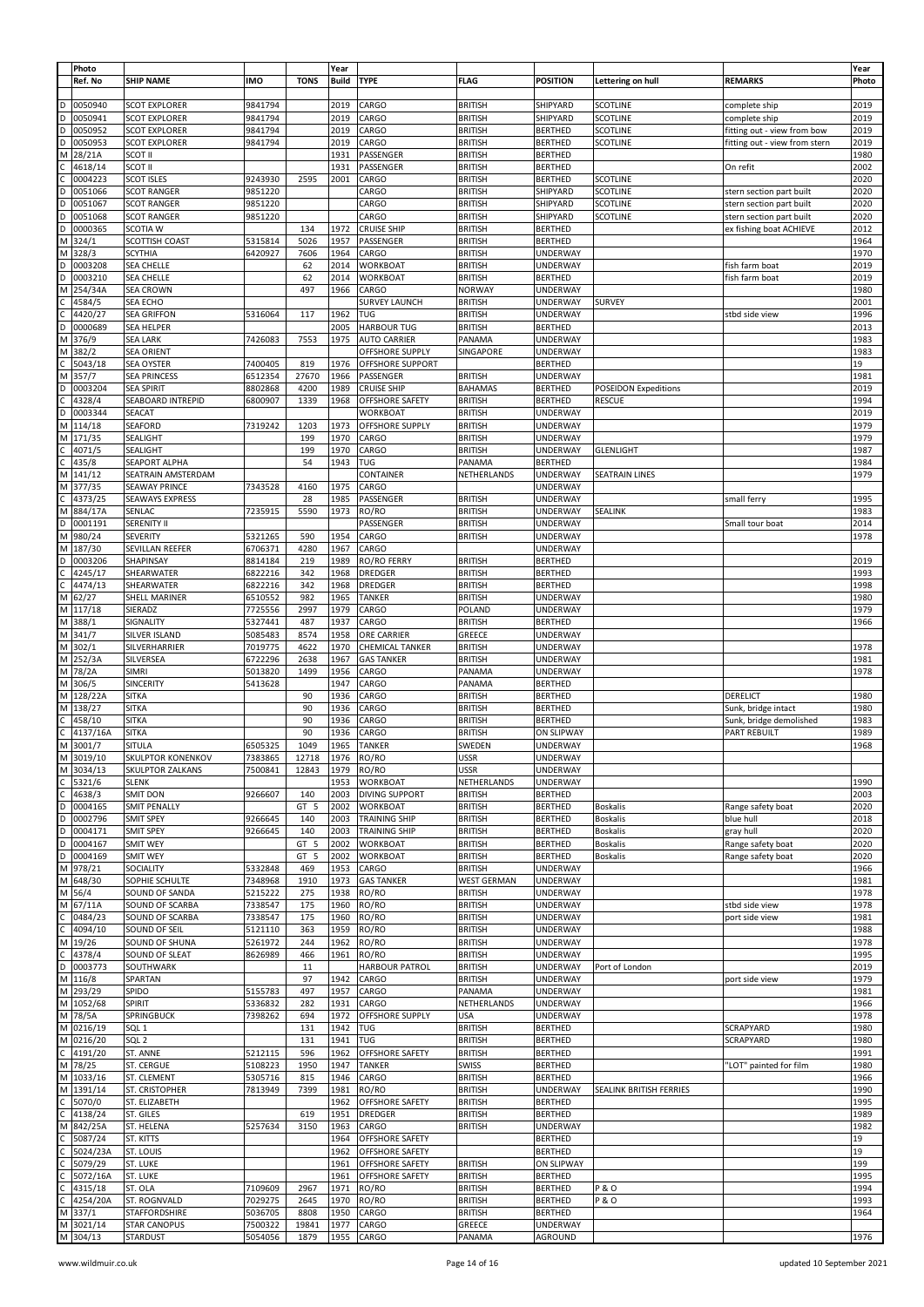|        | Photo<br>Ref. No   | <b>SHIP NAME</b>                              | <b>IMO</b>         | <b>TONS</b>    | Year<br><b>Build</b> | <b>TYPE</b>                          | <b>FLAG</b>                              | <b>POSITION</b>               | Lettering on hull                         | <b>REMARKS</b>             | Year<br>Photo |
|--------|--------------------|-----------------------------------------------|--------------------|----------------|----------------------|--------------------------------------|------------------------------------------|-------------------------------|-------------------------------------------|----------------------------|---------------|
| М      | 18/2A              | STARMAN AFRICA                                | 7607649            | 2934           | 1977                 | <b>HEAVYLIFT</b>                     | <b>WEST GERMAN</b>                       | UNDERWAY                      |                                           |                            | 1978          |
| M      | 147/20             | STARMAN AMERICA                               | 7330026            | 2516           | 1974                 | <b>HEAVYLIFT</b>                     | <b>BRITISH</b>                           | <b>UNDERWAY</b>               |                                           |                            | 1979          |
| M      | 380/14             | STATE OF UTTAR PRADESH                        | 5339200            | 6209           | 1961                 | CARGO                                | <b>INDIA</b>                             | UNDERWAY                      |                                           |                            |               |
|        | 4575/30            | <b>STATHIS</b>                                | 8218718            | 12811          | 1982                 | CARGO                                | PANAMA                                   | <b>BERTHED</b>                |                                           |                            | 2001          |
| M      | 91/18<br>M 32/3A   | <b>STEINBURG</b><br><b>STELLA MARIS</b>       | 6424416            | 934            | 1964<br>1978         | CARGO<br>CARGO                       | <b>WEST GERMAN</b><br><b>WEST GERMAN</b> | UNDERWAY<br><b>BERTHED</b>    |                                           |                            | 1980<br>1978  |
|        | M 148/17A          | <b>STELLA NOVA</b>                            | 7303229            | 1595           | 1973                 | <b>TANKER</b>                        | <b>FAROES</b>                            | UNDERWAY                      |                                           |                            | 1979          |
| M      | 33/4               | STELLAMAN                                     | 7342275            | 1702           | 1976                 | CHEMICAL TANKER                      | <b>BRITISH</b>                           | UNDERWAY                      |                                           |                            | 1978          |
| M      | 1056/56A           | STENA ADRIATICA                               | 7313676            | 13332          | 1973                 | <b>BULK</b>                          | CAYMAN ISLANDS                           | UNDERWAY                      | <b>STENA BULK</b>                         |                            | 1987          |
| М      | 881/12A            | STENA GERMANICA                               | 6702155            | 3658           | 1967                 | RO/RO                                | SWEDEN                                   | UNDERWAY                      | <b>STENA LINE</b>                         |                            | 1981          |
| M      | 1040/8             | <b>STENA SAILER</b>                           | 7304340            | 3400           | 1974                 | RO/RO                                | <b>BRITISH</b>                           | UNDERWAY                      |                                           |                            | 1985          |
| M      | 1037/25A           | <b>STENFOSS</b>                               | 7007514            | 823            | 1970                 | CARGO                                |                                          | UNDERWAY                      |                                           |                            | 1986          |
| М      | 33/19              | STEWART ENTERPRISE                            | 6419916            | 491            | 1964                 | CARGO                                | <b>BRITISH</b>                           | <b>BERTHED</b>                |                                           |                            | 1978          |
| м      | 4108/32<br>386/5   | <b>STEYR</b><br><b>STOLT CROWN</b>            | 7367897<br>7009275 | 2197<br>11235  | 1974<br>1970         | CARGO<br><b>CHEMICAL TANKER</b>      | <b>AUSTRIA</b><br>LIBERIA                | UNDERWAY<br>UNDERWAY          | <b>AUSTROSHIP</b><br><b>STOLT TANKERS</b> |                            | 1988<br>1983  |
|        | 0004297            | <b>STOLT MADADH</b>                           |                    |                |                      | <b>WORKBOAT</b>                      |                                          | <b>BERTHED</b>                |                                           |                            | 2021          |
|        | 4428/8             | STORFOSNA                                     | 6614530            | 818            | 1966                 | CARGO                                | <b>NORWAY</b>                            | UNDERWAY                      |                                           |                            | 1997          |
|        | 4587/18            | STORFOSNA                                     | 6614530            | 818            | 1966                 | CARGO                                | <b>BAHAMAS</b>                           | <b>BERTHED</b>                |                                           |                            | 2001          |
| М      | 360/12             | <b>STORRINGTON</b>                            | 5341801            | 2809           | 1959                 | CARGO                                |                                          | UNDERWAY                      |                                           |                            |               |
| M      | 665/1              | STRAITSMAN                                    | 7206031            | 1481           | 1972                 | RO/RO                                | <b>AUSTRALIA</b>                         | UNDERWAY                      |                                           |                            | 1981          |
| M      | 127/11A            | STRATHERROL                                   | 7502734            | 12598          | 1978                 | CARGO                                | <b>BRITISH</b>                           | UNDERWAY                      |                                           |                            | 1979          |
| M      | 345/12             | STRATHLAIRG                                   | 5067778            | 7267           | 1951                 | CARGO                                | <b>BRITISH</b>                           | UNDERWAY                      |                                           |                            | 1974          |
| M<br>M | 303/3<br>169/25    | STREATHAM HILL<br><b>STRONGBOW</b>            | 7400948            | 7130<br>391    | 1943<br>1976         | CARGO<br>TUG                         | <b>BRITISH</b><br><b>BRITISH</b>         | AT ANCHOR<br>UNDERWAY         |                                           |                            | 1979          |
| M      | 141/19             | STUTTGART EXPRESS                             | 7502904            | 38991          | 1977                 | CONTAINER                            | <b>WEST GERMAN</b>                       | UNDERWAY                      |                                           |                            | 1979          |
| M      | 3015/0             | <b>SUAVITY</b>                                | 5342714            | 943            | 1946                 | CARGO                                | <b>BRITISH</b>                           | <b>BERTHED</b>                |                                           |                            | 1964          |
| M      | 1034/33A           | <b>SUBRO VEGA</b>                             | 6822280            | 200            | 1968                 | CARGO                                | <b>BRITISH</b>                           | UNDERWAY                      |                                           |                            | 1979          |
| М      | 1033/15            | <b>SUBRO VESTA</b>                            | 6517158            | 196            | 1965                 | CARGO                                | <b>BRITISH</b>                           | UNDERWAY                      |                                           |                            | 1978          |
| М      | 3001/8             | <b>SUBRO VICTOR</b>                           | 5419945            | 210            | 1963                 | CARGO                                | <b>BRITISH</b>                           | UNDERWAY                      |                                           |                            | 1982          |
| M      | 978/0              | <b>SUMMITY</b>                                |                    | 554            | 1939                 | CARGO                                | <b>BRITISH</b>                           | <b>BERTHED</b>                |                                           |                            |               |
| M      | 346/17             | <b>SUN CHERRY</b>                             |                    |                |                      | CARGO                                | PANAMA                                   | <b>BERTHED</b>                |                                           |                            | 1981          |
| M      | 405/3<br>1038/1A   | SUNERGON<br><b>SUNNY MARIBELLA</b>            | 8205187<br>7712638 | 1162<br>6623   | 1984<br>1979         | CARGO<br>CARGO                       | NETHERLANDS                              | <b>BERTHED</b><br>UNDERWAY    | EAL                                       |                            | 1985<br>1986  |
| M      | 387/12             | <b>SUPERIORITY</b>                            | 7203326            | 1741           | 1972                 | CARGO                                | <b>BRITISH</b>                           | UNDERWAY                      |                                           |                            | 1983          |
| M      | 3019/14            | <b>SUPPLY</b>                                 |                    |                | 1984                 | PASSENGER                            | <b>AUSTRALIA</b>                         | UNDERWAY                      | URBAN TRANSIT AUTHORITY                   | Harbour ferry              |               |
| M      | 296/28             | <b>SURREY</b>                                 | 6920159            | 4061           | 1969                 | RO/RO                                | <b>BRITISH</b>                           | UNDERWAY                      |                                           |                            | 1981          |
| M      | 78/9A              | SUSIE                                         | 5094927            | 7869           | 1957                 | ORE CARRIER                          | GREECE                                   | UNDERWAY                      |                                           |                            | 1978          |
| Μ      | 706/14A            | <b>SVALAN</b>                                 |                    | 131            | 1965                 | PASSENGER                            | DENMARK                                  | UNDERWAY                      |                                           | Hydofoil ferry             | 1982          |
| M      | 47/6               | SVANO                                         | 5203554            |                | 1959                 | ORE CARRIER                          | <b>FINLAND</b>                           | UNDERWAY                      |                                           |                            | 1978          |
| M      | 364/8              | SWAN RIVER                                    | 5346784            | 9470           | 1959                 | CARGO                                | <b>BRITISH</b>                           | UNDERWAY                      |                                           |                            | 1966          |
| М<br>M | 115/21A<br>328/4   | SWAZI MAIDEN<br>SYLVANIA                      | 5066724<br>5347245 | 11055<br>24803 | 1963<br>1957         | CARGO<br>PASSENGER                   | GREECE<br><b>BRITISH</b>                 | UNDERWAY<br><b>BERTHED</b>    | SWAZIMAR                                  |                            | 1979<br>1970  |
|        |                    |                                               |                    |                |                      |                                      |                                          |                               |                                           |                            |               |
|        | M 954/42A          | <b>TAARS</b>                                  | 6609286            | 460            | 1966                 | RO/RO                                | DENMARK                                  | UNDERWAY                      |                                           |                            | 1982          |
|        | M 9/4              | TALAVERA                                      | 5254682            | 7555           | 1961                 | CARGO                                | GREECE                                   | UNDERWAY                      | <b>ARROW LINE</b>                         |                            | 1980          |
|        | M 317/3            | TALISMAN                                      |                    | 544            | 1935                 | PASSENGER                            | <b>BRITISH</b>                           | <b>BERTHED</b>                |                                           | Paddle ship                | 1965          |
| M      | 674/12             | TALSY                                         | 6824666            | 12588          | 1968                 | <b>TANKER</b>                        | <b>USSR</b>                              | <b>UNDERWAY</b>               |                                           |                            | 1982          |
|        | M 338/3            | <b>TALTHYBIUS</b>                             | 5351363            |                | 1944                 | CARGO                                | <b>BRITISH</b>                           | <b>BERTHED</b>                |                                           |                            | 1968          |
| M<br>M | 338/1<br>346/12    | TAMELE<br>TAMSALU                             | 5351648<br>5351806 | 7173<br>1179   | 1945<br>1961         | CARGO<br>CARGO                       | <b>BRITISH</b><br><b>USSR</b>            | <b>BERTHED</b><br>UNDERWAY    |                                           | LAID UP                    | 1967          |
| M      | 892/17             | <b>TANIT</b>                                  |                    |                |                      | PASSENGER                            | SPAIN                                    | UNDERWAY                      |                                           | Small tourist ferry        | 1984          |
| M      | 379/14             | TANNHAUSER                                    | 7349936            | 28291          | 1974                 | <b>BULK</b>                          | WEST GERMAN                              | UNDERWAY                      |                                           |                            |               |
| C      | 473/3              | <b>TARIHIKO</b>                               | 8203232            | 2169           | 1983                 | <b>GAS TANKER</b>                    | <b>NEW ZEALAND</b>                       | <b>BERTHED</b>                |                                           |                            | 1983          |
| M      | 318/6              | <b>TASMANIA</b>                               | 5353256            | 5321           | 1957                 | CARGO                                | <b>DENMARK</b>                           | UNDERWAY                      |                                           |                            | 1965          |
|        | M 900/25           | TATIANA DEL MAR                               | 6819673            | 1298           | 1968                 | CARGO                                | SPAIN                                    | UNDERWAY                      |                                           |                            | 1984          |
|        | M 321/3            | <b>TE WHAKA</b>                               | 5356856            | 222            | 1910                 | DREDGER                              | <b>NEW ZEALAND</b>                       | UNDERWAY                      |                                           |                            |               |
| D      | 0004535            | TEAL                                          |                    |                |                      | <b>WORKBOAT</b>                      | <b>BRITISH</b>                           | AT ANCHOR                     |                                           |                            | 2021          |
| M      | 317/2<br>M 23/16   | TEESFIELD<br>TEESFIELD                        | 5354377<br>5354377 | 12146<br>12146 | 1959<br>1959         | <b>TANKER</b><br><b>TANKER</b>       | <b>BRITISH</b><br><b>BRITISH</b>         | UNDERWAY<br><b>BERTHED</b>    |                                           | <b>BREAKERS YARD</b>       | 1965<br>1978  |
|        | M 975/6A           | <b>TEMI IV</b>                                | 6913546            | 269            | 1942                 | TUG                                  | NETHERLANDS                              | UNDERWAY                      |                                           |                            | 1979          |
| D      | 0002826            | TENACITY                                      |                    | 20             | 2014                 | <b>WORKBOAT</b>                      | <b>BRITISH</b>                           | <b>BERTHED</b>                | Wave access vessel                        |                            | 2018          |
| M      | 1047/4             | <b>TEODOR NETTE</b>                           | 6402676            | 4624           | 1963                 | CARGO                                | <b>USSR</b>                              | UNDERWAY                      |                                           |                            | 1982          |
|        | 4523/0             | TERN                                          | 8000977            | 22788          | 1982                 | <b>HEAVY LIFT</b>                    | ANTIGUA                                  | AT ANCHOR                     | <b>DOCKWISE</b>                           |                            | 2000          |
| M      | 73/21              | <b>TEVIOTBANK</b>                             | 6705236            | 10439          | 1967                 | CARGO                                | <b>BRITISH</b>                           | UNDERWAY                      |                                           |                            |               |
| M      | 318/15             | <b>TEXACO BELGIUM</b>                         | 6513463            | 13121          | 1965                 | <b>TANKER</b>                        | <b>NORWAY</b>                            | UNDERWAY                      | TEXACO<br><b>TEXACO</b>                   |                            |               |
| M<br>M | 308/12<br>3023/1   | <b>TEXACO GLOUCESTER</b><br>TEXACO NEW MEXICO | 5291903<br>5357264 | 12834<br>18750 | 1959<br>1958         | <b>TANKER</b><br><b>TANKER</b>       | <b>BRITISH</b><br>PANAMA                 | UNDERWAY<br><b>BERTHED</b>    | TEXACO                                    |                            | 1969          |
| M      | 304/8              | TEXACO OSLO                                   | 5357367            | 12884          | 1960                 | TANKER                               | <b>NORWAY</b>                            | UNDERWAY                      | TEXACO                                    |                            |               |
| D      | 0050763            | TEXEL 44                                      |                    | 105            | 1949                 | PASSENGER                            | NETHERLANDS                              | <b>UNDERWAY</b>               |                                           |                            | 2018          |
| M      | 297/42A            | TFL EXPRESS                                   | 7705427            | 14050          | 1978                 | CONTAINER                            | SINGAPORE                                | <b>BERTHED</b>                | TFL                                       |                            | 1981          |
|        | M 119/3            | THE SECOND SNARK                              |                    | 45             | 1938                 | TENDER                               | <b>BRITISH</b>                           | UNDERWAY                      |                                           |                            | 1979          |
| M      | 172/18A            | THERESE                                       | 7206756            | 1600           | 1972                 | CARGO                                | <b>CYPRUS</b>                            | UNDERWAY                      |                                           |                            | 1979          |
|        | M 762/24           | <b>THETIS</b>                                 | 7341336            | 35540          | 1974                 | <b>BULK</b>                          | GREECE                                   | <b>BERTHED</b>                |                                           |                            | 1982          |
| C      | M 62/37            | THOMAS WEHR                                   | 7613404            | 7628           | 1977                 | RO/RO                                | <b>WEST GERMAN</b>                       | UNDERWAY                      |                                           |                            | 1980          |
| M      | 4222/21<br>48/3    | <b>THORSVOE</b><br>THUNDERER                  | 9014743<br>6929997 | 385<br>272     | 1991<br>1970         | RO/RO<br>TUG                         | <b>BRITISH</b><br><b>BRITISH</b>         | ON SLIPWAY<br><b>UNDERWAY</b> |                                           | On refit<br>port side view | 1992<br>1978  |
| M      | 49/12A             | THUNDERER                                     | 6929997            | 272            | 1970                 | TUG                                  | <b>BRITISH</b>                           | UNDERWAY                      |                                           | stbd side view             | 1978          |
| М      | 667/33A            | TIAN MU SHAN                                  | 7525401            | 9513           | 1978                 | CARGO                                | CHINA                                    | UNDERWAY                      |                                           |                            | 1981          |
|        | 235/32             | TINA L                                        | 5223542            | 311            | 1954                 | CARGO                                | NETHERLANDS                              | UNDERWAY                      |                                           |                            |               |
|        | 4258/18            | <b>TIRRICK</b>                                | 8127919            | 482            | 1983                 | TUG                                  | <b>BRITISH</b>                           | UNDERWAY                      |                                           | stbd side view             | 1993          |
|        | 4258/17            | TIRRICK                                       | 8127919            | 482            | 1983                 | TUG                                  | <b>BRITISH</b>                           | UNDERWAY                      |                                           | port side view             | 1993          |
| М      | 3018/7             | TITANIA                                       |                    |                |                      | CARGO                                | <b>FINLAND</b>                           | <b>BERTHED</b>                |                                           |                            | 1972          |
| M      | 673/6A             | <b>TLEMCEN</b><br>TOLEDO                      | 7531254<br>5363976 | 3629<br>7161   | 1977<br>1960         | RO/RO<br>CARGO                       | <b>ALGERIA</b><br><b>NORWAY</b>          | UNDERWAY<br>UNDERWAY          |                                           |                            | 1982<br>1979  |
| М      | M 149/24A<br>30/4A | TORA LUPE                                     | 6927391            | 986            | 1969                 | <b>TANKER</b>                        | DENMARK                                  | UNDERWAY                      |                                           | Edible oil tanker          | 1978          |
|        | 4111/25            | <b>TORCH</b>                                  | 6402066            | 299            | 1964                 | <b>BUOY TENDER</b>                   | <b>BRITISH</b>                           | UNDERWAY                      |                                           |                            | 1988          |
| M      | 3023/0             | <b>TORONTO CITY</b>                           | 6618392            | 7466           | 1966                 | CARGO                                | <b>BRITISH</b>                           | <b>BERTHED</b>                |                                           |                            | 1970          |
| M      | 673/12             | <b>TOSCA</b>                                  | 7708833            | 45037          | 1978                 | <b>AUTO CARRIER</b>                  | SWEDEN                                   | <b>UNDERWAY</b>               | <b>WALLENIUS LINES</b>                    |                            | 1981          |
| M      | 1954/31            | TOSCAIG HIGHLANDER                            |                    | 43             | 1975                 | TUG                                  | <b>BRITISH</b>                           | UNDERWAY                      |                                           |                            | 1988          |
| М      | 1033/18            | TOTLAND                                       | 5366057            | 1570           | 1952                 | CARGO                                | <b>BRITISH</b>                           | UNDERWAY                      |                                           |                            | 1966          |
|        | 0060059            | <b>TOWARD LASS</b>                            |                    | 96             | 1942                 | CARGO                                | <b>BRITISH</b>                           | UNDERWAY                      |                                           |                            | 1979          |
| c      | 0060020<br>472/5A  | TRAFARIA PRAIA<br><b>TRAQUAIR</b>             | 8010738            | 5967           | 1981                 | PASSENGER FERRY<br><b>GAS TANKER</b> | PORTUGAL<br><b>BRITISH</b>               | UNDERWAY<br>IN TOW            |                                           | PART COMPLETE              | 1979<br>1982  |